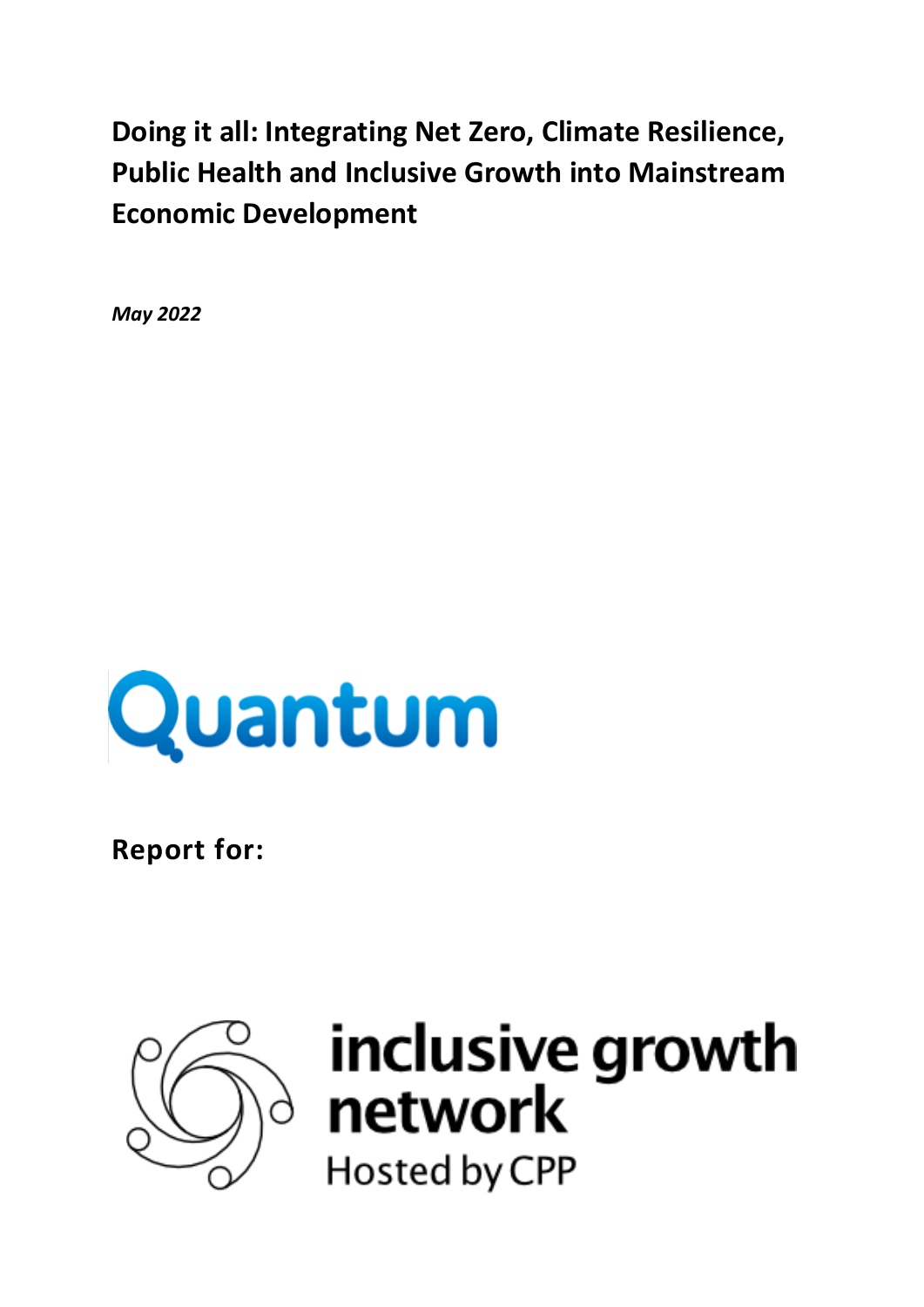#### **Quality Assurance**

|                   | <b>CONFIDENTIALITY (Confidential / Not Confidential)</b>                     | <b>Not Confidential</b> |  |  |  |  |
|-------------------|------------------------------------------------------------------------------|-------------------------|--|--|--|--|
| Project name      | Integrating Net Zero, Climate Resilience, Public Health and Inclusive Growth |                         |  |  |  |  |
|                   | into Mainstream Economic Development                                         |                         |  |  |  |  |
| Project reference | <b>IGN</b>                                                                   |                         |  |  |  |  |

Quantum Strategy & Technology Limited has internal quality procedures. All work conducted by Quantum and its subcontractors is carried out in accordance with these in-house procedures and documentation systems.

| UNIT APPROVAL | <b>NAME</b>                       | <b>DATE</b> |
|---------------|-----------------------------------|-------------|
| Written by    | Gill Fenna & Louise Marix Evans   | 6 May 2022  |
| Approved by   | Louise Marix Evans                | 18 May 2022 |
| Issued by     | Quantum Strategy & Technology Ltd | 24 May 2022 |

## Key Contact

#### **Louise Marix Evans**, Director

Mobile 07867 961549

Email: [louise@quantumst.co.uk](mailto:louise@quantumst.co.uk)

[www.quantumst.co.uk](http://www.quantumst.co.uk/)

Halton Mill, Mill Lane, Halton, Lancaster LA2 6ND

*Company Registration Number 4682347*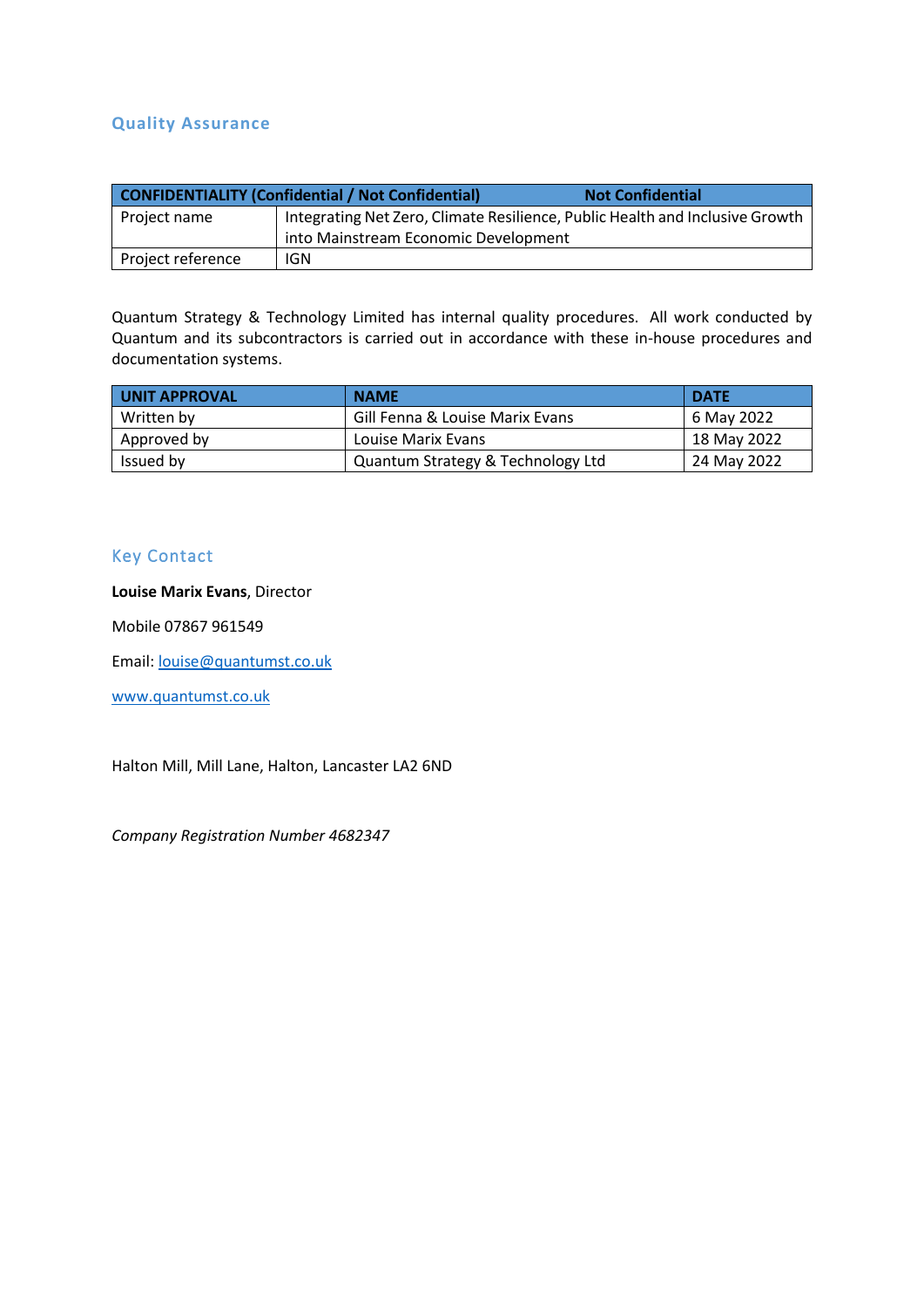# **Executive Summary**

*Doing it All: Integrating Net Zero, Climate Resilience, Public Health and Inclusive Growth into Mainstream Economic Development* **examines the extent to which these challenges have been integrated into the Inclusive Growth Network's member authorities' economic development strategies and place strategies. It also investigates how such integration is delivered in practice.** 

The Inclusive Growth Network is comprised of twelve local and combined authorities across the UK, working collectively to address regional inequalities and promote inclusive growth, highlighting the importance of place. It is co-ordinated by the Centre for Progressive Policy. This research reviewed the IGN Members' key published strategies; six (shown below in bold) were also interviewed and a workshop was held to explore what effective integration looks like at the strategic and delivery levels.

| <b>Local Authority</b>               | <b>Combined Authority</b>                       |  |  |  |  |
|--------------------------------------|-------------------------------------------------|--|--|--|--|
| <b>Belfast City Council</b>          | <b>Greater Manchester Combined Authority</b>    |  |  |  |  |
| <b>Bristol City Council</b>          | <b>Liverpool City Region Combined Authority</b> |  |  |  |  |
| <b>Cardiff Council</b>               | North of Tyne Combined Authority                |  |  |  |  |
| <b>Glasgow City Council</b>          | <b>West Midlands Combined Authority</b>         |  |  |  |  |
| London Borough of Barking & Dagenham | South Yorkshire Mayoral Combined Authority      |  |  |  |  |
| Leeds City Council                   |                                                 |  |  |  |  |
| North Ayrshire Council               |                                                 |  |  |  |  |

**The transition to Net Zero is an opportunity for economic development.** Financial evidence illustrates that place-based investment provides better value for money, costs less and provides greater social and economic benefits than a top-down or centralised investment model. Business-as-usual economic development locks in carbon emissions and entrenches inequality, which will carry a high cost to rectify later.

The overarching benefits of integrated strategies and delivery are:

- 1. **Better value for money** delivering whole-place benefits, system change and co-benefits beyond Net Zero, including health, jobs, local supply chains, resilience and regeneration.
- 2. **Better places** which in turn attract investment, fostering enterprise and thriving communities.
- 3. **Better working together** across the authority and partners: an integrated strategy clearly commits to shared priorities and mutual benefit through system change.

The primary focus of the research was climate change. Despite over 30 years' evidence of the need to address climate change, even the leading Local Authorities are only now in the early stages of developing the integrated economic strategies that aspire to Net Zero, climate resilient, healthy and inclusive economic development becoming business as usual. Prior to the pandemic, all Inclusive Growth Network (IGN) Members had declared a climate emergency. Many are aiming to achieve Net Zero across their areas by 2030, well ahead of the UK's legislated target of 2050. As we emerge from the pandemic into a cost-of-living crisis the triple challenges of climate change, health and economic inclusion must be addressed urgently.

**With 2030 only eight years in the future, all new investments and development from today must be as close to zero carbon and climate adapted as practicable. This acknowledgement has significant implications for economic development, housing, transport and businesses. It is difficult to see how authorities will move from limited action on climate change over the last 30 years to delivery on their targets in the next eight years, without immediate systemic change. But a vital first step is to embed climate change fully within economic strategies, and to enact that in operational delivery.**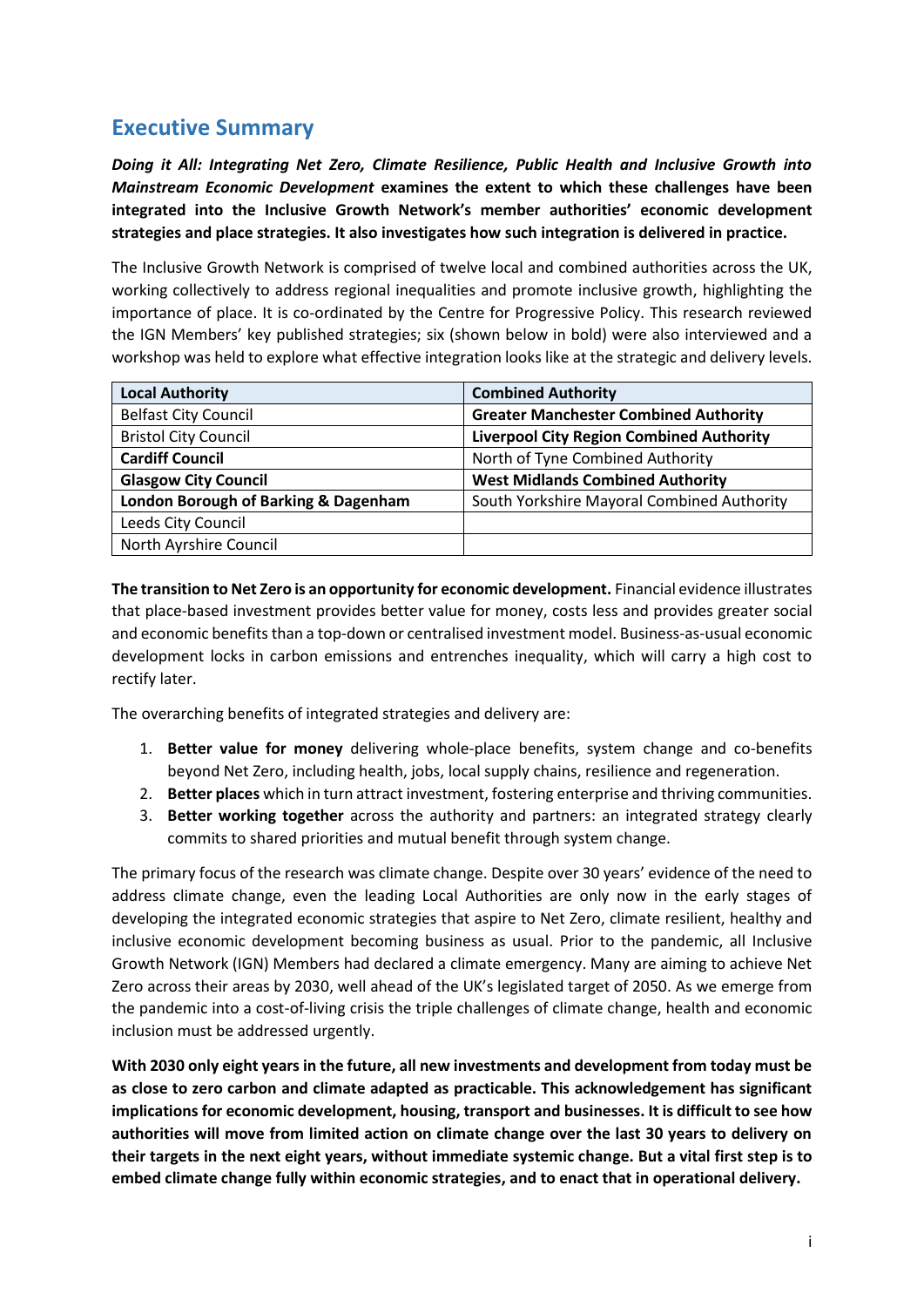A set of characteristics of a strong well-integrated economic strategy was developed against which the twelve authorities were rated. The key characteristics are:

- Climate change, public health and inclusion are key pillars that run throughout the strategy. They are not just addressed in a single chapter but are visible in every section.
- The relationships between climate change, the economy, health and people's lives are clearly set out, including identifying those sections of the community most at risk.
- The strategy sets out how all parts of the economy, all jobs and all carbon emissions must change, not just focussing on developing one specific sector such as jobs in renewable energy.
- It includes an assessment of the investment required across the whole of the economy and where that investment is expected to come from, including external public funding, incentives needed and investment from the finance sector, businesses and individuals.
- It is clear about who will need to act, and how they will work in partnership: businesses, communities and individuals as well as the public sector
- It is honest about the challenges that will be faced.

#### **Overview of Strategy Findings**

All the strategies recognised the need to tackle climate change, but only five have integrated Net Zero across every aspect of the strategy, and climate resilience was clearly integrated in only two. Even authorities with strong climate change strategies and years of experience in delivering these are still in the early stages of integrating them into economic strategies.

Most authorities recognised the strong links between economic inequalities and health outcomes and how policies to promote inclusion and well paid, secure employment lead to improvements in public health. The links between public health and climate change were also highlighted with reference to air quality, active travel and access to green space. However, public health was strongly visible through the economic strategies of only three authorities. Unsurprisingly, Inclusive Growth is incorporated into most place strategies, often using a Community Wealth Building approach.

Overall, the review found that:

- **The systems, culture and language used to develop and deliver inclusive growth strategies are the same as those needed to deliver net zero, climate resilience and public health**. The change process applied to the former can be extended to include the latter.
- **"Doing It All" is rare and difficult**: a focus on Inclusion can lead to a limited approach to some climate change issues, missing the employment gains that could be made, for example, through targeting the higher carbon, able-to-pay sector or small businesses.
- **Covid has been a significant factor**: the opportunity for radical thinking and the ability to act more swiftly has accelerated the integration of inclusion, climate change and public health.
- **Strategies that use strong and positive language** appear to be more likely to succeed; these are brave strategies that recognise the challenges but are determined to progress forward regardless. They leave no room for excuses, only solutions.
- **The strategies feature a high degree of localism**, understanding the strengths, weaknesses and challenges of the local area, and smaller localities within the wider area or region.

The most significant gaps and challenges in the strategies can be summarised as:

- A lack of ambition in aiming to address climate change emissions and impacts across all sectors
- A lack of recognition that all jobs and all sectors need to become Net Zero and well-adapted, and the strategy should set out how the authority will work with partners to achieve this.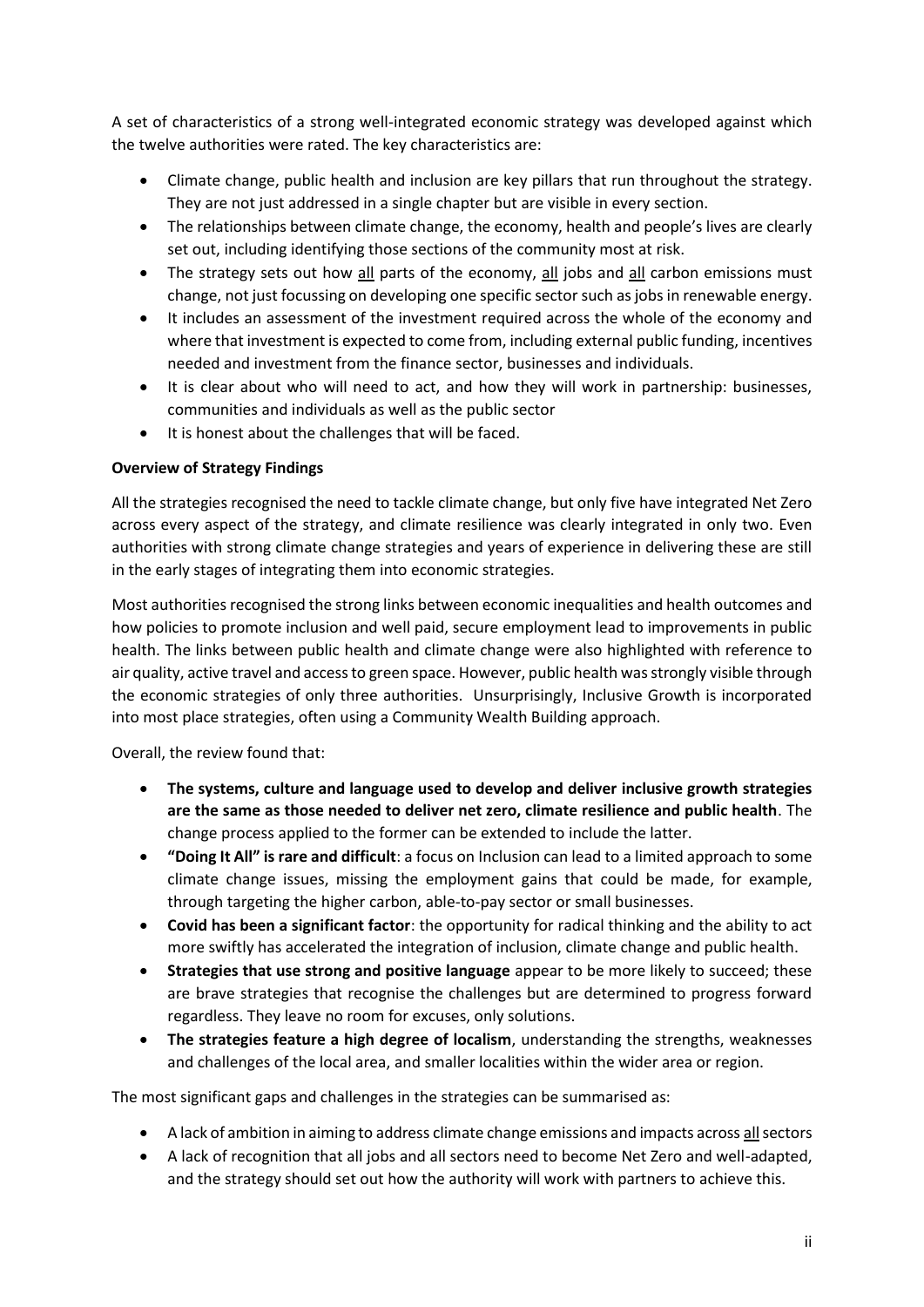• A focus on one challenge, such as Inclusion or Net Zero limiting action on other challenges.

#### **From Integrated Strategy to Integrated Delivery**

It is hard to change an organisational culture, and harder still to do it quickly, so even the leading authorities face a challenge over the next few years if they are to achieve their ambitions. Lack of effective and coherent support from central Government remains the key barrier, as well as organisational and economic inertia. Most strategies acknowledge that delivery will be challenging.

Overall, the review and interviews found that:

- **No authority is yet delivering a fully integrated strategy**.
- **A change in operational culture to an end-to-end systems-based approach is needed**, and no organisation is yet at this stage, but useful tools are being developed to assist with this.
- **No authority is delivering zero carbon and climate resilience as standard** on all new buildings and infrastructure. Only a few are delivering these at medium scale but nothing is area-wide.
- **The approaches and tools needed for full integration are being demonstrated,** but not all together in one authority. There is an urgent need to expand and share the good practice.

Developing an integrated strategy and then actually delivering requires a complete shift of mind-set. Some of the main challenges IGN Members face are:

- Political the differing and competing priorities of politicians
- Lack of integrated national policy support and funding
- Entrenched perception that economic development trumps other issues and that different priority themes conflict
- Financial sector still supporting higher carbon investments as the norm and it is difficult to access for everyday Net Zero activities rather than exceptional projects. This is despite increasing fossil fuel costs and the finance sector seeking investable zero carbon projects.
- The National Planning Policy Framework holds back delivery of climate change commitments
- Limited capacity for change and new thinking within already stretched organisations.

Overcoming these challenges relies on a rapid culture change across the whole of the authority and partner organisations, underpinned by strong national policies, funding and support.

#### **Recommendations to combined and local authorities:**

#### **Ambition: Treat it like an emergency**

- **Turn the thinking on its head**: use "doing it all" as the starting point and assume that new outcomes are possible.
- **Use evidence to underpin the strategy**: much evidence already exists to support integrated strategies, and this evidence collection does not need to be repeated in every local area.
- **Be clear what will not be acceptable and prepare to be challenged**: set out requirements from others, screen out development and investment that does not meet the criteria and prepare the case for integrated delivery.

#### **People**

• **Leadership and communications**: strong and visible support from senior political leaders and officers who actively communicate this internally and externally.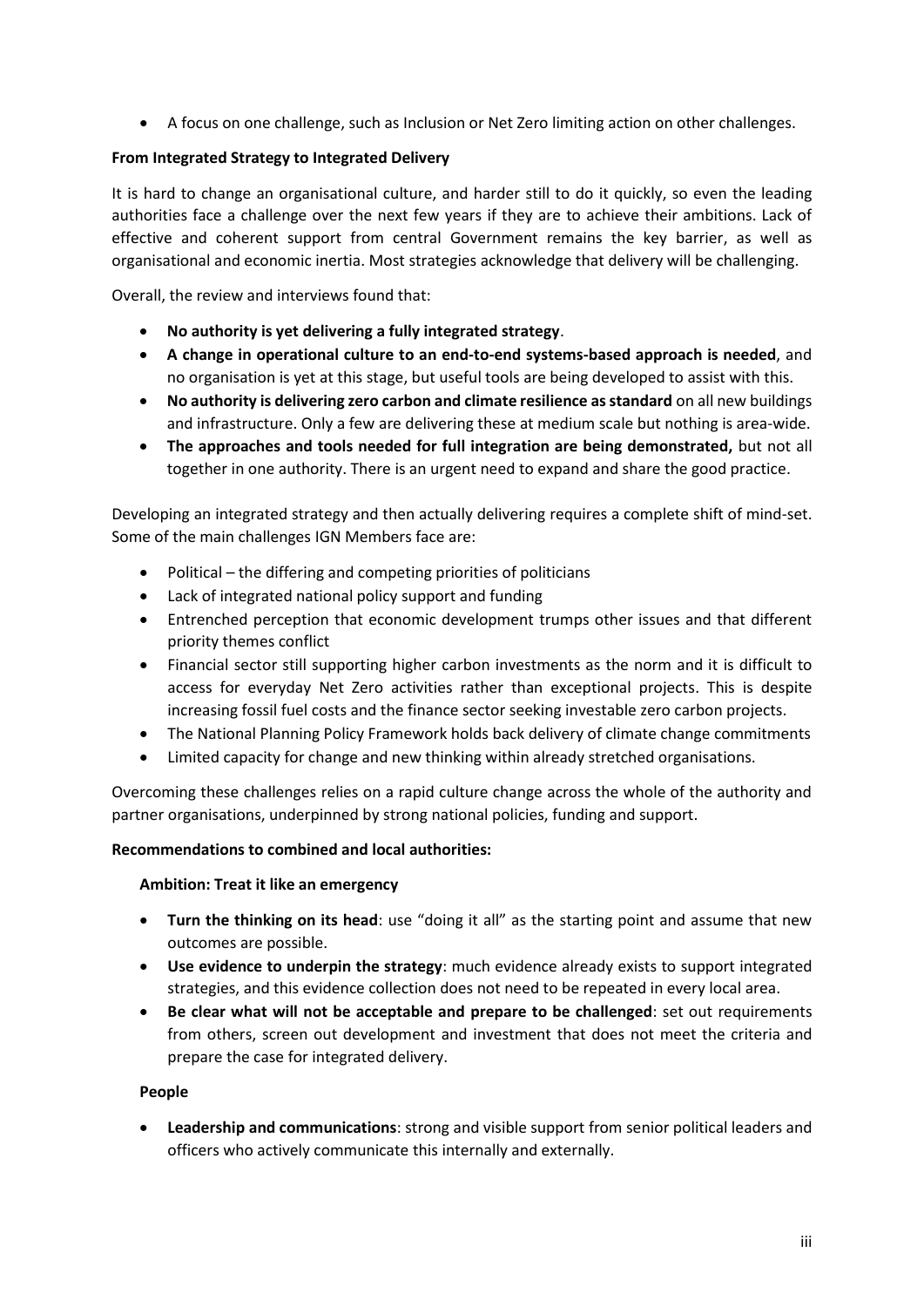- **Senior responsibility**: have a Cabinet member and Director responsible for managing the change across the organisation and delivery of the integrated strategy.
- **Get the right** people talking together: bring in the local experts, help them all to understand each other's working languages and give permission to develop a strong strategy.
- **Provide training and support** for all staff about what this means for their area of work: support them to innovate and possibly fail and learn when doing so.

#### **Practicalities**

- **Review and revise financing mechanisms and operating programmes**: resource the people needed to develop and deliver an integrated strategy, and align budgets, operations, procurement, commissioning, borrowing and funding strategies with it.
- **Align the Local Plan** with the new integrated strategy as soon as possible and enforce it. The brave approach would be to collaborate to require Net Zero development now in all major cities.
- **Put in place systems and tools** so that the aims of the strategy are visible and screened at every step of every decision and in every report: require reporting against these aims at all levels and be clear about what will not be accepted or approved.
- **Share and solve:** look ahead to assess upcoming issues and how these can be managed, accessing internal and external expertise and using networks. There is no excuse to plan developments or make investments that do not meet climate change targets.
- **Build strong partnerships and alliances** with investors, developers, contractors and other public sector organisations so they are clear on what the strategy is, what your expectations are and how they can respond to it and provide solutions.

#### **Key Recommendations to Central Government**

- **Put in place a coherent framework** to support local delivery with coherent policy and aligned funding for place-based investments.
- **Require local authorities to deliver Net Zero and Climate Adaptation**: with a corresponding duty to collaborate with all stakeholders.

Some IGN Members are leading on this integrated approach, but it is not yet clear whether Net Zero, climate resilience, public health and inclusive growth are 'deal breakers' or 'nice-to-haves'. A much greater level of strategic bravery, determination and creativity is urgently needed to deliver scaled-up transformational change.

**The peer-to-peer support facilitated by the IGN provides a mechanism to help authorities rise to this challenge. By collaborating and sharing their experiences, IGN Members can support each other in leading the integration of Net Zero, climate resilience and public health into inclusive economic development strategies.** The key recommendations for IGN to foster this are:

- **Increase internal knowledge and external expertise** available on climate change and public health, and develop systems to ensure these are used.
- **Provide resources, training and support** to share expertise with member authorities.
- **Provide a safe forum for members** to query, challenge and share experiences on delivery of an integrated strategy.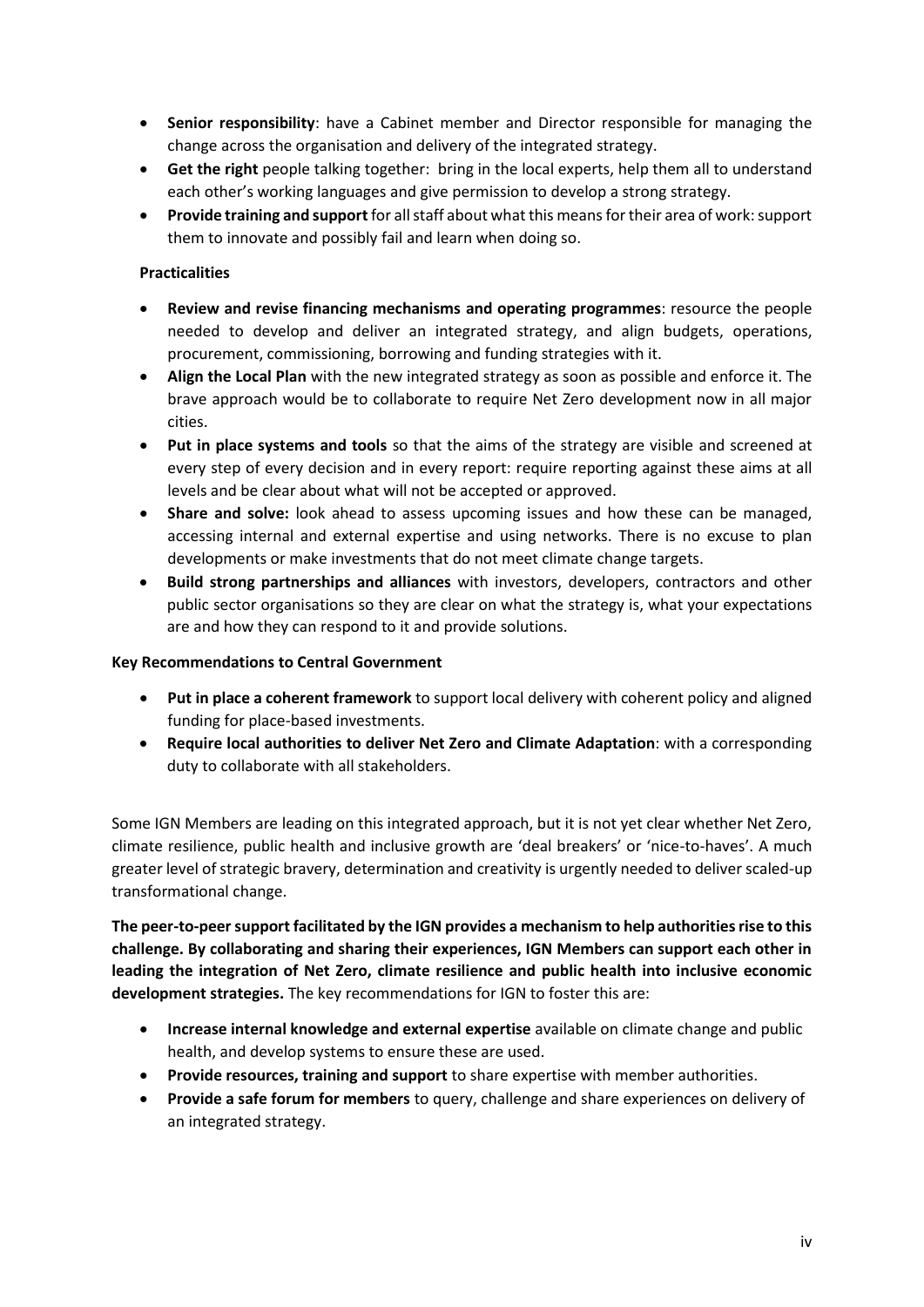# **Contents**

| $\mathbf{1}$ |     |                                                                                   |  |
|--------------|-----|-----------------------------------------------------------------------------------|--|
|              | 1.1 |                                                                                   |  |
|              | 1.2 | Doing it all? Why Climate Change and Net Zero matter in Inclusive Growth  2       |  |
|              | 1.3 |                                                                                   |  |
|              | 1.4 |                                                                                   |  |
| $\mathbf{2}$ |     |                                                                                   |  |
|              | 2.1 |                                                                                   |  |
| 3            |     | Delivery - leading, supporting and monitoring integrated strategy in delivery  19 |  |
|              | 3.1 |                                                                                   |  |
|              | 3.2 |                                                                                   |  |
|              | 3.3 | How IGN Members are managing the change to integrated delivery 23                 |  |
|              | 3.4 |                                                                                   |  |
| 4            |     |                                                                                   |  |
|              | 4.1 |                                                                                   |  |
|              | 4.2 |                                                                                   |  |
|              | 4.3 |                                                                                   |  |
|              | 4.4 |                                                                                   |  |
|              |     |                                                                                   |  |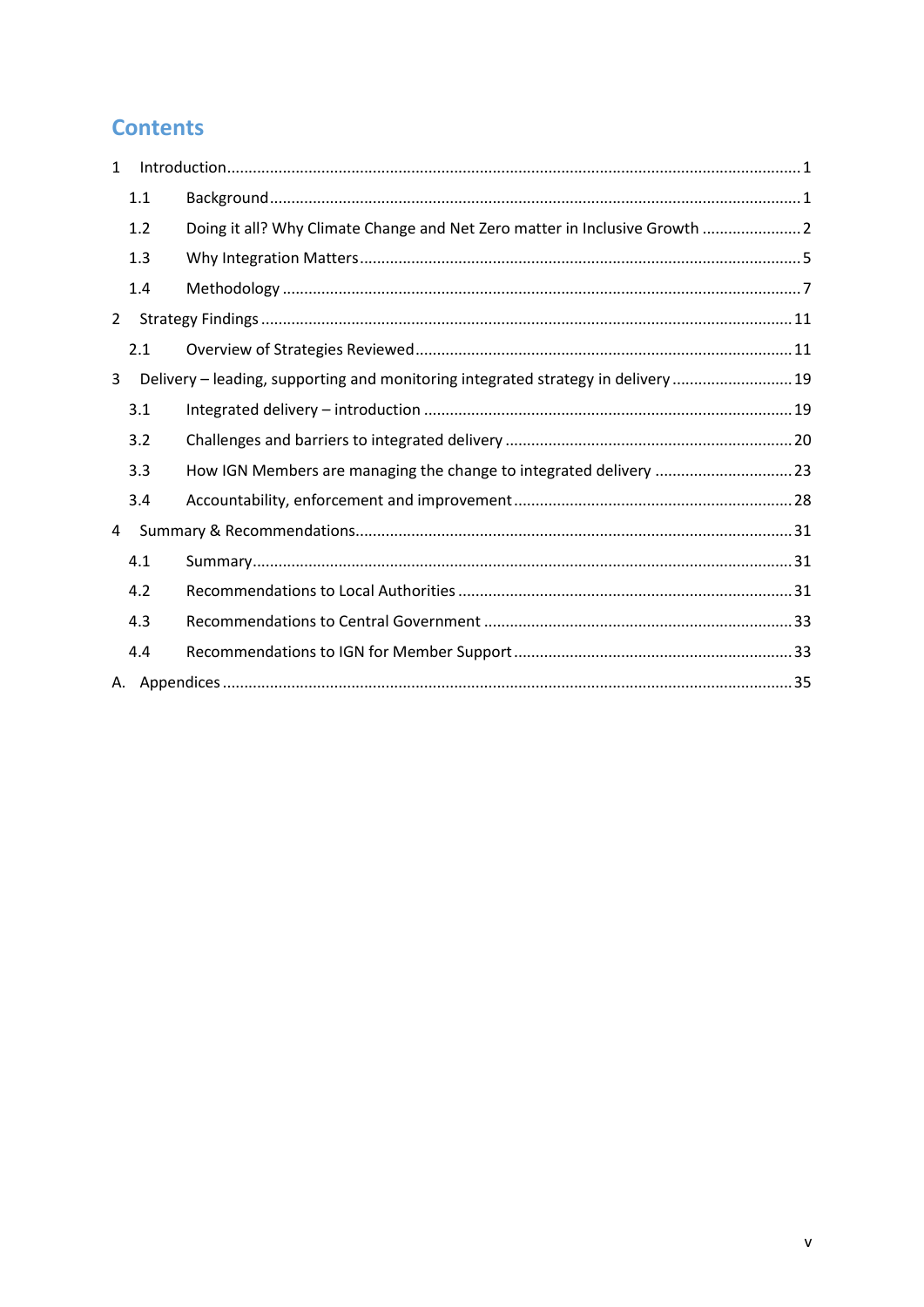# <span id="page-7-0"></span>**1 Introduction**

## <span id="page-7-1"></span>**1.1 Background**

The Inclusive Growth Network (IGN) members recognise that a traditional approach to economic growth is not working for everyone in their cities and areas and that a new approach is needed.

Within a context still reeling from both the pandemic and Brexit, and a worsening cost-of-living crisis, economic development teams will have a steep learning curve as they attempt to deliver not only inclusive growth but also a Net Zero and climate resilient locality.

Traditionally, economic development has been considered separately from, and prioritised over, activities on climate change or public health; tangible action on the latter two often appears peripheral to development or is limited to pilot or demonstration projects.

However, new economic development strategies that acknowledge the interconnection between climate change and public health are now emerging, recognising them as entwined with economic activity, and viewing the success of all three as integral to a prosperous local economy.

Consequently, place-based approaches built on an area's specific strengths and tailored to local needs are gaining support. Financial evidence is now emerging, illustrating what many have long suspected: that they provide better value for money, cost less and provide greater social and economic benefits than a top-down or centralised investment model<sup>1</sup>.

National government is starting to recognise the combination of challenges and opportunities. The UK Treasury Net Zero Review<sup>2</sup> states that "Current economic analysis could understate the economic cost to the UK as the climate heats up. UK climate action could provide a boost to the economy; the required investment could contribute to growth. There will also be co-benefits, such as improved air quality." However, the review does not put forward clear solutions at this stage.

The UK Infrastructure Bank (UKIB) was formed in 2021 to bring in private investment to achieve the twin objectives of tackling climate change and Net Zero by 2050 and supporting regional and local economic growth through improved connectedness, new jobs and higher productivity<sup>3</sup>. The Chancellor of the Exchequer's Strategic Steer $4$  to the bank encourages it to make place-based investments and to forge strong relationships with mayoral and local authorities and devolved governments.

The Centre for Progressive Policy (CPP), on behalf of the IGN, commissioned Quantum Strategy & Technology to carry out research into the extent to which IGN members have institutionally embedded and integrated Net Zero and climate resilience alongside inclusive growth and public health into economic development strategies and delivery programmes. Our primary focus is on climate change, which is our area of expertise.

<sup>1</sup> https://www.ukri.org/wp-content/uploads/2022/03/IUK-090322-AcceleratingNetZeroDelivery-UnlockingBenefitsClimateActionUKCityRegions.pdf

<sup>2</sup> https://www.gov.uk/government/publications/net-zero-review-final-report

<sup>3</sup> https://www.ukib.org.uk

<sup>4</sup>https://assets.publishing.service.gov.uk/government/uploads/system/uploads/attachment\_data/file/106177 6/Strategic\_steer\_to\_the\_UK\_Infrastructure\_Bank\_180322.pdf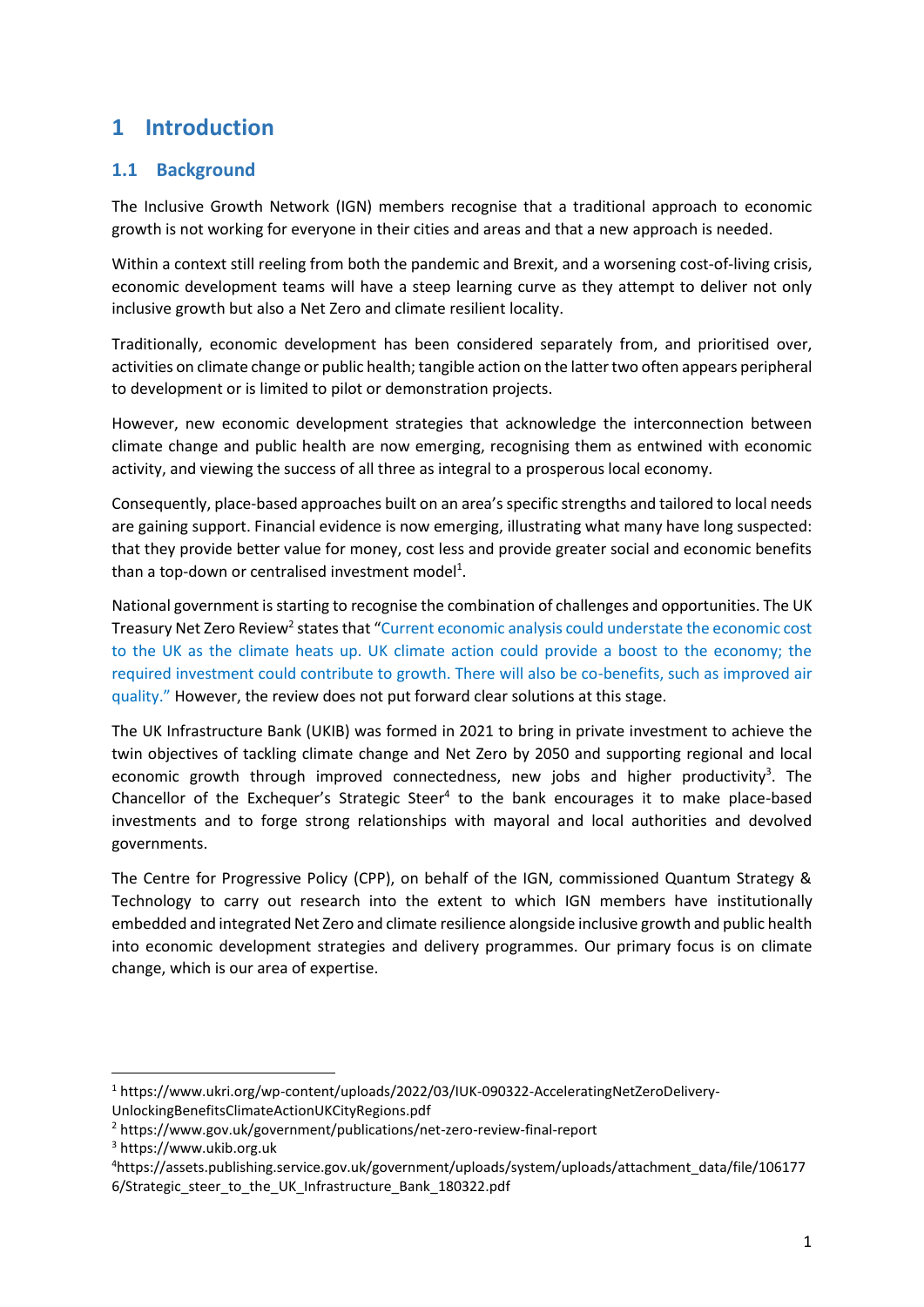This report provides an overview of progress on strategic integration in early 2022 and examines the approaches and methods taken by IGN Members. It identifies the outcomes or expected outcomes achieved with examples and processes that may be replicable.

Some IGN Members are leading on this integrated approach, but it is not yet clear whether Net Zero, climate resilience, public health and inclusive growth are 'deal breakers' or 'nice-to-haves'. A much greater level of strategic bravery, determination and creativity is urgently needed to deliver scaled-up transformational change. The peer-to-peer support facilitated by the network provides a mechanism to help authorities rise to this challenge. By collaborating and sharing their experiences, IGN Members can support each other in leading the integration of Net Zero, climate resilience and public health into inclusive economic development strategies. Although no single member is achieving all this now, between them, they have most of the components for successful strategic and operational integration.

The report provides recommendations to the IGN, local authorities and central government.

## <span id="page-8-0"></span>**1.2 Doing it all? Why Climate Change and Net Zero matter in Inclusive Growth**

#### **1.2.1 Net Zero**

In 2019, the UK Government and the devolved administrations committed to a Net Zero greenhouse gas emissions target by 2050: with a target of 2045 for Scotland.

The transition to Net Zero over the next 30 years will transform the economy and needs major infrastructure decisions to be made and implemented quickly. The UK has already reduced its carbon emissions from the electricity generation sector, but this was achieved through largely centralised policy, without significant action by local areas or consumers.

More than half of the emissions cuts needed rely on people and businesses taking up low-carbon solutions - decisions made at a local and individual level. Many of these depend on having supporting infrastructure and systems in place, and require long-term planning, careful sequencing of infrastructure, programmes, policies and supply chain development. While local authorities have powers and influence over approximately a third of emissions in their local areas, action is frequently connected to national policies, which often lag behind leading local authority's aspirations.

Over three-quarters of local authorities have declared climate emergencies, putting in place ambitious targets to reach Net Zero, or carbon neutrality, by dates often sooner than the national target. All of the IGN Member authorities have declared such emergencies.

The Climate Change Committee (CCC) has outlined four areas for action to deliver the Sixth Carbon Budget and get on track for Net Zero:

- **Reducing demand for carbon intensive activities**: reduction in travel demand, limiting air travel growth, decreasing meat and dairy consumption and reducing waste while improving efficiency in transport, buildings and industrial processes.
- **Expanding low carbon energy supplies**: doubling or tripling low and zero carbon electricity generation particularly from offshore wind by 2050, to provide electricity for transport and home heating and green hydrogen for heavy industry and goods vehicles. Smarter use of the electricity grid and future carbon capture technologies will also play a role in facilitating this.
- **Phasing out high carbon equipment and infrastructure:** Oil boilers to be phased out from 2028 and gas boilers by the early 2030s; gas boilers no longer installed in new homes by 2025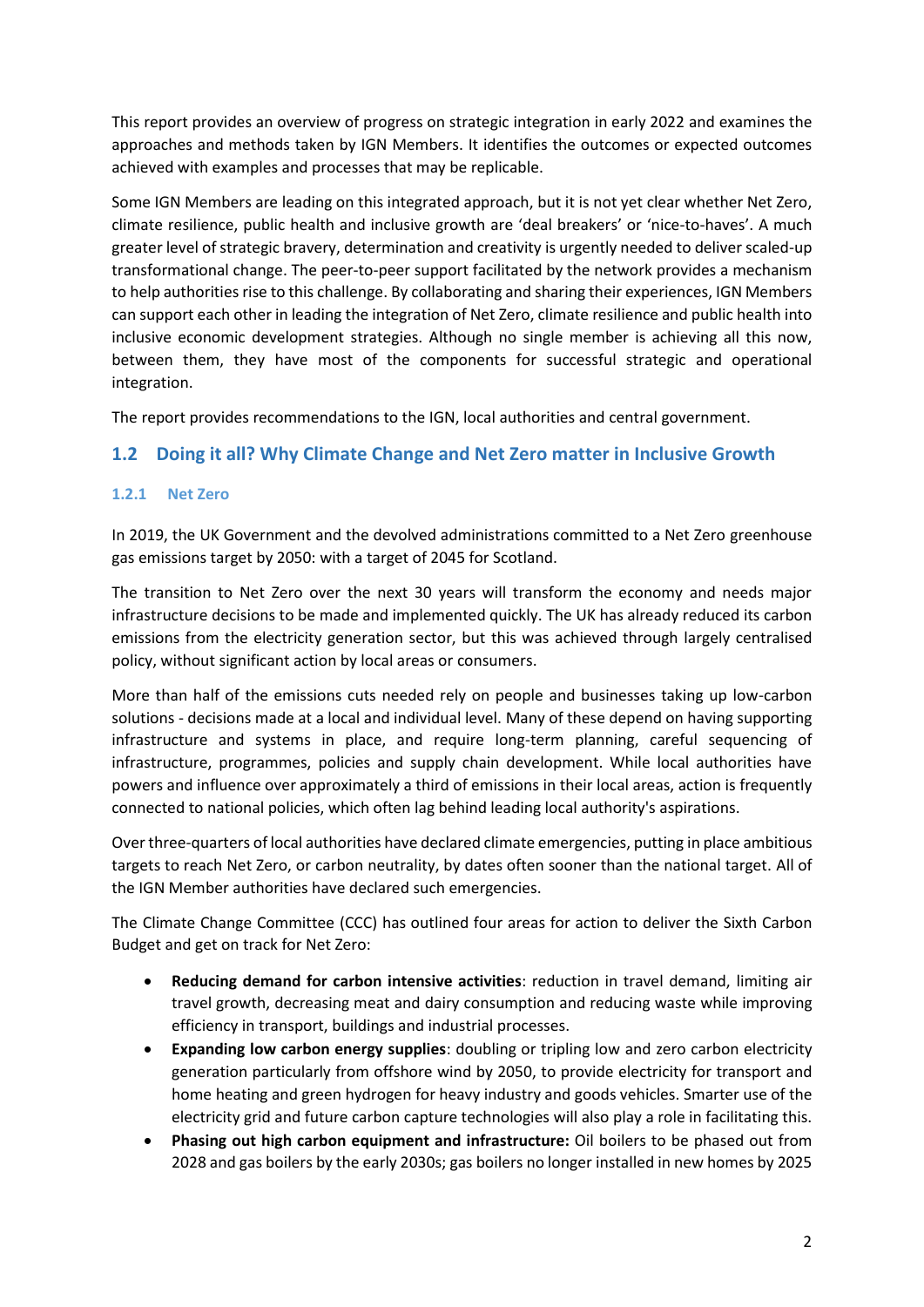under the Future Homes Standard. Potentially phasing out gas supply to homes in most areas. An end to the sale of new fossil fuel cars and vans after 2030.

• **Transforming land use:** while supporting farmers, with a focus on tree planting and peatland restoration and lower carbon agricultural practices.

High carbon industries will face changes in regulation, and the ability to raise finance will get harder as investors divest from fossil fuels. Highly polluting, resource intensive industries will have to make significant investment in low emissions processes – amid global competition and the risk of further offshoring industries. Some areas are at high risk of industrial decline unless action is taken to decarbonise them and add diversity to the economic mix. Rural areas face a different challenge to decarbonise agriculture and related industries, respond to land-use changes and tackle transport and housing emissions in more sparsely populated areas where market solutions do not reach.

Over 99% of all businesses are Small and Medium Enterprises (SMEs) and this mixed foundational economy will also need to decarbonise. A 2022 survey found that 87% of SMEs are unaware of their carbon emissions<sup>5</sup>. Early intervention is essential to provide the skills needed to decarbonise existing businesses and attract new low carbon enterprises.

**With 2030 only eight years in the future, all new investments and development from today must be as close to zero carbon as practicable. This acknowledgement, however, has significant implications for economic development, housing, transport and industry and business across local areas.**

#### **What do Net Zero and Carbon Neutral Actually Mean?**

**Net Zero** greenhouse gases (GHG) refers to the balance of greenhouse gas emissions (inclusive of methane, nitrous oxide, and water vapor, fluorinated gases and carbon dioxide) released into or removed from the atmosphere. While some processes may still generate greenhouse gas emissions, the aim is to 'offset' or 'balance' these emissions out through activities such as forestry, or technology that removes emissions. Only when we're no longer emitting more than we're removing can we consider something to be 'net zero'.

**Carbon neutral** is similar to Net Zero but technically only refers to carbon dioxide, not all GHG emissions. This is also termed net-zero carbon dioxide emissions. It should be noted, however, in some older strategies carbon neutrality was used to refer to all greenhouse gas emissions.

**Offsetting emissions:** the CCC advises minimising the use of offsets, aiming to phase them out, and prioritising more permanent forms of removal where offsets are necessary. This is because land available for offsets is limited. **All local authorities should prioritise emissions reductions over the use of emissions offsets** so that by 2030, offsets should only be used for areas where emissions are unavoidable due to a lack of technical alternatives.

Most local emissions assessments do not yet include **imported emissions**: those generated in other countries in producing the goods and services we use (such as vehicles or internet storage).

## **1.2.2 Climate Resilience**

Climate change exacerbates inequalities with the poorest being the most affected, both globally and nationally. People in deprived areas are less able to protect themselves from, and respond to, climate impacts including flooding, heatwaves and extreme weather. They are most affected by climate-

<sup>5</sup> NatWest Group "Springboard to Sustainability" report March 2022

https://www.natwestgroup.com/news/2022/03/9-out-of-10-smes-dont-know-business-carbon-emissions.html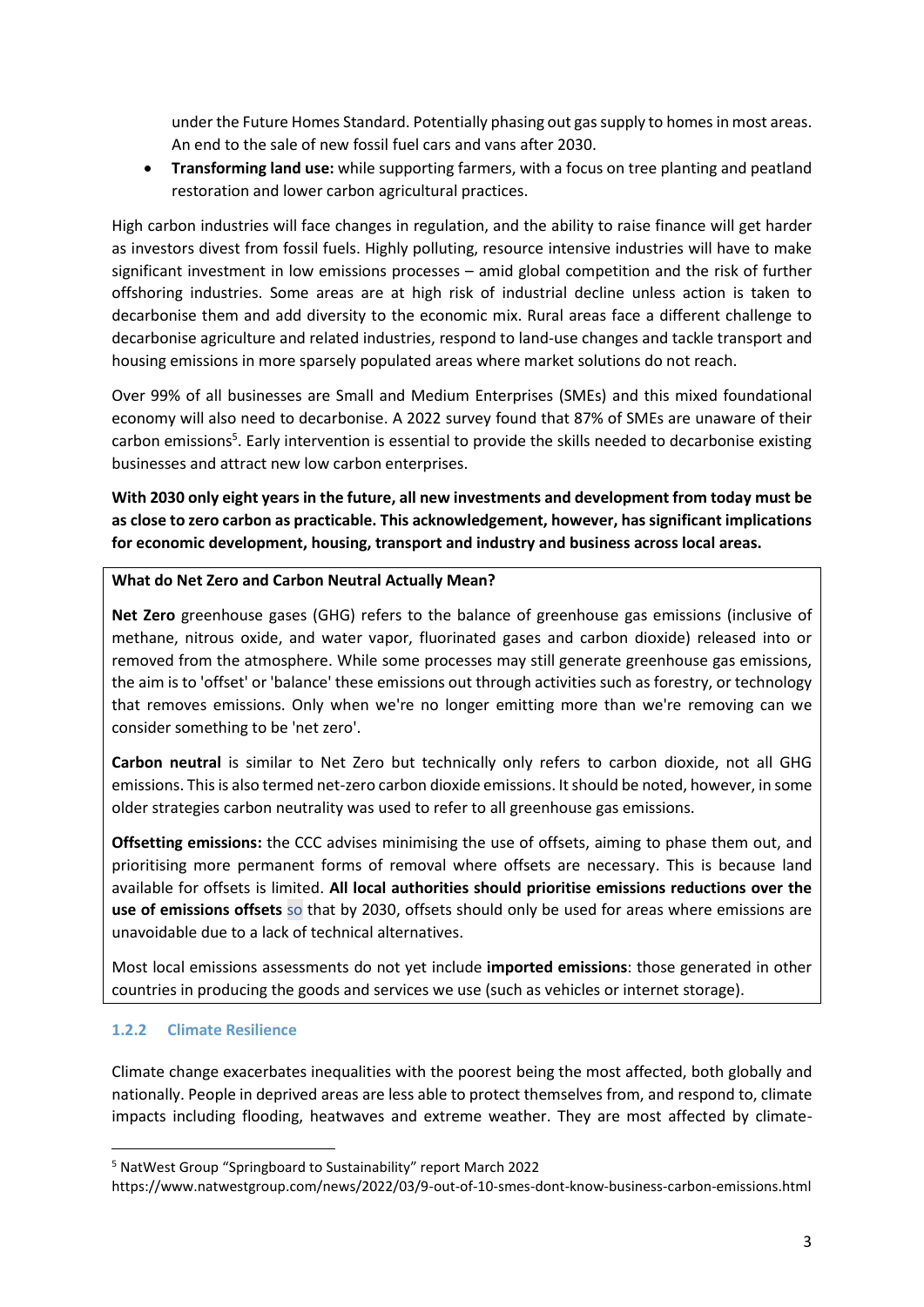change related economic shifts; less able to reduce their exposure to fossil fuel price rises, to make their homes more energy efficient and healthier, have less access to high-quality green space and more likely to live in areas affected by air pollution. Any approach to a more climate resilient economy needs to include steps to address these inequalities.

#### **What is Climate Resilience?**

November 2021's Storm Arwen was a reminder of the cascading impacts of weather on power, heat, transport and communications and the wider effects that disruption has on lives and businesses.

As the planet continues to warm, there will be continued changes in weather and a shift towards extreme weather. The UK will experience more frequent and intense heatwaves, wetter winters and more intense summer rainfall. Planning for the inevitable changes in weather, and adapting to reduce our exposure, makes homes, businesses and infrastructure more resilient. Carrying out this planning with local communities prior to investment is significantly more cost-efficient than retrofitting it or dealing with climate impacts. Climate adaptation leads to climate resilience.

Economic climate resilience actions include:

- Planning assessing the impacts, risks and exposure and action planning for resilience<sup>6</sup>
- Building emergency response capability
- Reducing the risks and impacts through managing water and increasing green space
- Adapting buildings, processes and products to minimise risks and access new opportunities.

#### **1.2.3 Just Transition**

Climate change will bring different challenges and benefits to different areas and people. Places where investment in low and zero carbon opportunities flows may not be the same places where the most jobs are likely to be lost as a result of the transition to a greener economy. The just transition is used to describe a systemic and whole of economy approach to sustainability, centralising the following elements<sup>7</sup>:

- Maximising the social benefits of the transition
- Mitigating the social risks
- Empowering those affected by change
- Anticipating future shifts
- Mobilising public and private investment.

Just Transition brings the concept of Inclusion into methods to tackle climate change, but the two concepts are not interchangeable. Inclusive growth agendas do not necessarily include a presumption of action towards Net Zero. Just Transition does encompass inclusive growth, but only growth that is based on Net Zero.

<sup>&</sup>lt;sup>6</sup> [Local\\_Partnerships\\_Climate\\_Adaptation\\_Toolkit\\_v1.pdf \(localparhttps://localpartnerships.org.uk/wp](https://localpartnerships.org.uk/wp-content/uploads/2021/12/Local_Partnerships_Climate_Adaptation_Toolkit_v1.pdf)content/uploads/2021/12/Local Partnerships Climate Adaptation Toolkit v1.pdftnerships.org.uk)

 $^7$  Financing climate action with positive social impact: How banking can support a just transition in the UK, Grantham Institute, 2020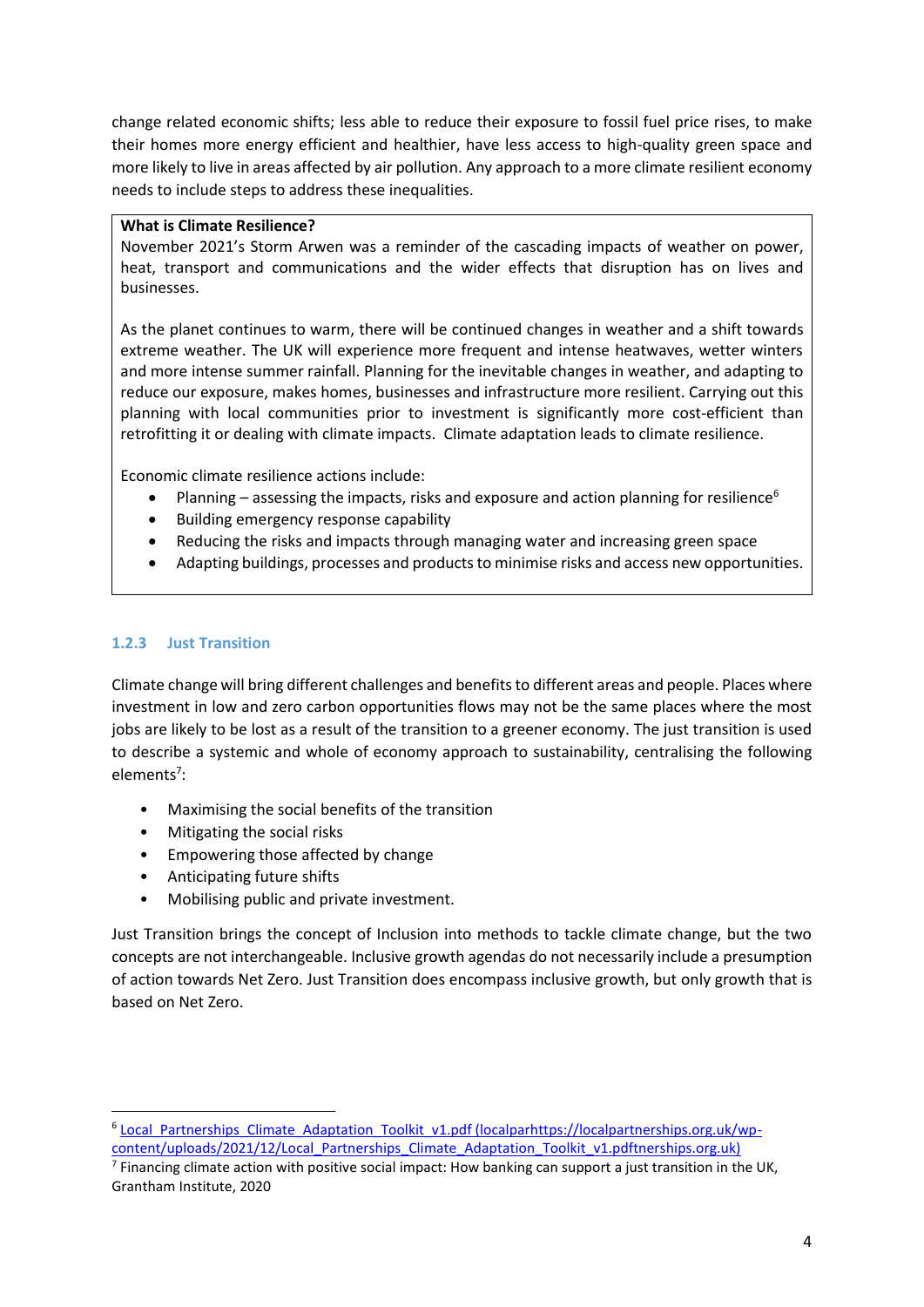## <span id="page-11-0"></span>**1.3 Why Integration Matters**

Integration helps holistically tackle cross-cutting challenges and prevents them from competing or conflicting. Business-as-usual or development-as-usual locks in emissions and entrenches inequalities that will carry a high cost to tackle later.

The National Infrastructure Commission states that: "Economic infrastructure sectors generate a major part of the UK's current emissions – in 2019, direct emissions from the energy, transport, waste, and wastewater sectors accounted for over 66 % of all UK greenhouse gas emissions. Reducing emissions is important to the public: the Commission's social research, carried out in June 2021, found that people cited fighting climate change by reducing greenhouse gases as the top priority for the UK's infrastructure in 30 years' time. <sup>8"</sup>

There are three overarching benefits of integrated strategies and delivery:

- 1. **Better value for money** delivering whole-place benefits, system change and co-benefits beyond Net Zero, including health, jobs, local supply chains, resilience and regeneration.
- 2. **Better places** which in turn attract investment, fostering enterprise and thriving communities.
- 3. **Better working together** across the authority and partners: an integrated strategy sends a very clear message of shared priorities, removing silos, providing mutual benefit and system change.

#### **1.3.1 Better Value for Money**

Many of the actions needed to transform local economies and places to Net Zero need to happen at a local, or on a place-based, scale. Fragmented and sector-specific initiatives are less successful and, in the long-term, more costly because they do not operate at a place-based systems level. The interaction between the energy system, transport and buildings, the location of developments and provision of public transport, the introduction of active travel routes and existing freight and commuter traffic all take place locally.

"Climate change is already damaging the health of populations in the UK and globally and has the potential to increase health inequalities. Actions to combat climate change, done in the right way, could improve health and health equity. Conversely, actions to improve health and health equity have the potential to reduce greenhouse gas (GHG) emissions.<sup>9"</sup>

There is no point making investments that push up emissions, while other investments are being made into reducing emissions somewhere else. There is no point building developments that bring freight or heavy traffic onto the same road network that people are encouraged to cycle on. Planning and spending in a strategic, logically sequenced way will deliver much better outcomes for less.

The [UK Cities Climate Investment Commission City Investment Analysis Report](https://cp.catapult.org.uk/news/uk-cities-climate-investment-commission-report/) estimates that £206bn must be spent in the UK's Core Cities and London Councils to achieve Net Zero.

PWC's 2022 [Accelerating Net Zero](https://www.ukri.org/wp-content/uploads/2022/03/IUK-090322-AcceleratingNetZeroDelivery-UnlockingBenefitsClimateActionUKCityRegions.pdf) report found that: "when city regions are able to adopt the most socially cost-effective combination of low carbon measures based on the specific characteristics, needs and opportunities of their location it requires significantly less investment, whilst creating nearly double the energy savings". The place-based investment modelled to deliver measures in the

<sup>8</sup> <https://nic.org.uk/app/uploads/NIA2-Social-Research-Final-report.pdf>

<sup>&</sup>lt;sup>9</sup> Sustainable Health Equity: Achieving a Net Zero UK (Chair, Sir Michael Marmot)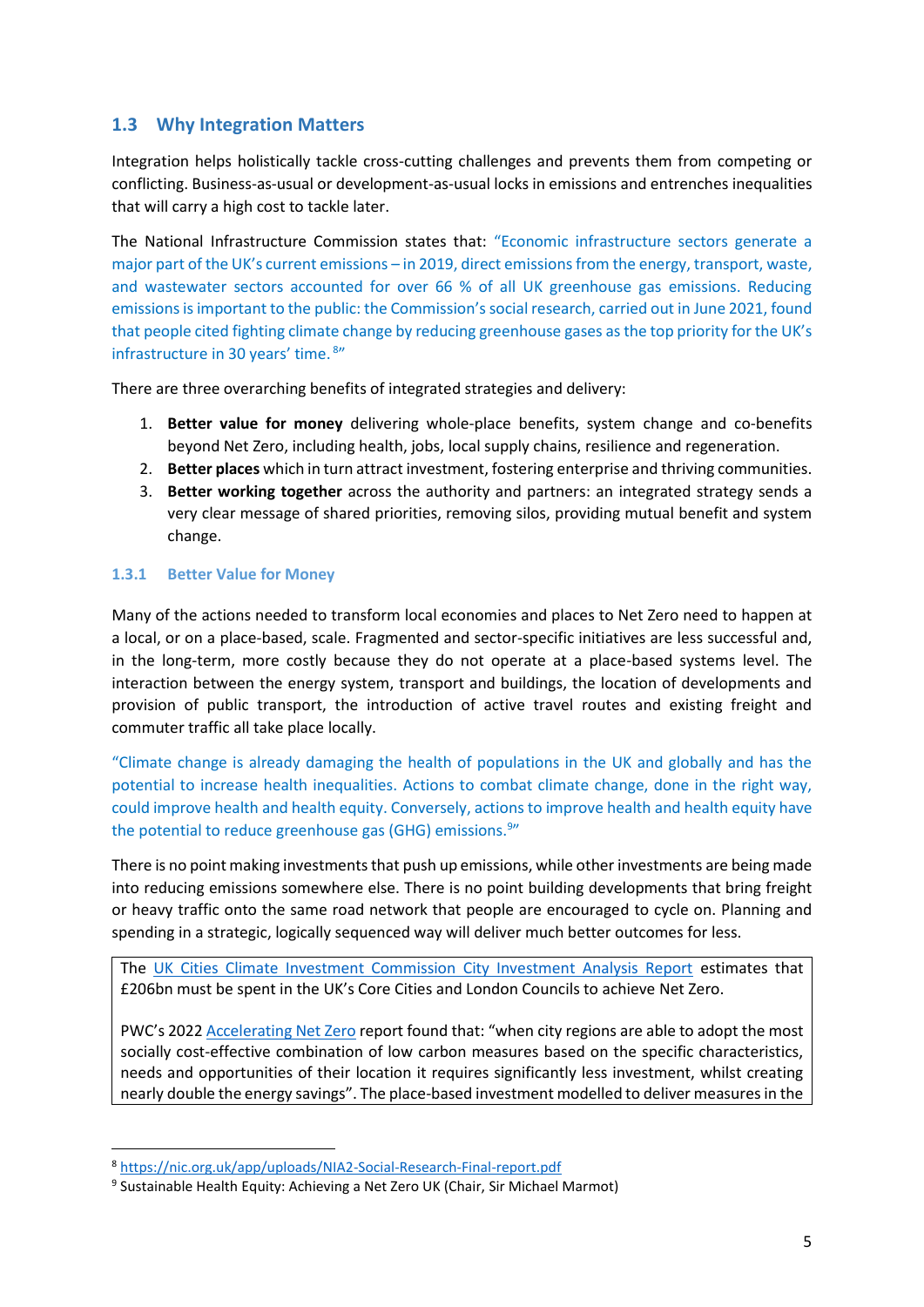Sixth Carbon Budget not only cost less but produced nearly double the social benefits e.g., the economic value brought by cleaner air, warmer homes and healthier people.

- place agnostic £195bn investment produces £444bn wider social benefits
- place based £58bn investment produces £825bn wider social benefits.

The Construction Leadership Council's 2020 [Greening Our Existing Homes -](https://cic.org.uk/news/article.php?s=2020-12-16-national-retrofit-strategy-consultative-document) National retrofit [strategy](https://cic.org.uk/news/article.php?s=2020-12-16-national-retrofit-strategy-consultative-document) suggests that to achieve net-zero homes by 2040, £523.7 billion is needed in total investment and 500,000 direct jobs could be sustained during the programme peak in 2030.

## **1.3.2 Better Places**

Typically, area strategies sit in silos, with growth and jobs overriding other concerns. Integration means viewing all growth strategies and decisions through the lens of Net Zero, climate resilience, inclusion and public health. This will create a more nuanced and complex view of development decisions.

Uniting these silos, and incorporating thinking through all different lenses, helps to deliver better places. Integrated strategies should mean that schemes that are currently novel become the norm. It means that infrastructure is designed and built to withstand climate impacts and reduce emissions. It means that developments are planned for people through community engagement, reinforcing and ensuring a localised climate resilience. The necessity for reduced reliance on cars, accessible green spaces, trees and spaces for food growing and recreation are highlighted, as are energy efficient homes and offices that are affordable to heat with a low carbon heating system.

Supported by **Leeds City Council** and West Yorkshire Combined Authority, securing Department of Transport investment for the new train station, **Kirkstall Forge, Leeds<sup>10</sup>** is a new neighbourhood on a former industrial site providing 1,050 new homes, retail and workspaces designed for a healthy lifestyle. It promotes active travel, bike routes and a railway station for sustainable travel, provides affordable housing, and has retained woodland and heritage buildings and incorporated a meadow Going forward, this type of development needs to be the norm rather than the exception.

#### **1.3.3 Better Working Together**

Integrated strategies, if they are implemented effectively:

- Remove silos and foster a shared language and ambition
- Share understanding of aims and how actions in each area impact on aims of others
- Understand overlapping priorities, mutual benefits and potential conflicts
- Enable innovation
- Develop much better, integrated business and investment cases and attracting investment.

The challenges, including the capacity to undertake organisational change, are addressed in the delivery section. However, the evidence is clear that better working together and a greater focus on environmental issues is valued by staff and increases motivation. The 2022 Aviva "[How We Live](https://www.aviva.com/newsroom/news-releases/2022/03/three-fifths-of-workers-consider-a-greener-role/)" Report surveyed 3,200 individuals and found that 58% of UK workers would consider changing their current role for a "greener" career. And 15% would take a pay cut to do so.

<sup>10</sup> https://www.kirkstallforge.com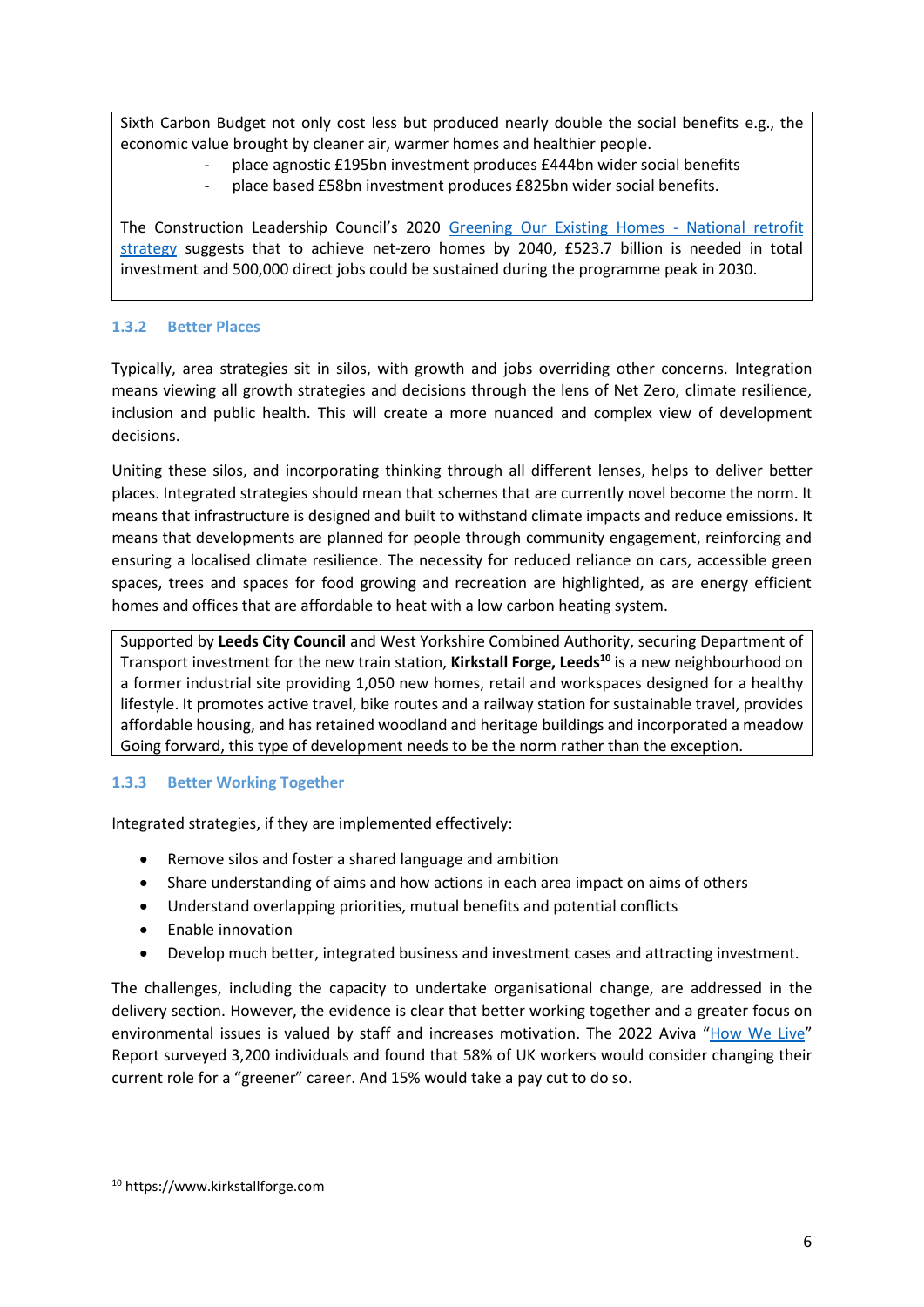

**Inclusive Growth** 

(Equality/Equity)

**Climate** 

Resilience

Integrated strategies can be more complex and require people to look at development through multiple lenses but remove the risk of strategies diverging and generally underpin better outcomes.

## <span id="page-13-0"></span>**1.4 Methodology**

Climate

**Resilience** 

This research reviewed IGN member places' published strategies (and some unpublished in draft format) between January and March 2022 to:

- assess how well inclusion, net zero, climate adaptation and public health are integrated
- identify any significant areas missing from these strategies
- understand the development of strategies over time.

The review investigated the publicly available strategies of the 12 authorities. Six of these were supplemented by the interviews, which provided more depth of information to use in the assessment. We recognize that the level of detail available was not the same for all authorities. The reviews focussed on how Net Zero and climate resilience are integrated, with a lighter touch review on public health and inclusive growth. The 12 Authorities included in the research are listed below: those interviewed are in bold.

| <b>Local Authority</b>                  | <b>Combined Authority</b>                  |
|-----------------------------------------|--------------------------------------------|
| <b>Belfast City Council</b>             | <b>Greater Manchester CA (GMCA)</b>        |
| <b>Bristol City Council</b>             | <b>Liverpool City Region CA (LCR)</b>      |
| <b>Cardiff Council</b>                  | North of Tyne CA (NoTCA)                   |
| <b>Glasgow City Council</b>             | <b>West Midlands CA (WMCA)</b>             |
| London Borough of Barking &<br>Dagenham | South Yorkshire Mayoral Combined Authority |
| (LBBD)                                  | (SYMCA)                                    |
| Leeds City Council                      |                                            |
| North Ayrshire Council                  |                                            |

The documents reviewed included:

- Place and Economic strategies
- Climate change, Environment or Net Zero strategies and plans
- Public health strategies/Health & Wellbeing Strategies
- Corporate plans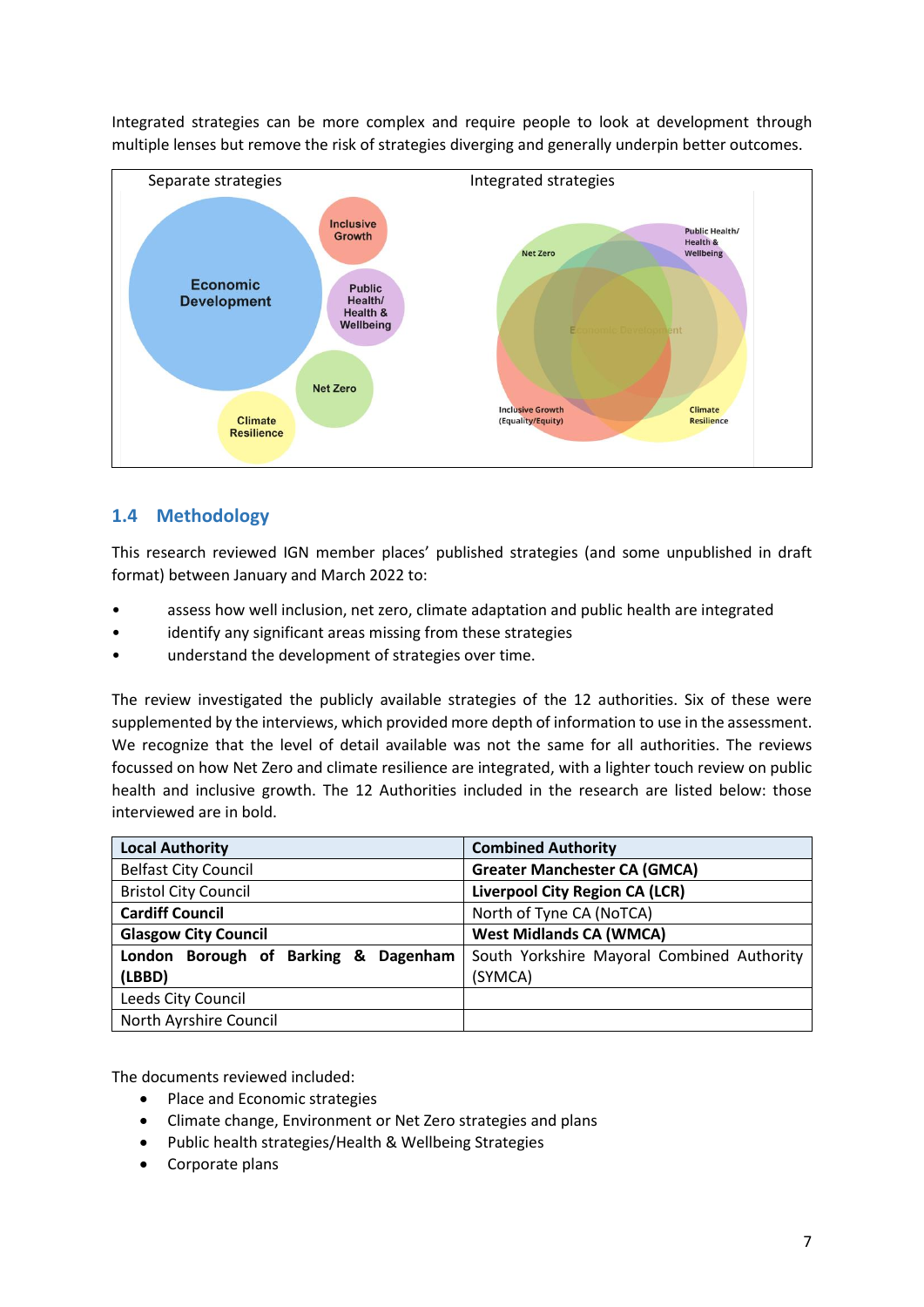• Tools used and performance assessment plans.

Appendix A.1 gives a full list of these documents.

The primary purpose of this research was to assess Economic Development and/or Place strategies to see how visible and well-integrated the authority's ambitions on Net Zero, Climate Resilience, Public Health and Inclusion are. The quality of the corresponding climate change or health strategy was also reviewed: a well-integrated but unambitious climate change strategy would not rank highly in this assessment.

The interviews with representatives of six of the authorities (Appendix A.2) explored the evolution of the strategies, motivation for integration and the challenges faced. These interviews also investigated how the delivery will be managed, including the tools, training, structures and methods used to date, and plans for the future. The research was also informed by discussions with external experts on Communications, Community Wealth Building and Organisational Change and a range of reports on climate change, investment for Net Zero, climate change and health inequalities, and operational delivery effectiveness. (See Appendices A.3 and A.4).

A set of characteristics of a strong well, integrated economic strategy were developed based on our experience of local authorities, and the initial research, informed by climate change, inclusive growth and public health literature (see Bibliography). The 12 authorities were rated against these characteristics for each of the four challenges covered.

#### **Characteristics of a Net Zero aligned Place Strategy or Economic Development Strategy**

- Net Zero or climate change is a key pillar that runs throughout the strategy. It is not just addressed in a single chapter that repeats the climate change strategy but is visible in every section of the strategy.
- The relationships between climate change, the economy, health and people's lives are clearly set out, including identifying those sections of the community most at risk from both climate change and the actions put in place to tackle it.
- It addresses the full range of emissions across the whole of the local area rather than narrowly focusing exclusively on a few specific areas, such as renewable energy. Authorities addressing climate change in their own estate and operations is a basic requirement and that alone would not rank highly in the assessment.
- The strategy addresses what changes need to be made and how these will be done.
- The language is strong and ambitious: stating the endpoint even if the means is uncertain, using phrases such as *"will do"* rather than *"will investigate the feasibility of…".*
- The strategy identifies which external organisations the authority will need to work with and how they will be included.
- It identifies the economic opportunities the area might benefit from, grounded in the existing local strengths and historical challenges.
- It sets out how high carbon industries as well as "everyday jobs" will be affected by climate change and the need for Net Zero. Some of these jobs will disappear, some will be affected by high costs associated with energy, carbon and Net Zero policies, some will be severely affected by changing standards and customer requirements that fundamentally affect their business model, while others will see a growth in demand. The strategy should set out how these businesses will be helped to transition, what skills will be needed and how these will be developed in the local area.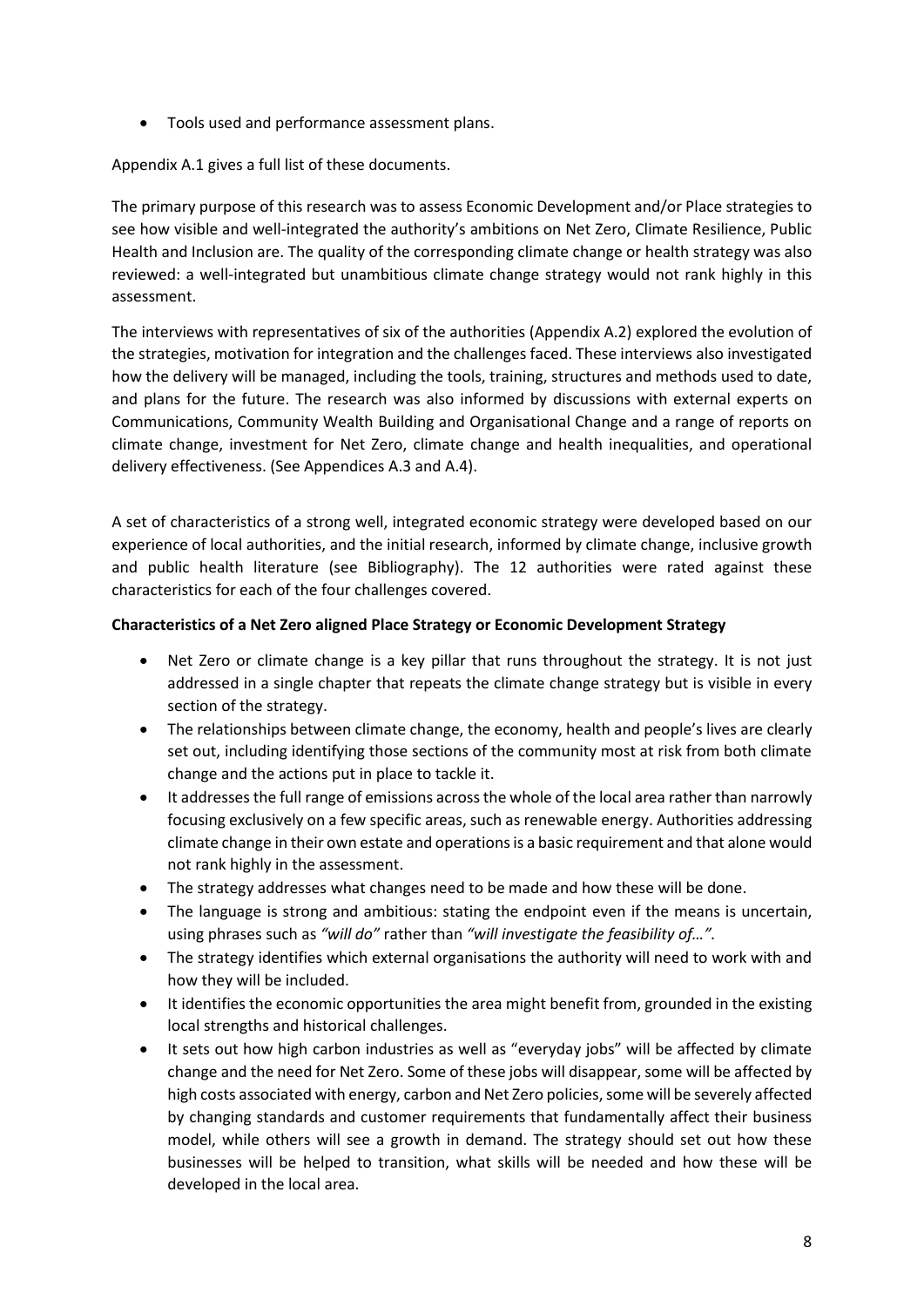- It includes an assessment of the investment that will be needed across the whole of the economy and where that investment is expected to come from, including both external funding needed and those businesses and individuals that will be investing themselves.
- It is clear about how costs to transition to Net Zero will affect development that happens in the near future, aims to avoid industries and individuals being burdened with those costs, and sets out what is not acceptable for new development or investment.
- It is honest about the challenges that will be faced.

#### **Characteristics of a Climate Resilient Economic Development Strategy**

- Climate resilience is recognised as essential to long-term economic success as well as contributing to the wellbeing of poorer communities and is integrated through all elements of the strategy.
- There is a clear understanding of the specific risks to people, businesses and services in the area, as well as the economic and societal risks associated with climate events in other parts of the country and world.
- There is a clear understanding of the mechanisms and investments required to mitigate climate risks, which includes leadership, management and systems as well as hard infrastructure.
- Investment in climate resilient infrastructure is prioritised and the business opportunities from a climate resilient local economy are identified.
- The strategy requires all economic investment to be assessed for climate resilience and shows how this will be managed.
- The wider benefits of climate-resilient places are recognised, such as improved health and wellbeing through access to green and blue space, or increased biodiversity.
- It is built through cross-sector partnerships with a range of organisations and involves the local community.

#### **Characteristics of a Public Health focussed Economic Development Strategy**

- The interdependence of economic opportunities, good quality jobs and health are woven through the strategy.
- It references the determinants of good health, that are linked to place: education, fair employment and good work, healthy and sustainable places with good quality housing, connectivity, clean air, and access to nature and community.
- The economic cost of poor public health is recognised, including upon mental health.
- It is clear about the current health outcomes of the population and how these differ across neighbourhoods and communities.
- It recognises that climate change is likely to exacerbate health inequalities.
- It recognises the need for good quality work as fundamental to wellbeing and includes health provisions for people in work as well as those out of work.
- It is clear that health benefits can only be achieved through strong partnership working.

#### **Characteristics of an Inclusive Economic Development Strategy**

- The language has changed, with a focus on development that is good for local people.
- Recognition of the link between health, wellbeing and employment.
- Strong recognition of local issues, in particular, understanding that areas with high levels of deprivation and poor health haven't been helped by previous development strategies.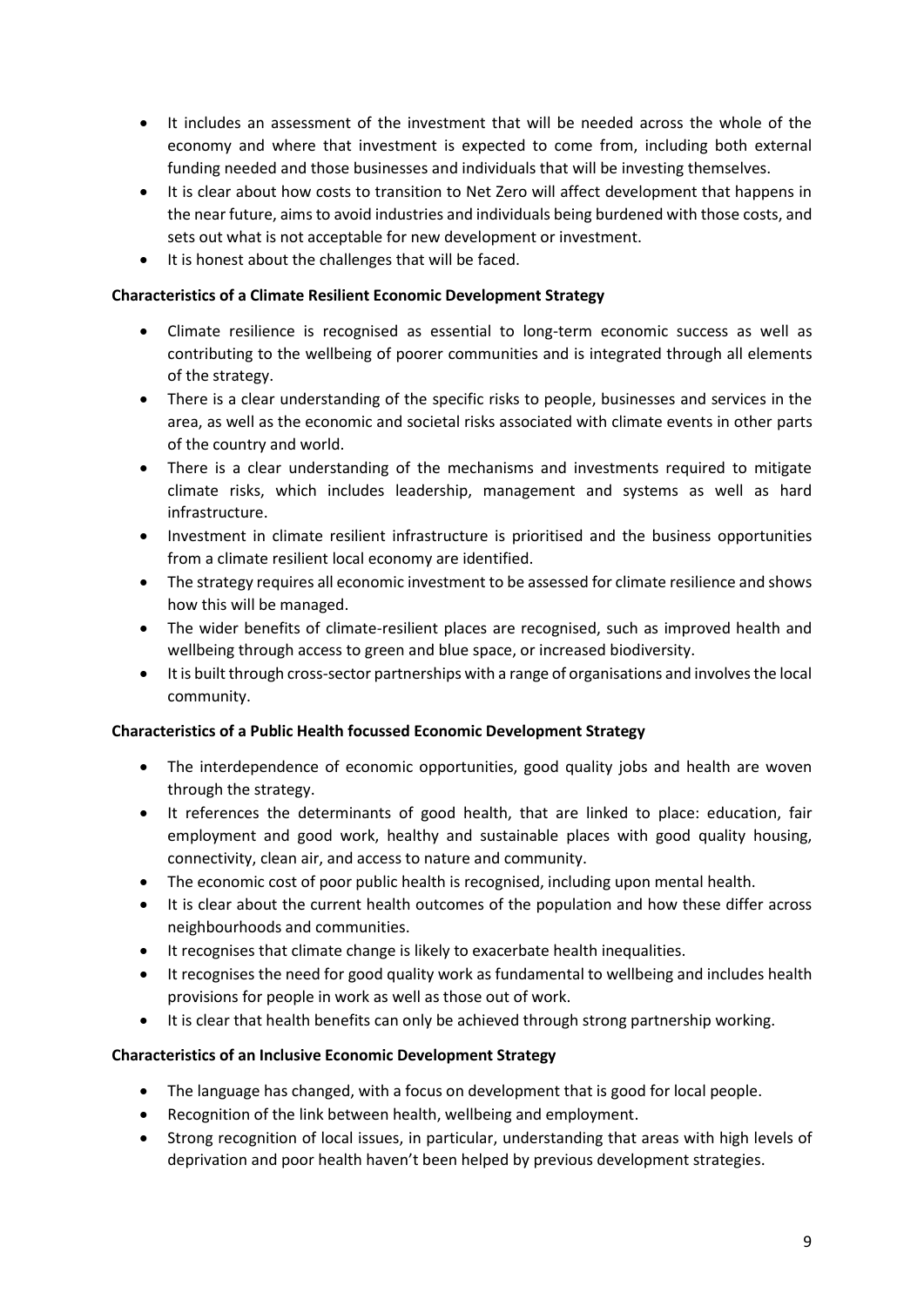- Recognition of the importance of community and engaging with communities to shape the economic plans.
- Acknowledgement that a different culture and management system is needed to deliver inclusive growth.
- Recognition that a diversity of economic models and investment is needed, such as plural and community ownership, alongside the traditional capitalist model.
- Active interventions by Local Authorities (LA) and partners are proposed, rather than relying on the market to deliver, which might mean the authority takes on the role of landowner or developer to contribute to development decisions.

A workshop with IGN Members then explored the initial findings and the characteristics of a wellintegrated strategy, discussed barriers and challenges to developing and delivering an integrated strategy, and what good delivery looks like.

This report summarises the findings of the research and IGN Members' input.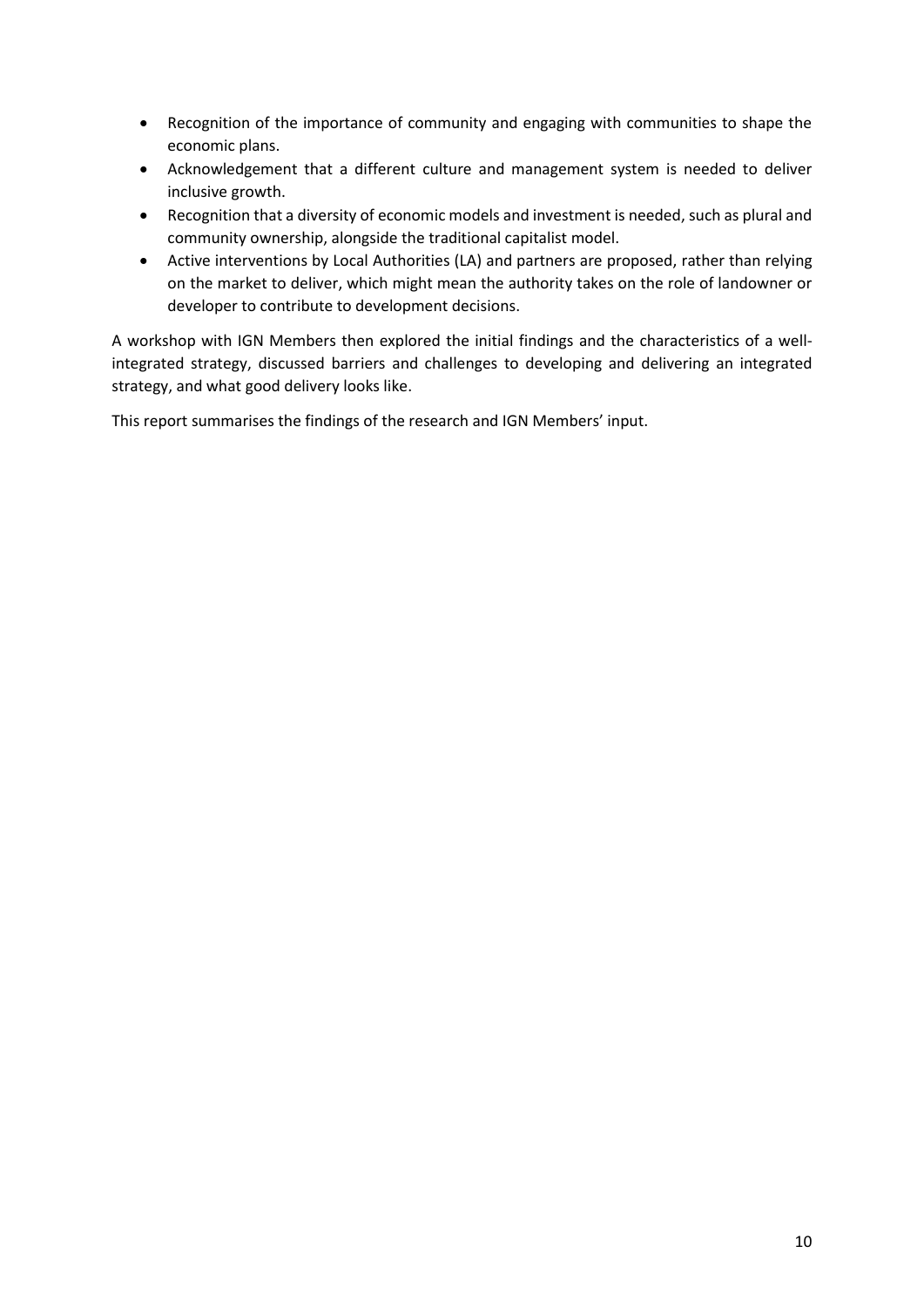# <span id="page-17-0"></span>**2 Strategy Findings**

#### <span id="page-17-1"></span>**2.1 Overview of Strategies Reviewed**

Overall, the review found that:

- "Doing It All" is rare and difficult: a focus on Inclusion can lead to a limited approach to some climate change issues, missing the employment gains that could be made, for example, through targeting the higher carbon, able-to-pay sector or small businesses.
- The extent to which the different aspects reviewed have been integrated into economic strategies is related to the authority's focus and expertise. Inclusion, as the main purpose of the IGN, is clearly the strongest feature in most strategies. Net Zero is strong in more recent strategies and where there has been consistent focus on climate change over the years. Public health is a mixed picture and climate resilience is the weakest feature across all the strategies.
- Covid has been a significant factor in the changed nature of newer development strategies: the opportunity for change and the ability to act more swiftly than in the past has accelerated the integration of inclusion, climate change and public health.
- The strategies feature a high degree of localism, understanding the strengths, weaknesses and challenges of the local area, and smaller localities within the wider area or region.
- There is typically an acknowledgement that previous investment decisions and development planning has produced unequal results for the area, and that the benefits from development have not cascaded across the city or region.
- In some authorities, Inclusion, Net Zero, Climate Resilience and Public Health clearly cascade through other strategies and operating plans, however this is not yet the case in all authorities where there has been a delay in refreshing related strategies and plans due to a focus on the pandemic response.
- Strategies that use strong and positive language appear to be more likely to succeed; these are brave strategies that recognise the challenges but are determined to progress forward regardless. They leave no room for excuses, only solutions. This may be an illusion, or it may be that shared language stating what "will happen", rather than what we "will try to make happen" creates a stronger reinforcement that change will come and the challenge is *how*, rather than *whether*, to deliver.
- Strategies contain limited assessment of the risk of business as usual.

#### **2.1.1 Integrating Net Zero**

## **Five authorities have clearly integrated the need to address climate change through economic development, five more have a reasonable degree of integration but there are some gaps, and two have not yet properly started.**

There is a wide disparity in knowledge and expertise on climate change, which is evident in the quality and ambition of the climate change strategies and the degree to which they have been incorporated into economic development strategies. However, some localities with strong climate change strategies and years of experience in delivering these are still in the early stages of integrating them into economic strategies.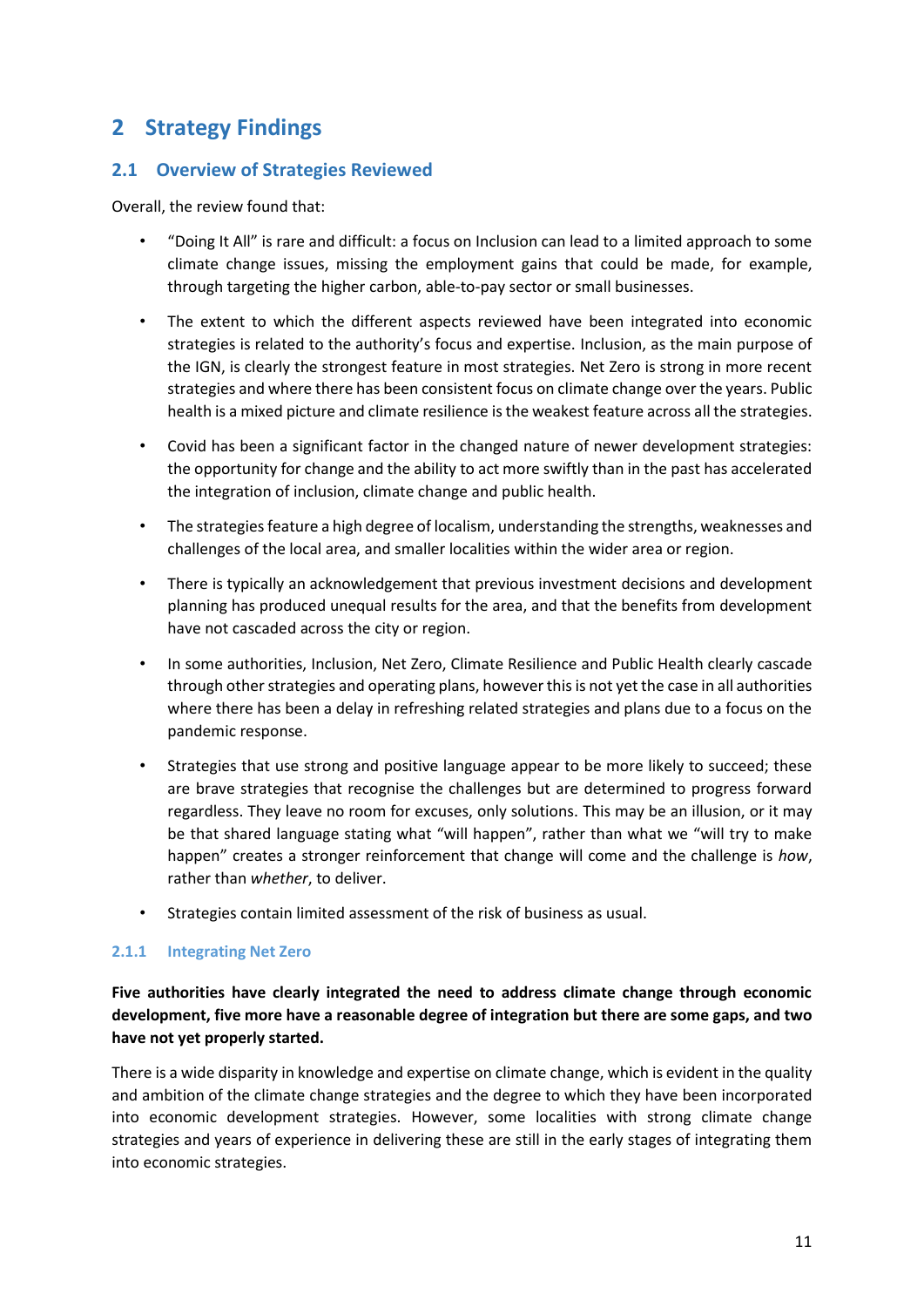Addressing climate change has never been equally considered across all policy decisions, nor has it been a consistent factor in developments within an area. Consequently, even where there is a strong climate change strategy in place, ample local expertise and available technologies to ensure successful implementation, **most new developments or investments in the economy or infrastructure are not Net Zero.**

#### **Examples of Net Zero integrated strategies:**

The **Liverpool City Region Plan for Prosperity** weaves Net Zero and the climate emergency throughout. Two of its three strategic objectives are mutually reinforcing. The inclusive city region objective references a shared drive to net zero and climate resilience that does not disadvantage anyone. Likewise, the Green Revolution objective promises that everyone can benefit from re-skilling, support for SMEs and communities, allowing all to embrace the opportunities emerging from the Net Zero transition. "An economy that is clean and green, and that functions effectively for everyone, will be better for health and wellbeing and a population with better health and wellbeing is better for business, competitiveness, and inclusivity." The city region has recently launched an innovation programme which has an emphasis on key innovation sectors including Net Zero, fuel switching to tackle emissions from the glass industry, and a new National Centre of Excellence in Modern Methods of Construction is planned, which will deliver 24,500 new low-carbon, energy-efficient homes, alongside 10,000 refurbishments over the next decade, create 201 highly skilled and well-paid fulltime jobs and deliver 100 apprenticeship opportunities each year. This in turn is referenced in the Plan for Prosperity. "This is innovation with purpose, directed toward solving economy and society's biggest challenges and, in doing so, create shared prosperity for all our people and places. It is this distinctive character that flows throughout the Plan and will enable us to make a major contribution to the UK's ambitions to level up, strengthen its global position, and achieve net zero carbon."

The **Greater Manchester Strategy 2021-2031 – Good Lives for All** is a completely new approach, putting the response to the climate emergency at the forefront, followed by a fairer Greater Manchester, aiming to tackle inequality, improve wellbeing and drive growth. This in turn links to a new Local Economic Partnership economic vision founded on delivering net zero and improving productivity. It consciously aims for integration, place-based growth and community empowerment, intending to "deliver the UK's most integrated place-based innovation ecosystem to drive economic and social renewal nationally, in the North and locally." It references the United Nations (UN) Sustainable Development Goals (SDGs) and develops a set of shared outcomes, commitments and ways of working. The shared outcomes include delivering transport, housing and growth in line with the city region's carbon neutrality target of 2038. The strategy uses low carbon investments such as the Bee Network for active travel to support growth as well as delivering health and environmental outcomes.

**Bristol's Economic Recovery and Renewal Strategy** is built around three priorities: "to seek to reduce poverty and inequality; to increase the city's resilience and environmental sustainability; and to enhance the economic and social wellbeing of every community". A central part of building back better is to secure the maximum benefits from a transition to a green economy. Each area of action references both how it will contribute to tackling the climate emergency and align to the UN SDGs. As well as aiming to attract new green industries, the strategy sets out how the city will work with existing key sectors, businesses and individuals, for example: "Increase and improve the green and low carbon skills offer to both upskill existing tradespeople and create bespoke pathways through vocational training to employment for young people, taking into account diversity considerations so as to achieve a 'just transition' to carbon neutrality and wider natural environment benefits. Work with creative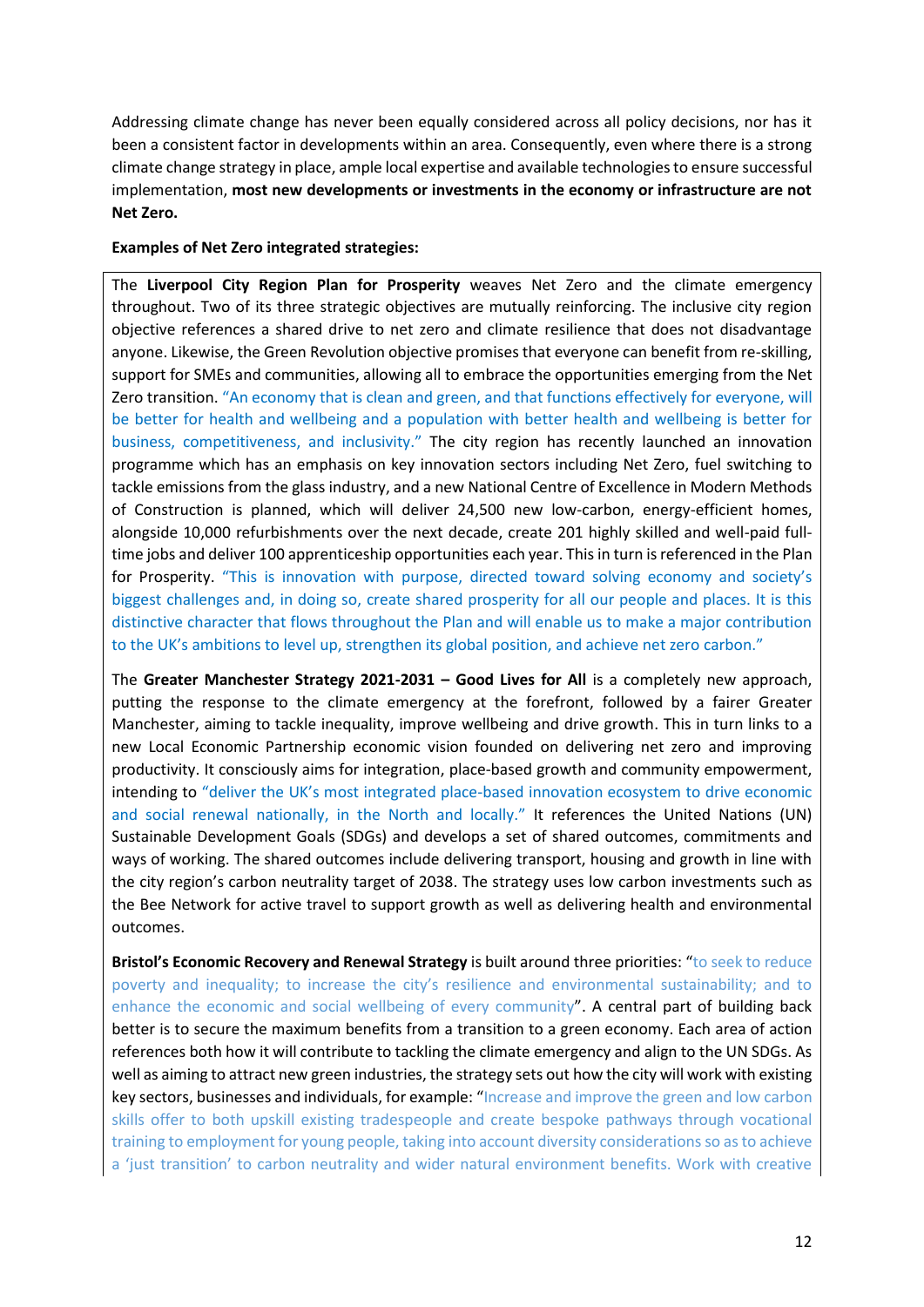venues to understand and map sector needs to reach carbon neutrality and climate resilience as well as reduce their ecological impact."

**Cardiff City Council's One Planet Cardiff (OPC)**climate strategy has now been in place for many years, supported by Wales' Wellbeing of Future Generations Act. Delivering the OPC is a key Mission of the City Recovery & Renewal Strategy, although it remains in a separate section rather than visibly running throughout the strategy. However, the OPC holds significant weight in development decisions. Notably, the Replacement Local Development Plan 2021 strongly integrates Net Zero and climate resilience. For example: "Objective 1: To provide a variety of quality low carbon homes to address the housing crisis and future housing needs. Objective 4: To respond to the climate emergency so Cardiff becomes more resilient and maximises opportunities for energy- efficient solutions in line with the One Planet Cardiff Strategy to become a carbon neutral city by 2030."

**Glasgow City Region's Economic Strategy** has "addressing the climate emergency" as one of three Grand Challenges, all of which are woven throughout the strategy. Innovatively, the City Region employed a Green Economy Manager (who sits within the economic development team, emphasising Net Zero as an economic challenge as much as an environmental one) to lead the development of the strategy. Its priorities include "A Just Labour Market Transition to Net Zero, Support Businesses to Decarbonise and Adapt, Build a Green Supply Chain". As part of the strategy, the City Region is committed to facilitating innovative funding mechanisms: "Delivering all of our regional ambitions will require billions of pounds of investment in infrastructure, especially to support net zero and climate resilience. This will require new and innovative funding and delivery mechanisms to deliver at the scale required. We will facilitate and steer broader inward investment, as well as seeking private sector partners to find the right investment and delivery mechanisms to meet the Region's missions."

#### **Challenges and Gaps**

The research identified a range of challenges and gaps, with the most common of these explored below.

**Investment in transport** (primarily roads) has historically been seen as fundamental to economic growth, so a shift from fossil fuel-based transport has been perceived as in conflict with growth plans. The transport element of the economic strategies assessed focussed mainly on infrastructure for active travel, public transport, Electric Vehicle (EV) charging infrastructure and public sector vehicles, and the changes required appear possible. It will be interesting to see how this translates into decisions on how much road space or parking etc. is provided in developments. The challenge of airports and inequality issues surrounding the transition to EVs are recognised in some, but not all, strategies, with few solutions proposed.

**The built environment is the area with the biggest gaps in strategy.** This will be problematic if not addressed urgently, as most strategies include the expectation of jobs in Net Zero construction trades and the need for a rapid increase in skills. However, they lack a large-scale area-wide strategy for the built environment that will develop the market for these skills. Most strategies are reticent to commit to Net Zero buildings in the near future, and Planning is still seen as the major hurdle to this.

The carbon footprint of industries the area aims to attract (e.g., digital, media, tourism, advanced manufacturing) is rarely considered. Very few strategies discuss how authorities will work with these industries to ensure any new development or re-development can be net zero at the time they are built.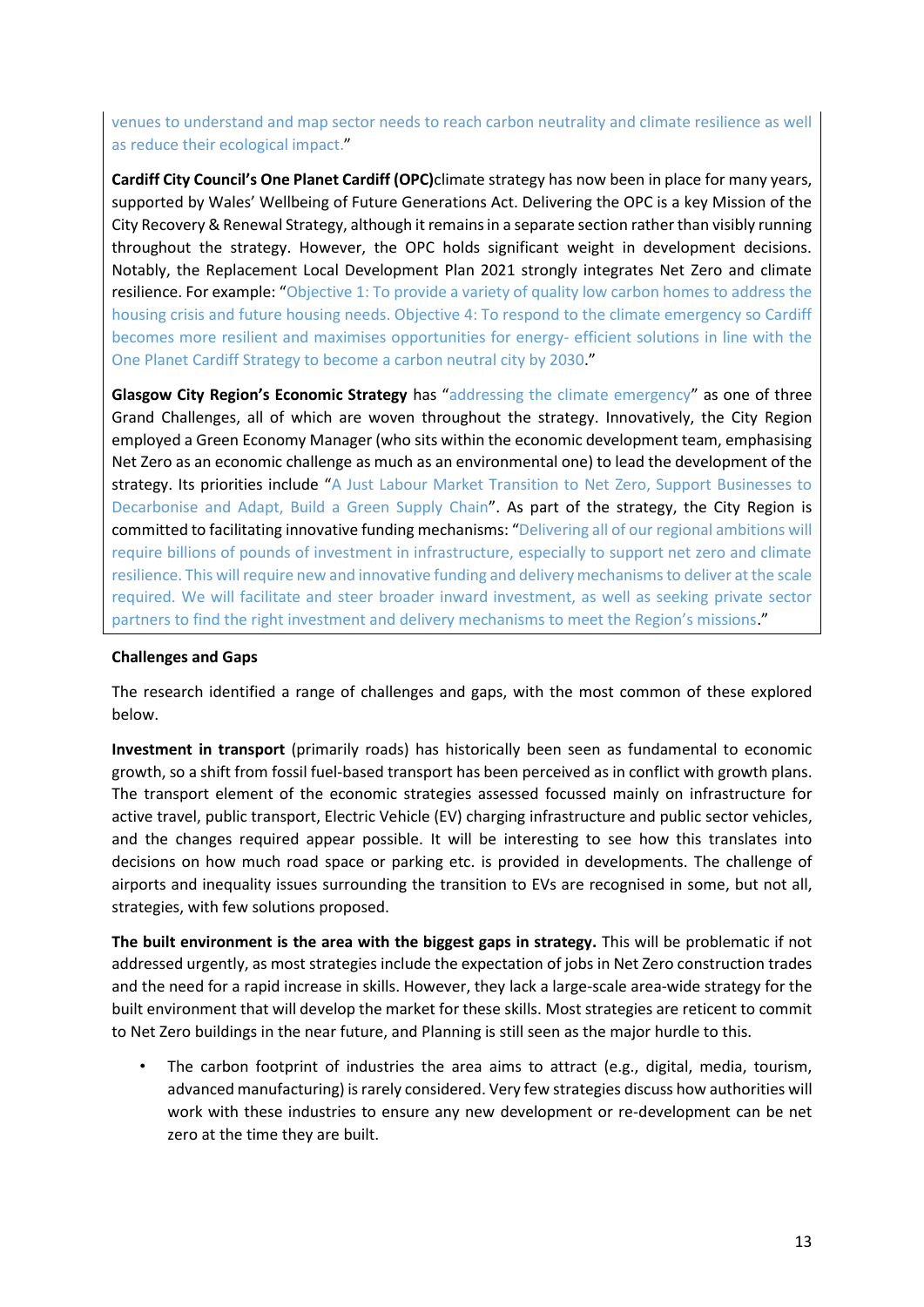- The focus for new housing is mainly on affordable homes, with some commitment for these to be net zero. Strategies are not typically applying this commitment to all new homes ahead of the Government's delayed and inadequate targets, however, and there is no recognition at all that homes built in the interim will also need an expensive retrofit.
- Most new development is still heated by gas as standard: district heating systems are often promoted as low carbon but are not if powered by gas.
- The need for deep retrofit is recognised, along with the job opportunities this affords, but retrofit commitments typically apply to those in fuel poverty. The retrofit potential for "able to pay" households is largely absent, as is the recognition that Local Authorities have a significant role in catalysing improvements in the private rental sector through the Minimum Energy Efficiency Standards for Landlords. This not only misses the market opportunity for retrofit, but the vital carbon savings that have to be made in the residential sector to achieve Net Zero.
- Retrofit of non-domestic buildings is rarely explored as an area for investment or skills development, other than in the somewhat limited commitment to improve the council's own estate.

**Jobs and skills**: many of the cities studied have experienced a significant economic decline in the past and had to transition away from heavy industries to a more mixed economy. Consequently, most acknowledge that the transition to Net Zero will be equally significant and "green jobs" are a key feature within most of the strategies. However, these jobs are frequently limited to the renewable and low carbon energy sectors, leaving some quite significant gaps such as:

- Transition support to enable businesses currently in higher carbon sectors to continue to exist in a Net Zero environment: e.g., manufacturing, transport.
- Support to enable the significant number of jobs in smaller businesses across all sectors to manage the transition to Net Zero, including both investments in existing markets and developing opportunities in markets for Net Zero products and services.
- A recognition of the level of investment the transition will require and how that investment need may be met, alongside measures to engage with investors to develop the availability of finance.
- Some strategies do not recognise the contradictions between their Net Zero goals and their aims to develop inherently high carbon industries e.g. space and aviation.
- Few strategies state how economic development and inward investment teams intend to work with potential investors and developing industries to ensure new development is Net Zero and what investment will not be acceptable, where it is inconsistent with the Net Zero targets.

#### **2.1.2 Integrating Climate Resilience**

Climate resilience is currently the least well considered and integrated aspect in most economic development strategies. Homes and businesses will be faced with several climate impacts that could be designed out at the development stage if it is prioritized. Any investment in the economy should incorporate climate resilience at the outset to avoid the much higher costs of dealing with climate impacts later, and to protect business continuity. This can frequently be done for no additional cost if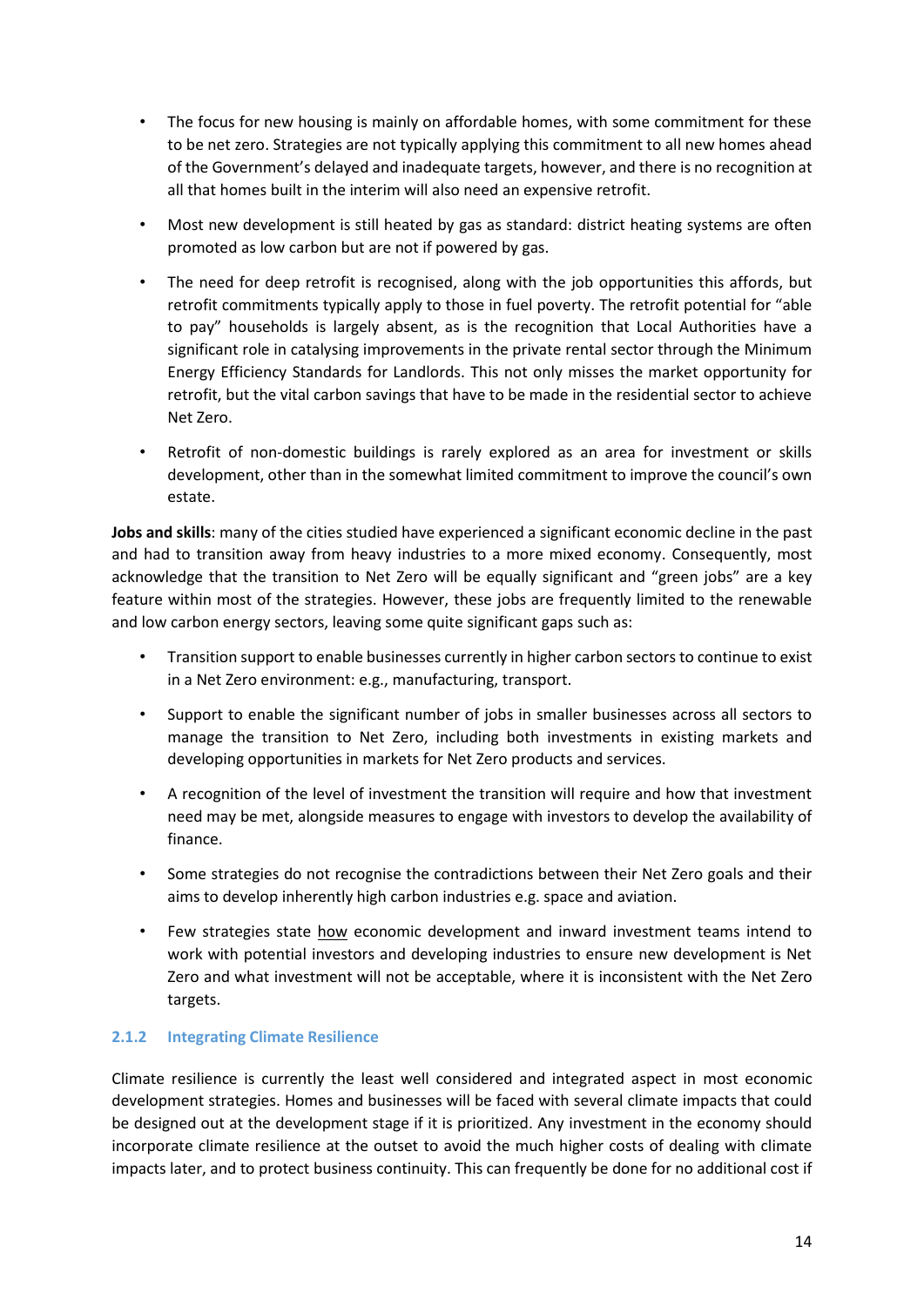the requirements are clearly set out early and incorporated at the design stage. This can also enable green infrastructure, active travel and health benefits as well as delivering nature and biodiversity recovery. The main economic impacts of climate change are:

- **Flooding and storm damage** development areas at risk from flooding are generally identified, and flood risk management schemes usually address infrastructure needs. However, there is little recognition in economic development strategies of the knock-on and longer-term impact on the wider economy of flooding and storms, or measures needed at smaller scales, in individual businesses, homes and communities
- **Excess heating** in some areas building retrofit should be incorporating measures to avoid over-heating as well as energy efficiency
- **Water shortages –** affecting water dependent industries as well as households
- **Critical infrastructure** damage, temporary loss of and increased repair costs facing the electricity, water, gas, telecommunications and transport infrastructure, all of which have an impact on businesses, their staff and their ability to trade
- **Loss of output from agriculture and the food supply chain –** from changing temperatures as well as severe weather.

For businesses, there are additional costs associated with supply chain disruption and insurance caused by climate impacts outside of the local area.

The most deprived in society are at the greatest risk from climate change, so resilience and economic inclusion are strongly linked.

## **Examples**

One of **Glasgow City Region's**three Missions is "By 2030, the Region will have the most advanced cityregion economy in the UK in the race to net zero and climate resilience". The importance of climate resilience is present throughout the Economic Strategy and is referenced in relation to regeneration, infrastructure performance and reliability, improved competitiveness, skills and fairness.

A Flagship Action is Net Zero, climate resilient building retrofit for over 236,000 homes and the Resilient Regions; the Clyde Rebuilt partnership<sup>11</sup> is developing a strategic business case to underpin the investment in this.

#### **Challenges and Gaps**

- **Language**: the shift in climate change language towards "Net Zero" focuses on emissions removal at the expense of climate resilience, which has become the poor relation in the climate emergency.
- **Finance**: the business case accounting for the future cost of climate risks is rarely mentioned, and few strategies investigate the means to fund an integrated package of climate resilience alongside Net Zero measures.
- **Green infrastructure** and flood resilience are included in most strategies for their multiple benefits, but many do not reference any other climate resilience requirements.
- **Job opportunities** from climate resilience are rarely mentioned.
- **Economic resilience** is highlighted in some strategies without reference to the impact of climate risks.

<sup>11</sup> http://climatereadyclyde.org.uk/clyde-rebuilt-v2/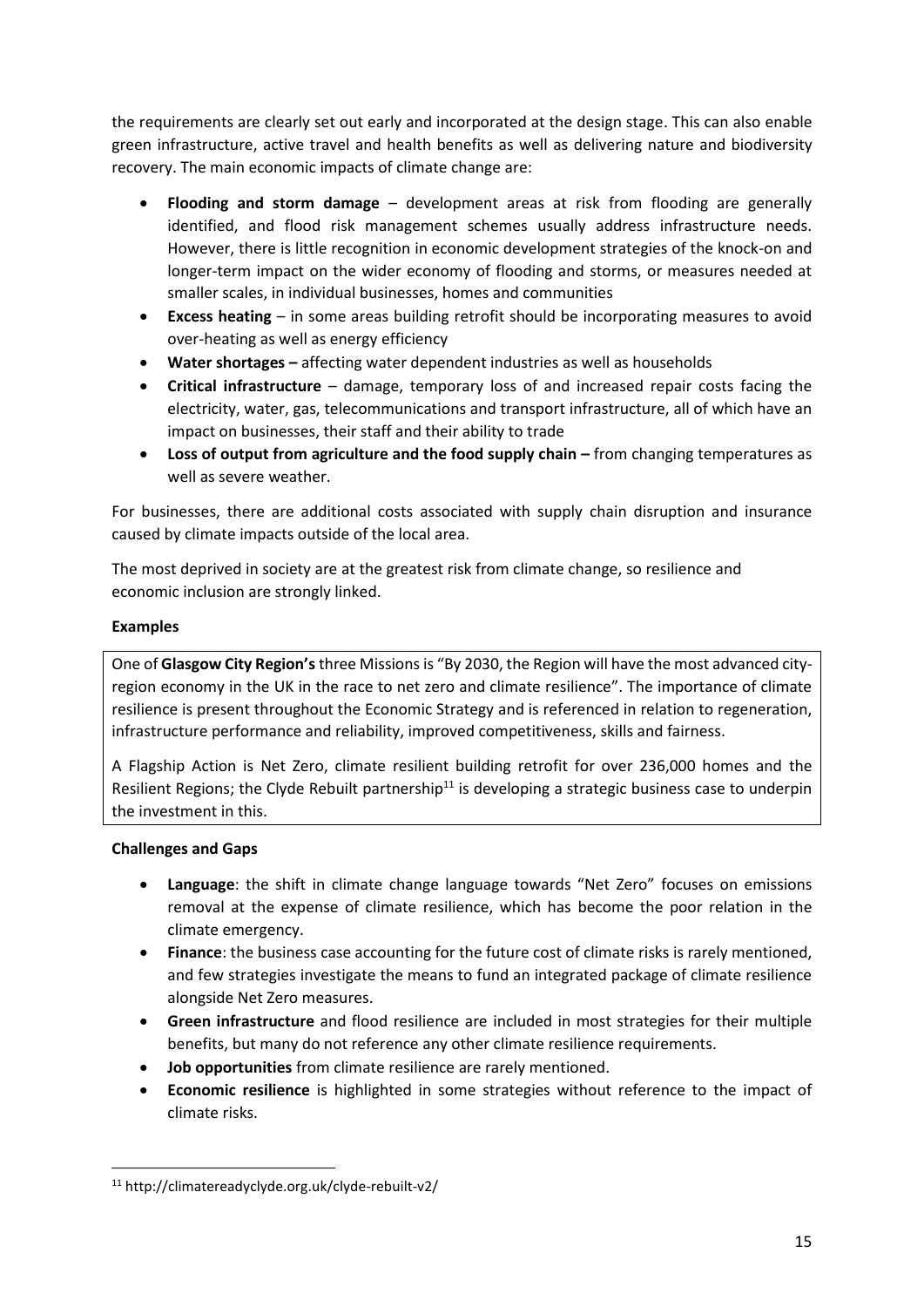#### **2.1.3 Integrating Public Health**

Most localities investigated as part of this research recognised the strong links between economic inequalities and health outcomes, and the ways in which policies to promote inclusion and well paid, secure employment lead to improvements in public health. This improvement can also be observed in programmes that support people in improving their physical and mental health, providing a healthy environment and maximising employment prospects and productivity. The links between public health and climate change are particularly highlighted with reference to air quality, active travel and access to green space, but there is less notice paid to the health impacts of cold, damp, poorly insulated homes or the health benefits of a more sustainable diet.

#### **Characteristics of a Public Health focussed Economic Development Strategy**

- The interdependence of economic opportunities, good quality jobs and health are woven through the strategy.
- It references the determinants of good health, that are linked to place: education, fair employment and good work, healthy and sustainable places with good quality housing, connectivity, clean air, and access to nature and community.
- The economic cost of poor public health is recognised, including upon mental health.
- It is clear about the current health outcomes of the population and how these differ across neighbourhoods and communities.
- It recognises that climate change is likely to exacerbate health inequalities.
- It recognises the need for good quality work as fundamental to wellbeing and includes health provisions for people in work as well as those out of work.
- It is clear that health benefits can only be achieved through strong partnership working.

#### **Examples**

**SYMCA's Strategic Economic Plan** clearly links health and economic prosperity; "Good health is an asset that reaps rewards in the workplace as it enables people to find and keep jobs, gain well-paid employment, improve skills, and enjoy a better quality of life and wellbeing. Poor health represents a huge cost in lost earning potential, lower productivity and tax revenue, and expense of public resources, while also having a significant impact on individuals and communities. Good jobs are beneficial to health and all employers have a significant contribution to make." South Yorkshire's Health Led Employment Trial is the largest of its kind to test the effectiveness of combining health and employment support. Over 6,000 people have joined the trial and long-lasting relations have been developed with primary and secondary health referring agencies.

**GMCA's Good Lives for All** recognises the links between health and prosperity, and the challenges that an aging population present to health. It links the provision of high-quality culture, sport and outdoor leisure available close to home with good health. "The Independent Prosperity Review found that health inequalities in Greater Manchester were holding back productivity and refuted the idea of a trade-off between inequality and growth – greater equality leads to more growth. We therefore need to ensure more of our people to contribute to, and benefit from the economic development of the city-region." The strategy notes the need for healthcare facilities to be on sustainable transport routes, like the Bee Network, and the opportunities to improve health through active travel, linking the climate target to health.

**Glasgow City Region** created posts for two staff from Public Health Scotland and the NHS to contribute public health expertise into the Economic Strategy. This embedded partnership has enabled a shift in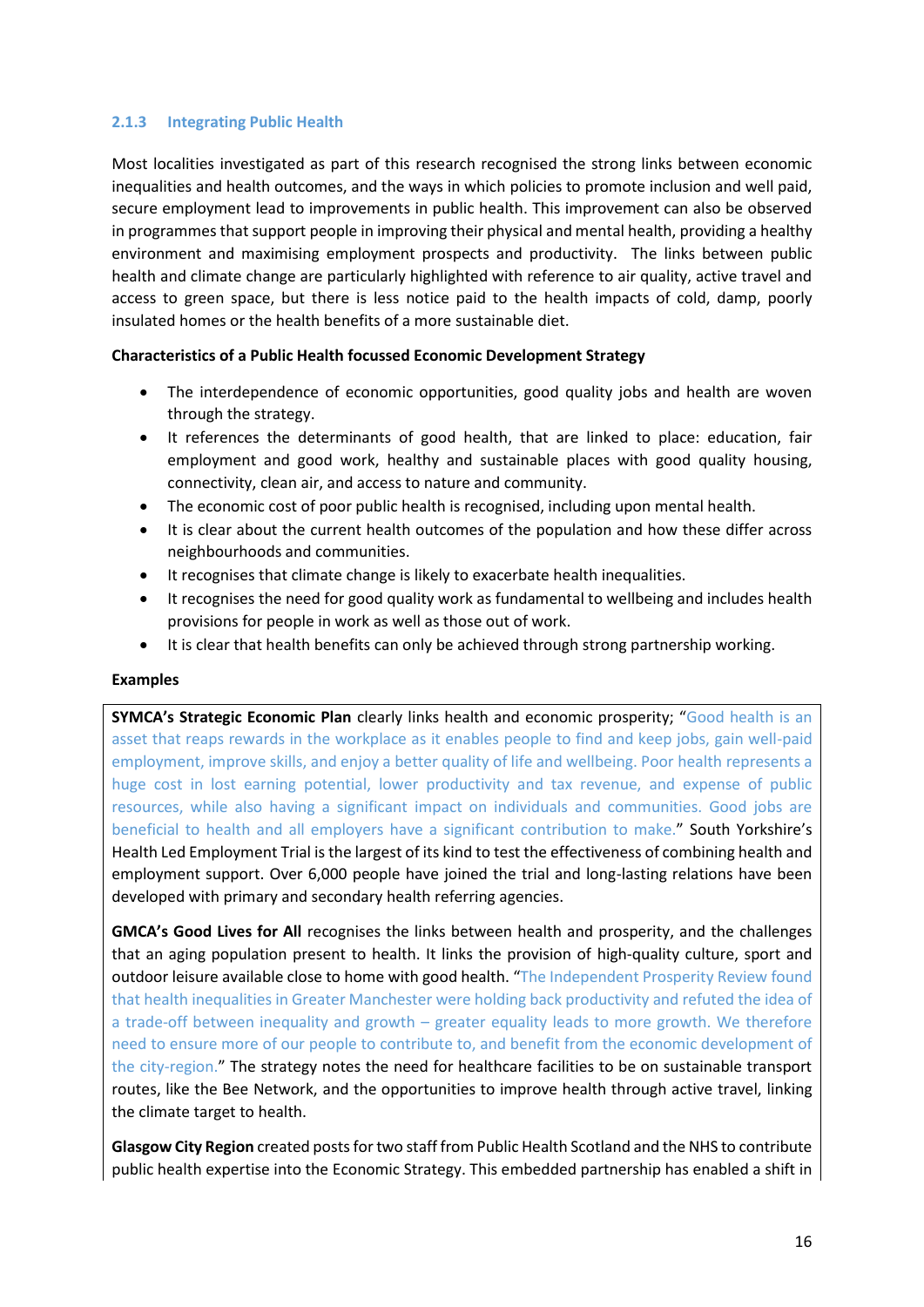the culture to recognise the value of health to economic activity. **"**Good health and wellbeing are both vital inputs to a productive economy: Good health and wellbeing across the population support people's ability to participate in society. There are also clear links between health status and labour productivity. It has been estimated that up to one third of the Region's productivity gap could be attributed to health-related issues. This represents a lost opportunity for our economy. A focus on addressing health inequalities is essential to growing a more inclusive and productive economy."

## **Challenges and Gaps**

- For the majority of Combined Authorities, the statutory Public Health role sits within local authorities and has been seen as a separate activity outside of combined authorities' remit, requiring a steep learning curve for economic development teams to understand and integrate public health into the development strategy. This often requires organisations to learn each other's language, and collaboration across the constituent local authorities that make up each mayoral combined authority
- Full integration of public health requires strong partnership working between different organisations with often different objectives and metrics, in different locations and management systems, so it can be challenging to manage the day-to-day collaboration.
- Health outcomes from "good" development will not be seen for a long time, so requirements are hard to prove, and impacts may only become visible in the long-term, or retrospectively.
- Funding structures for health and development are separate and health outcomes do not easily fit into typical economic business case models (or vice versa).

## **2.1.4 Integrating Inclusion**

Inclusive Growth recognises that the traditional approach to economic development is no longer effective for many people in a locality and aims to integrate development that primarily benefits local people and improves local areas. As this is the primary concern of the network, it was not the main focus of this research. The emphasis on economic inclusion is visible in most strategies. Several authorities are adopting a Community Wealth Building framework, which is based on five key principles:

- Plural ownership of the economy
- Making financial power work for local places
- Fair employment and just labour markets
- Progressive procurement of goods and services
- Socially productive use of land and property.

While the inclusive growth approach to local economic development can tackle climate change and health, these issues are not expressly incorporated into the process. CLES and Carbon Co-op have recently produced a toolkit<sup>12</sup> to show how Community Wealth Building can be applied to the energy transition part of the climate challenge.

#### **Examples**

**London Borough of Barking and Dagenham's Growing Together Plan** and related strategies have Inclusion running through them. "Pursuing a model of economic development that is pro-sustainable growth and pro-social and economic inclusion is not easy or straightforward. One thing we know for

<sup>12</sup> https://cles.org.uk/publications/energy-toolkit/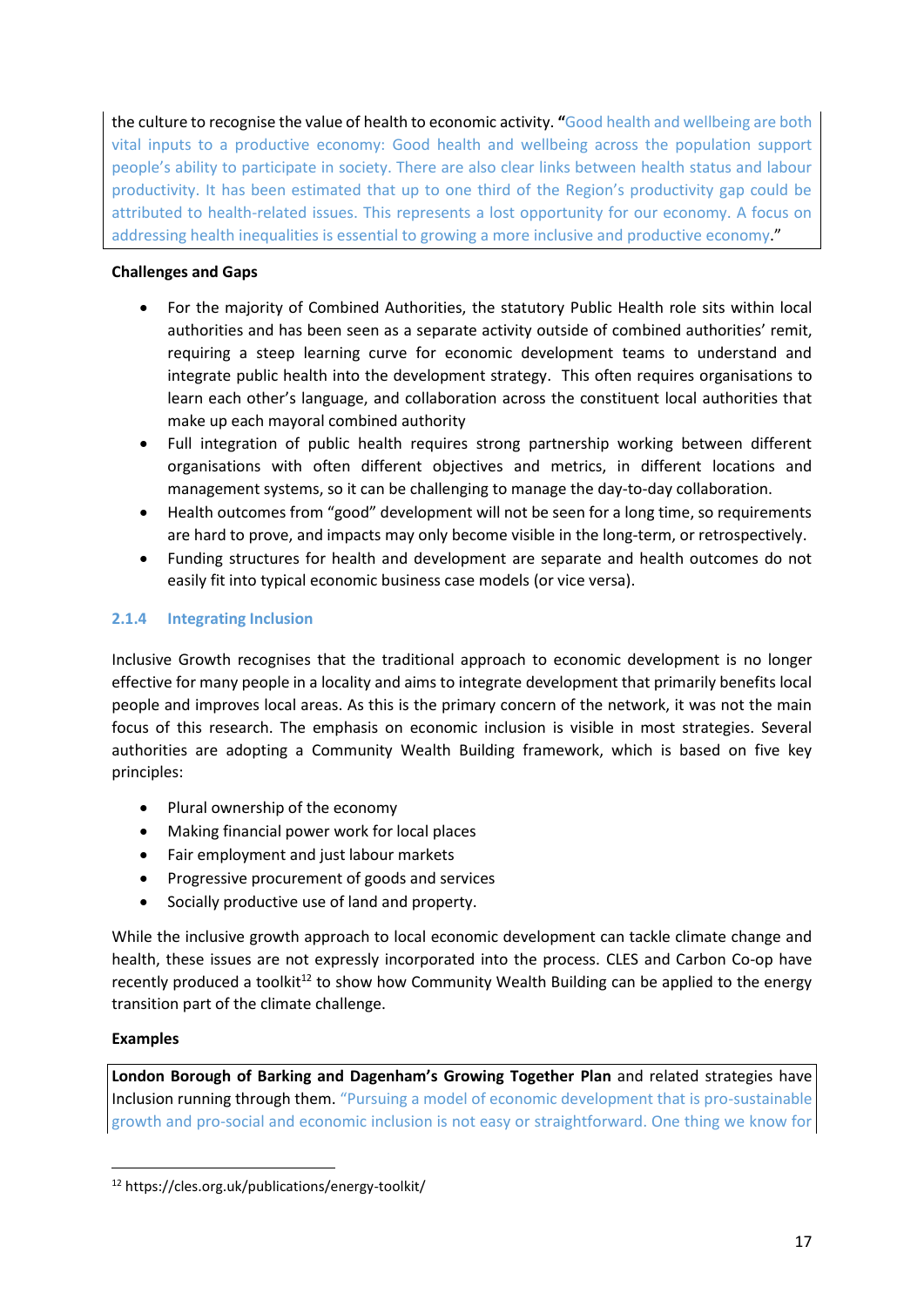sure is that we cannot rely on either the private sector or the central state to deliver it for us. We need to lead it and build it ourselves, working with anyone who shares our vision and values." The council is committed to actively intervening, investing and working in partnership beyond the usual structures. To help deliver this LBBD has set up wholly owned companies to deliver quickly and at scale. The Corporate Plan also reflects how they are radically changing their ways of working. "Our services and the way we work should be built around the needs of residents, rather than the convenience of the Council."

**North Ayrshire's Economic Recovery and Renewal Approach** is entirely built around the pillars of Community Wealth Building, with the mission of "Enhancing local wealth and the creation of fair jobs and maximising the potential of all our places through working in partnership with our communities and businesses". It is the first CWB Council in Scotland and the twin priorities of the Green New deal are to "Ensure an inclusive economic recovery by delivering our Community Wealth Building mission; and ensure a green economic recovery focused on achieving our net zero carbon ambitions through the creation of sustainable infrastructure and regeneration projects and creating fair jobs."

**North of Tyne CA** put inclusive growth at the heart of their Devolution Deal, with a remit to create an Inclusive Economy Board and set up an Inclusive Economy Innovation Fund to support inclusive jobs and skills development. "Inclusive Economy, Net Zero Transition and Innovation in Recovery" are the three pillars of the Post-Covid Corporate Plan. Cabinet Reports must provide an assessment of the Inclusive Economy Implications of all proposals.

**SYMCA's Strategic Economic Plan** focuses on inclusion and sustainability. "In the new landscape after Covid-19, we will not pursue growth at any cost: we will prioritise growth that helps create a better society. We will seek to build an economy which better supports and rewards innovation, enterprise and hard work. We will encourage a wider and more equitable distribution of its fruits, and a greater stake and say for ordinary people in the economy. We will work to decouple prosperity from environmental harm."

#### **Challenges and Gaps**

- Where authorities have fully driven forward the Inclusive Growth agenda, in some cases the challenge remains to incorporate climate change requirements into this
- Making Inclusion the main priority in strategies can lead to a limited approach to some climate change issues e.g., focusing on fuel poor households and affordable homes at the expense of the Net Zero gains and jobs that could result through developing a sector to tackle emissions from the higher carbon able-to-pay and private rented sectors.
- The aim to create good jobs for all sectors of society needs to be accompanied by a commitment that these jobs and associated industries decarbonise.
- The Inclusive approach does not typically address climate risks, even where these will fall disproportionately on the more vulnerable members of society.

**The most noticeable feature of inclusive growth strategies is that the systems, culture and language used to develop and deliver them are the same as those needed to deliver net zero, climate resilience and public health**. For those authorities that have moved quickly to embrace inclusive growth but have not yet incorporated climate issues into economic development, the change process applied to the former can be extended to include the latter.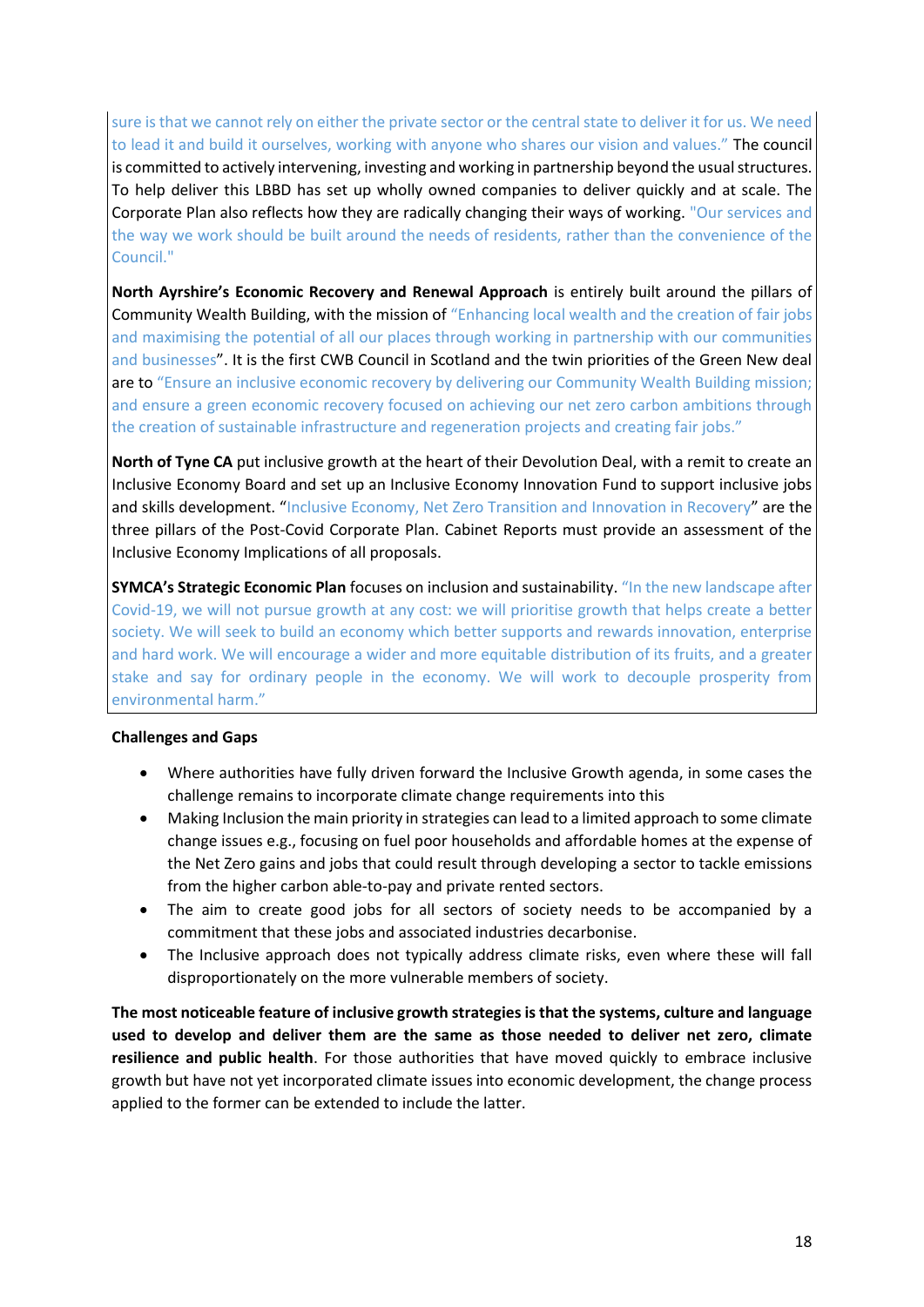# <span id="page-25-0"></span>**3 Delivery – leading, supporting and monitoring integrated strategy in delivery**

This section outlines the research findings of how IGN member authorities are already, or are planning to, change delivery to achieve multiple outcomes. It discusses the challenges to implementing an integrated approach and covers the main three themes for effective delivery: leadership and communication, supporting structures and accountability, enforcement and improvement.

Overall Findings:

- No authority is yet delivering a fully integrated strategy, as these have only been developed within the last year.
- A change in operational culture to a systems-based approach is needed, with improved tools and metrics to help this process, and no organisation is yet at this stage.
- No authority is delivering zero carbon and climate resilience as standard on all new buildings and infrastructure. Net Zero and climate resilience actions are still being delivered on a programme or project level, rather than through a fully holistic approach. They are effectively voluntary and funding-led, producing positive but isolated outcomes, rather than the consistent and scalable programmes needed to meet the ambitious climate change target.
- The range of approaches and tools needed for full integration are being demonstrated across different authorities, but not all together in one authority. There is an urgent need to build and share good practice.

## <span id="page-25-1"></span>**3.1 Integrated delivery – introduction**

IGN members are at different stages of integrating Net Zero, climate resilience, public health and inclusion into their operations. Given the focus of the IGN, more members have integrated Inclusive Growth into their operations more thoroughly than the other challenges. Lessons from public service reform to date are also being used to inform the approach some members are taking. This provides useful practical experience of how to take a new challenge and introduce it into policy and the work of already-busy people, service areas and departments – breaking down silos.

Some members have taken decisive steps to act on their Net Zero targets and are already changing structures to institutionalise this. Each authority has its own culture and systems, which strongly inform the approach taken. Combined Authorities and Local Authorities have different roles, financial and policy levers available to them; they have a common need to work across their organisations and beyond to achieve their stated ambitions, with partners across the public, private and community and voluntary sectors.

In most authorities, action on Net Zero is funding-led and tends to be fragmented and exceptional – producing positive but isolated outcomes, rather than the consistent and scalable programmes needed to meet the ambitious climate change targets. However, in some authorities, these largerscale programmes are starting to develop, such as **Bristol City Leap<sup>13</sup>** and **GMCA's Bee Network<sup>14</sup> ,** the walking and cycling system. The integration of Net Zero into wider place and economic strategies should put systems in place for all activity to pull through the Net Zero and climate resilience outcomes

<sup>13</sup> https://www.energyservicebristol.co.uk/cityleap/

<sup>14</sup> https://beeactive.tfgm.com/bee-network-vision/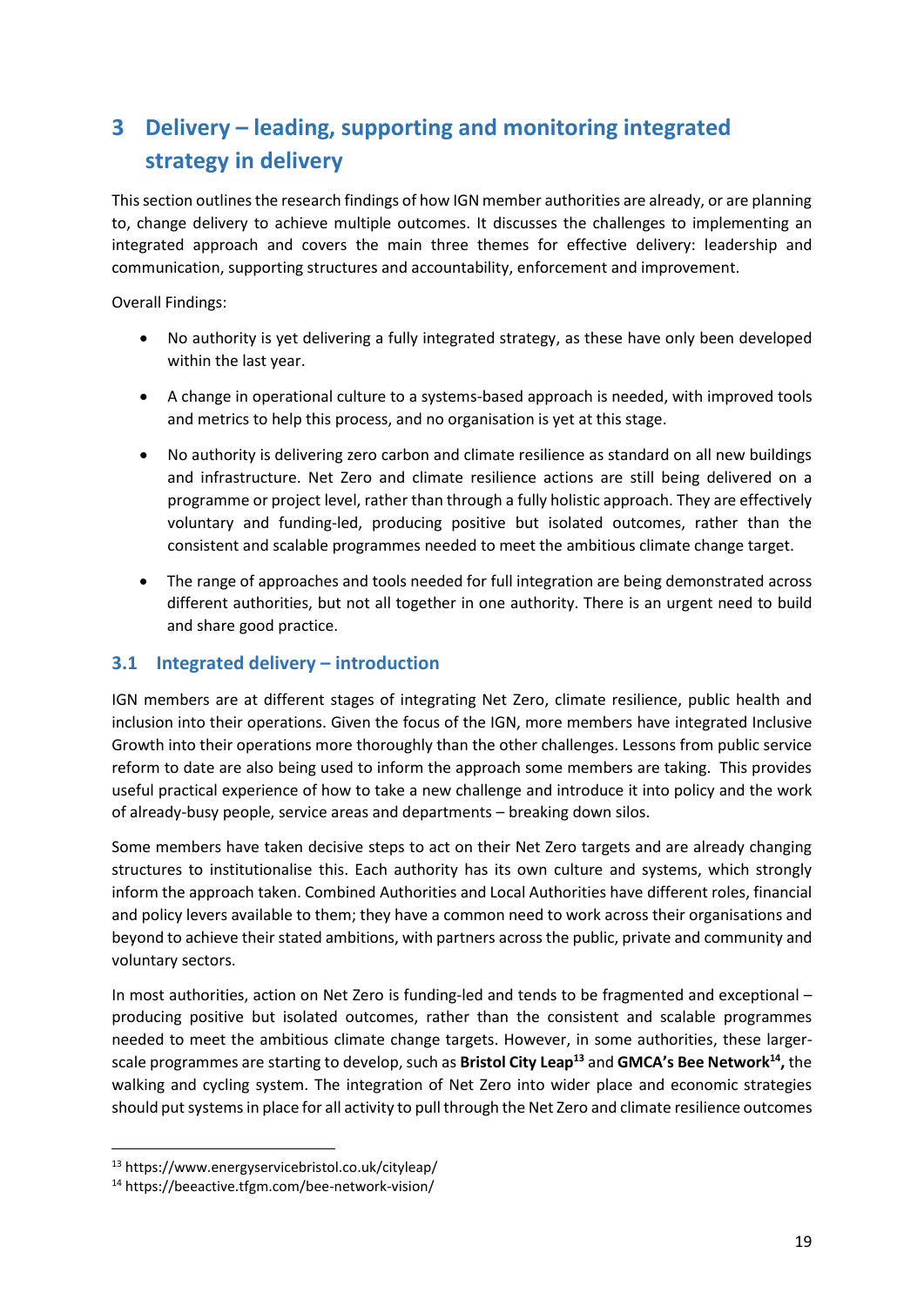needed and should identify the big opportunity areas such as mass retrofit. Policy alignment is particularly important in the (English)Planning system, which is slow and costly to change, and which can be a strong barrier to delivering climate outcomes.

The change process to implement the new integrated strategies will take some time, as the integrated approach is cascaded through policy, service plans and accountability processes. However, the Net Zero target is urgent, and the wrong decisions taken now will lock in emissions, so the pace is vital. Some of the intended outcomes will not be apparent for several years or decades (for health outcomes) so assessing the impact of particular approaches should be planned for over the medium to long-term and requires resourcing to learn from failures, persist with integration and maintain visibility.

## <span id="page-26-0"></span>**3.2 Challenges and barriers to integrated delivery**

The interviews investigated the challenges and barriers to achieving operational integration of Net Zero, Inclusive Growth, Public Health and climate resilience. Some lie outside combined and local authority control, sitting at the national and wider socio-economic scale. However, some are within local control.

"The challenge of changing the way public services are traditionally organised is multiplied by the fact that different services operate on different geographical footprints, and with different funding models, different measures of success and all take account of need and place in different ways." GMCA, Greater Manchester Strategy 2021–2031 good lives for all

#### **Challenges at the Combined and Local Authority level:**

#### • **Staffing structures and resources**

- $\circ$  Resources, staff capacity and capability changes take time, training, new skills, time and resource for support, monitoring and evaluation.
- o Siloed working and lack of a common language and understanding.
- $\circ$  Discomfort with handling change, working with different people and groups speaking another 'language'.
- $\circ$  At the middle management level perception that climate resilience and Net Zero are competing with statutory functions such as Children's and Adult Social Care for budget allocation.

#### • **Financial structures and budgets**

- o Financial budgets are not accompanied by carbon budgets and cost outweighs environmental clauses for new projects.
- $\circ$  Options appraisal process favours the familiar and proven, suppressing innovation.
- $\circ$  Zero and low carbon technologies and energy-efficient construction can carry higher up front capital costs but have lower lifetime costs, needing different funding assessments and structures.
- $\circ$  Investment in low carbon, resilient and healthy development does not recoup costs to the investor but saves public spending overall. Silo budgets do not help unlock investment.
- **Policy and use of policy**
	- o Overall cluttered policy landscape authorities have a lot of policies, some overlapping, some contradictory, and there are policy gaps for Net Zero delivery.
	- $\circ$  Reliance on social value clauses which give a lower weighting to climate change than cost: Net Zero, Inclusive Growth and Public Health need to be included in the contract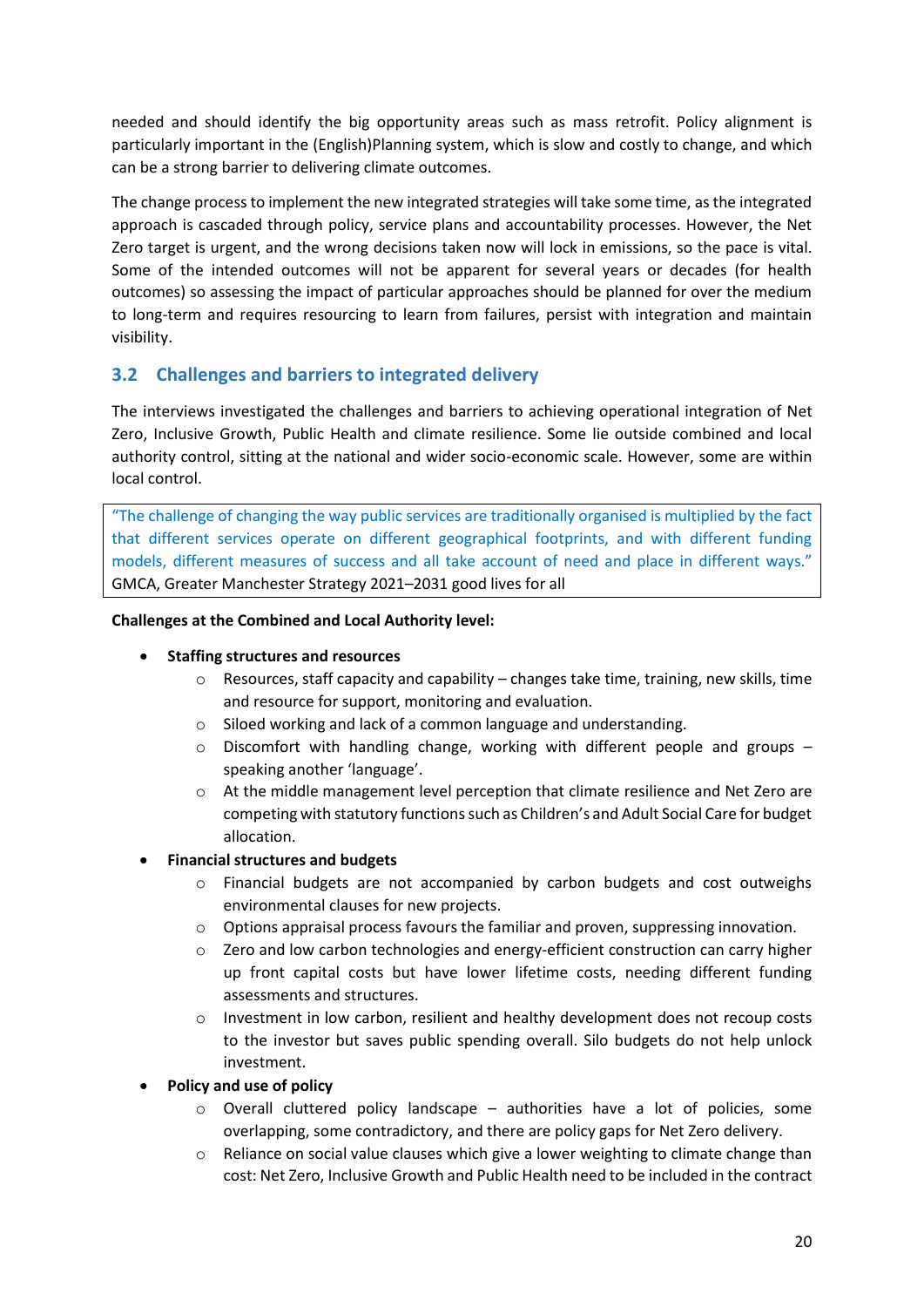specifications as requirements to prevent them from being discounted in favour of the lowest cost.

- o Local policy is held back by national standards in areas that want to go faster, for example, Planning, viability tests, and housing targets.
- **Uncertainty in the Net Zero transition**
	- $\circ$  Not knowing what the local solutions may be, for example, what kind of low or zero carbon heat solutions are suitable for a Growth Zone or housing development.
	- $\circ$  Technology uncertainties an expectation that new technology may emerge subsequently, leaving stranded assets.
	- o National policy uncertainty waiting for central Government decisions on, for example, the role of hydrogen.
	- o Lack of a local route map to Net Zero that tells a strong social and economic story these give clarity to local staff and stakeholders in the near term on low regrets actions, and the longer-term objectives.
- **Politics**
	- o Concern about vocal opposition to change and new initiatives
	- o Politicians may not be confident communicating the messages and encounter scepticism fostered by media and vested interests.

## **National challenges:**

- **Funding landscape** 
	- $\circ$  The funding system, particularly in England, reflects narrow government department priorities and limits blending funds (there is emerging consideration of Net Zero in Levelling Up, Community Renewal and possibly Shared Prosperity Funding but this needs to be stronger).
	- $\circ$  A large number of separate funding schemes from the Government the National Audit Office (NAO) identified £1.2bn funding through 21 dedicated grant schemes relevant to net zero action $15$ .
	- o Funding is largely through competitive bids and has very short timescales to develop proposals and tight timescales within which to deliver schemes. This makes it harder to convene diverse partnerships to develop bids and impedes the development and evolution of local capacity and supply chains.
	- o Net Zero compliant funding tends to be for pilot schemes and not aligned with local climate targets, e.g., Homes England funding. This is not the case in Wales where the Welsh Government funding is available to build to higher standards.
- **Incomplete policy and powers for Net Zero and integrated delivery**
	- o The national (English) policy landscape is cluttered.
	- o The National Policy Framework is not consistent with delivering Net Zero and undermines local intentions to deliver Net Zero through development because housing targets and viability arguments undermine requirements to build to better standards.
	- o A Local Delivery Framework is not in place and the Net Zero Forum is not yet established. (The Net Zero Forum is provided for in the Government's Net Zero

<sup>15</sup> https://www.nao.org.uk/wp-content/uploads/2021/07/Local-government-and-net-zero-in-England-Summary.pdf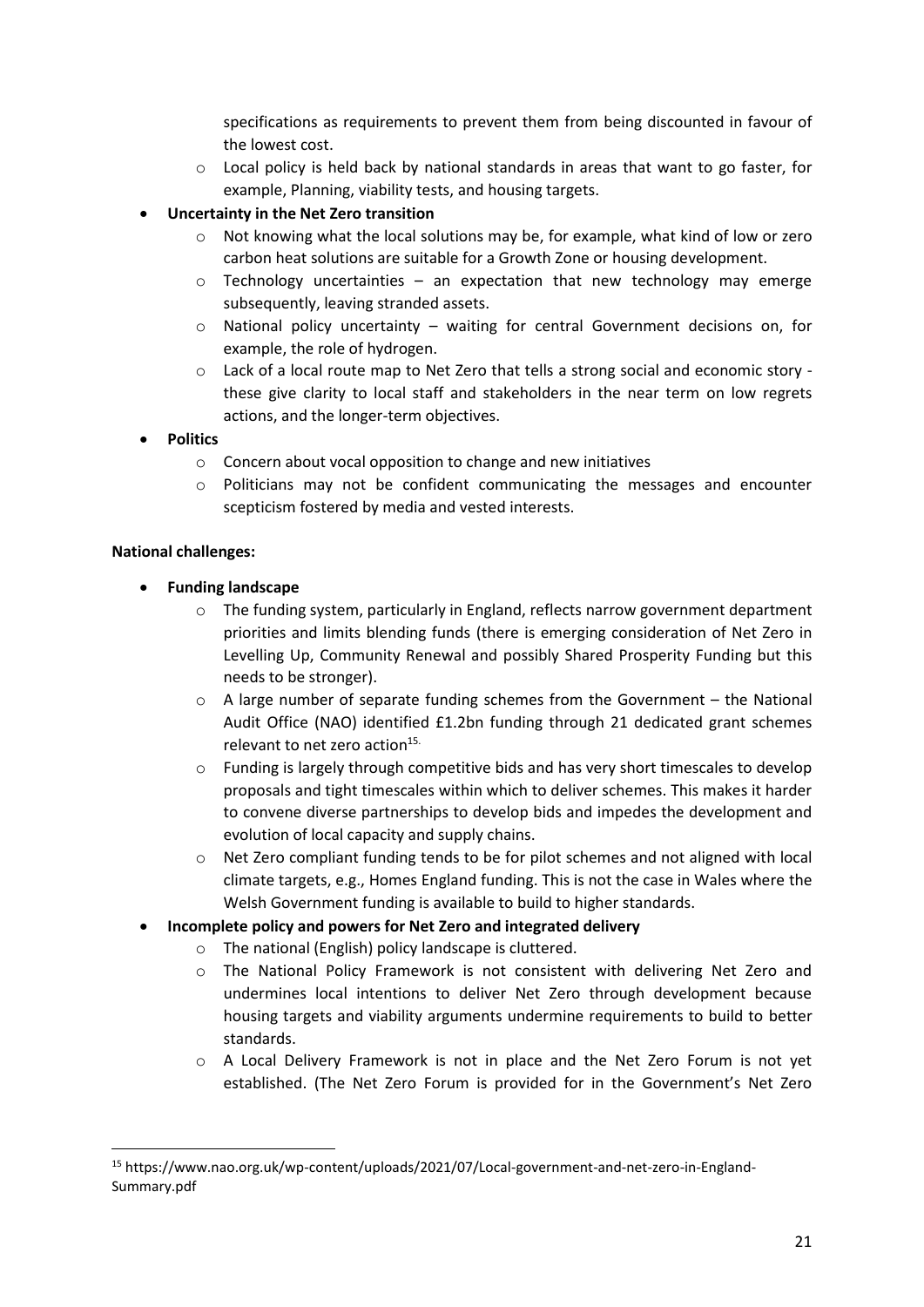Strategy and establishes a forum for the Government to work effectively with regional and local government in policy development and implementation).

- $\circ$  There are gaps in powers and policy to deliver Net Zero across transport, buildings, energy, waste and nature with differences in powers and levers available to different types of local authorities. (See Power Shift, UK100 2021 $^{16}$ ).
- **Uncertainty in the Net Zero transition (England)** 
	- $\circ$  Government policy uncertainty on certain issues e.g., hydrogen policy to be clarified in 2026 (this also affects Wales, Northern Ireland and Scotland).
	- o Uncertainty on timelines for some new policy and standards.
	- o A lack of detail on the actual delivery of published strategies.

#### **Other general challenges:**

- **Wider stakeholder awareness and support for Net Zero and concepts of integration**
	- o Perception of either/or Net Zero vs local jobs, investment and development
	- $\circ$  Long period of time it will take to assess the impact of integrated schemes (and resources to assess that on a longitudinal basis).
	- o Integration being unconventional but needing to fit into existing structures and business cases.
	- $\circ$  Investors require scale, certainty and de-risked schemes although ESG<sup>17</sup> investment is growing e.g., Legal and General leveraging wider green finance to deliver inclusive, Net Zero aligned investments<sup>18</sup>.
- **Wider ability of organisations and society to handle new ways of doing things** 
	- $\circ$  National and local government, and partners' capacity to absorb new commitments while delivering existing programmes.
	- o Reliance on constant marketing and messaging to make the case for integration.
	- o Changes in leadership or staffing can change the focus and messaging.
	- o Media or vested interests in the status quo causing delay or confusion.

Combined and local authorities are accustomed to working beyond their statutory duties, and to finding creative ways around the gaps in their formal levers through exercising their soft powers and partnership working. They have been making the case for more integrated Place funding and devolution, particularly at COP26 in Glasgow. There are signs that the UK Government is aware of the shortcomings of narrow and short-term funding streams, and it has been announced they will be allocating Shared Prosperity Funding (SPF) to allow flexibility in how the funds are spent and removing funding silos. The SPF investment plans will also need to demonstrate how they contribute to Net Zero and nature recovery.

Some of the challenges are well within the powers of the combined and local authorities to tackle, but the financial and resource constraints are an ongoing issue that need to be addressed to give greater

<sup>&</sup>lt;sup>16</sup> [https://www.uk100.org/sites/default/files/publications/Power\\_Shift.pdf](https://www.uk100.org/sites/default/files/publications/Power_Shift.pdf) (this will be updated in autumn 2022 to reflect policy progress)

<sup>&</sup>lt;sup>17</sup> Environmental, Social and Governance (ESG) Investing

<sup>&</sup>quot;ESG" stands for environmental, social, and governance. ESG investing is a way of investing in companies based on their commitment to one or more ESG factors. It is often also called sustainable investing, socially responsible investing, and impact investing.

<sup>18</sup> https://group.legalandgeneral.com/en/newsroom/press-releases/levelling-up-must-be-supported-by-jobsin-the-north-and-homes-in-the-south-finds-legal-general-s-new-rebuilding-britain-index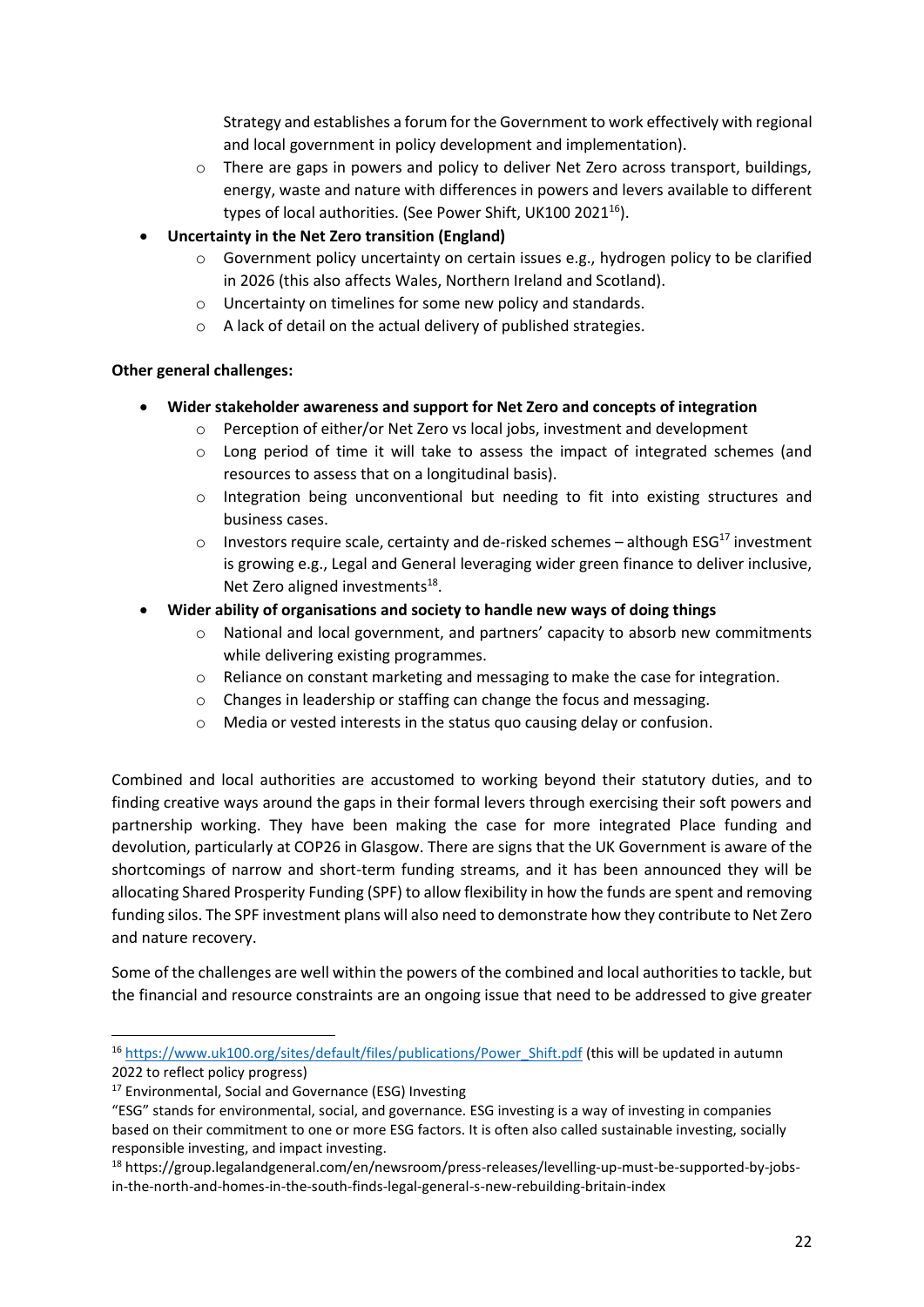multi-year funding security to local areas. Despite the common funding constraints, the research found that straightforward actions like putting experts on Net Zero and Public Health into an economic development team could realise far greater impacts than if they were working separately.

The NAO's report *[Improving operational delivery in government: A good p](https://www.nao.org.uk/wp-content/uploads/2021/03/Improving-operational-delivery-in-government-main.pdf)ractice guide for senior leaders* provides useful lessons on operational delivery capabilities to handle policy challenges, including financial and operational pressures, whilst delivering on big issues such as Covid recovery, tackling climate change and overcoming structural delivery challenges. This has informed the analysis of steps IGN members are taking to deliver their integrated strategies. The main themes are:

| Whole system                                                                           |                                    |  |  |  |                 |             |    |            |  |
|----------------------------------------------------------------------------------------|------------------------------------|--|--|--|-----------------|-------------|----|------------|--|
| Aligning objectives, funding, governance and Closing the gap between policy design and |                                    |  |  |  |                 |             |    |            |  |
| accountability                                                                         |                                    |  |  |  | service reality |             |    |            |  |
| Organisation                                                                           |                                    |  |  |  |                 |             |    |            |  |
| Building technical & leadership                                                        | Meeting diversity of users' Taking |  |  |  |                 |             | an | end-to-end |  |
| capability                                                                             | needs                              |  |  |  |                 | perspective |    |            |  |

## <span id="page-29-0"></span>**3.3 How IGN Members are managing the change to integrated delivery**

The main characteristics for integrating Net Zero, inclusive growth, climate resilience and public health into operational delivery can be divided into three categories:

- **Leadership and communications** championing change, shared objectives and creating a 'safe to fail' environment
- **Supporting Structures and Resources** building ownership, helping managers prioritise and putting in resources and expertise
- **Accountability, Enforcement and Improvement** building in safeguards, mandates and feedback loops.

#### **3.3.1 Leadership & communications**

Leadership and communications for integration are developing in many authorities, though are better established in those that have focused on climate change as a key priority over the last decade. Existing leadership and communications on inclusive growth and social justice make a good bridge to communicating the benefits of Net Zero. There is still a long way to go in ensuring that everyone understands the strategic objectives and how they relate to their own departmental objectives, however, especially where there are actual or perceived trade-offs between priorities, or where there are gaps in powers to act.

IGN Members can learn from each other to overcome such perceptions by sharing examples through the network.

**Bristol City Leap** will deliver £1bn investment in heat networks, solar electricity, heat pumps and energy efficiency measures at scale, and will support residents, community energy groups and businesses in local carbon reduction projects.

The common themes in Leadership and Communications to deliver integrated strategies in practice are:

- Mayor, Leader and CEO commitment and communication
- Over-communication keep repeating the message consistency and traction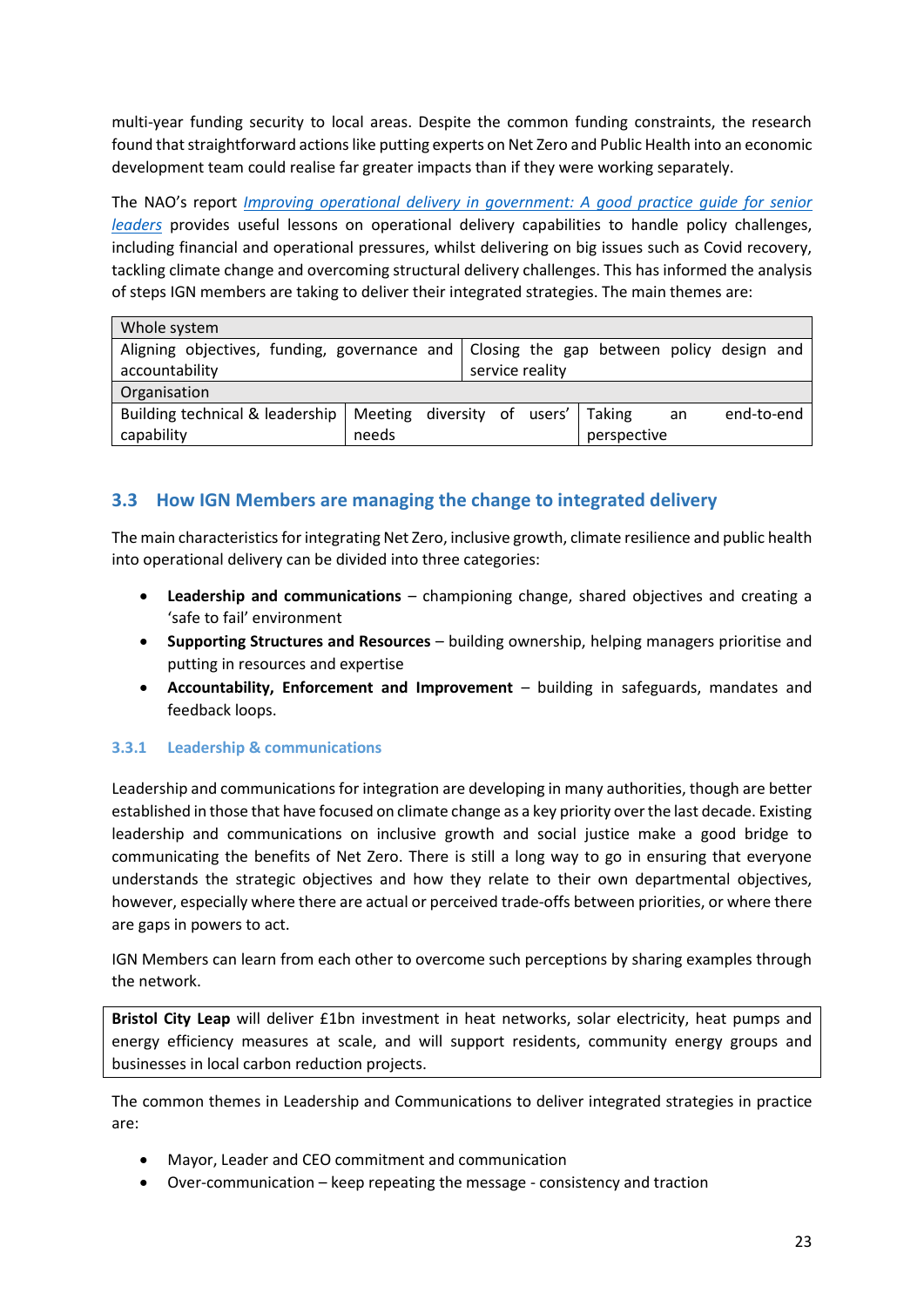- A clear narrative of the outcomes and route map for integrated inclusive action
- Clear support for internal and external collaboration respect and recognition for partners
- Senior leaders understand and support consistently
- Willingness to take difficult decisions and back their teams providing permission to 'get on with it'
- Confidence in working with uncertainty and taking brave decisions.

"Making sure our citizens have the skills and the training to thrive in the new, green economy is a climate justice issue. Tackling emissions means homes that are easier to heat and better public transport. Neighbourhoods with more green space - and the benefits they have for the health and wellbeing of Glaswegians - are about a fairer city.<sup>19</sup>" **Glasgow City Council** Leader, Susan Aitken

In **Bristol, Glasgow, Greater Manchester, Liverpool City Region** and **London Borough of Barking and Dagenham**, there is a strong and vocal commitment from the Mayors and Leaders to deliver Net Zero as part of the area's future for new jobs, better health and inclusion or social justice. This is critical to embedding Net Zero into the wider organisation.

In **GMCA** the Mayor is deployed tactically to meet delivery teams and companies to reinforce action on climate change issues.

Leaders and managers need to be willing to take difficult decisions – to refuse short-term easy fixes and aim very high. The bravery in some of the strategies needs to be translated to everyday working. They then must give teams permission to act and to learn.

**Bristol City Council** "We take opportunities to get grant funding to try new things and learn from mistakes<sup>20</sup>" Emily White, Climate Change Project Manager, Heat Decarbonisation, Bristol City Council, in reference to lessons from connecting public sector organisations to the district heating network. When asked how a city council fosters this 'safe to fail' culture, the reply from Bristol Mayor Marvin Rees was "we let the staff know we have got their back and recognise the need to take calculated risks to tackle the scale of the challenges we're facing<sup>21"</sup>.

**Liverpool City Region Combined Authority** is showing confidence in working with uncertainty, "we know what we need to do to start."<sup>22</sup> Delivery on housing retrofit, reducing car use and devising training schemes can happen now, without waiting for long-term decisions or endless numbercrunching and evidence base gathering.

#### **3.3.2 Supporting Structures & Resources**

IGN members are using a range of approaches to put integrated strategies into practice including:

- Training/workshops to build capacity and knowledge and to ensure buy-in
- Service areas developing their own action plans –incorporating strategic aims into relevant everyday activity.
- Providing time to build up networks and relationships.

<sup>19</sup> https://www.glasgow.gov.uk/26556

<sup>&</sup>lt;sup>20</sup> Presentation at: Local delivery of heat and energy efficiency Workshop: Strategic planning for heat Thursday 10 March 2022

 $21$  Conversation with Mayor Rees 17 March 2022 (as part of Climate Conversation visit with CCC)

<sup>22</sup> Liverpool City Region interview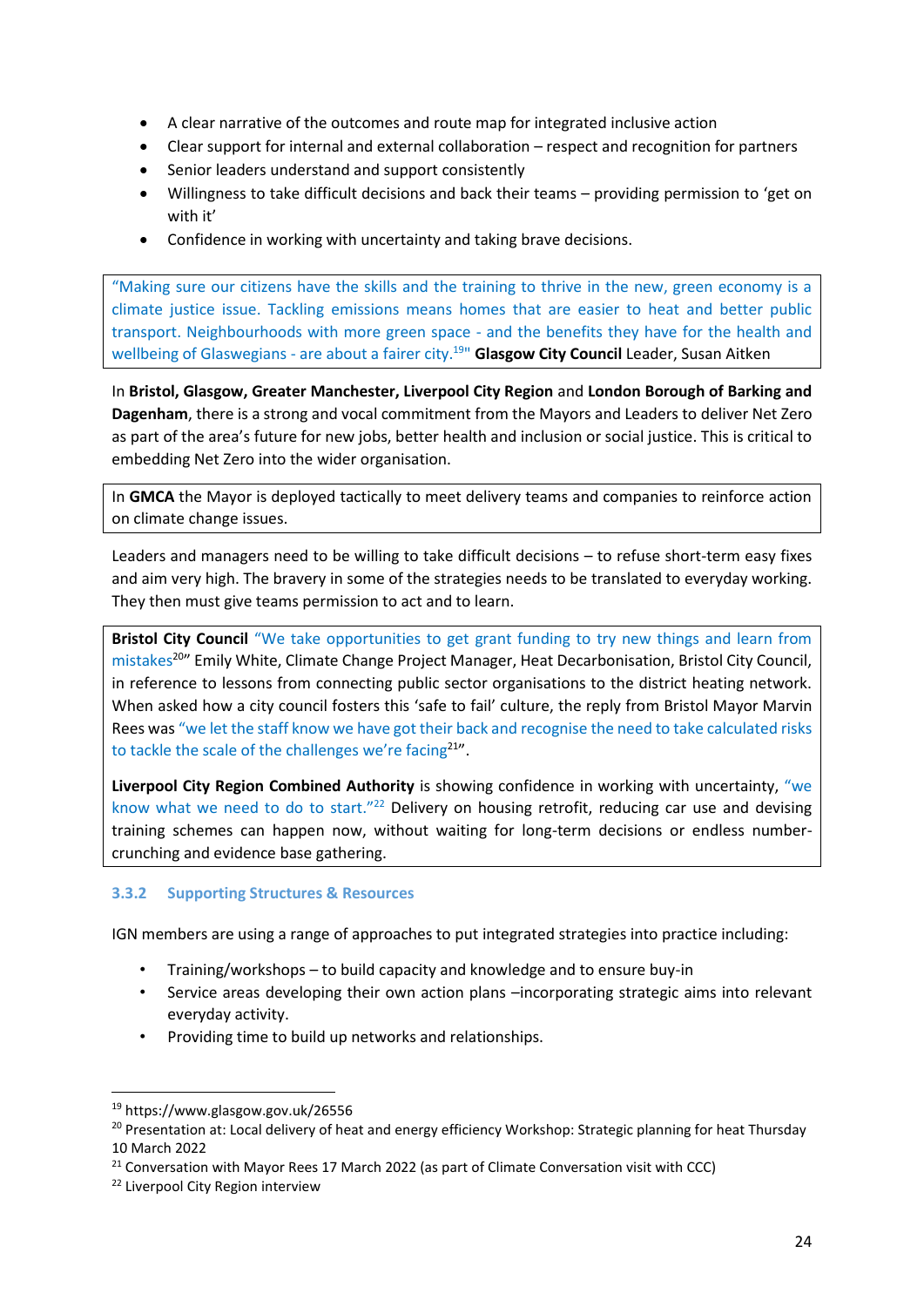- Integrated structures (co-locating experts from different fields) and embedded experts in priority service areas and/or peer support groups.
- Dedicated assistance and access to specialists use of local external expertise and networks
- Developing a common language "speaking planner" "speaking public health".
- Tools: doughnut, SDGs, co-benefits calculator, Art of the Possible document, Decision-making.
- Outcomes incorporated into available policy levers or policy reviews to align policy to objectives.
- Finance Director and team or Inward Investment teams ensuring that financial and investment models are integrating outcomes and not compromising progress to integrated outcomes.

Most of the authorities are building technical capability for Net Zero, but that alone is not enough. Lessons from embedding inclusive growth and managing public service reform are being used to embed the wider range of challenges into authorities.

No one authority has put everything in place yet to manage full integration, and the next steps are to build the end-to-end systems and leadership capabilities to ensure effective integration and a mindset shift to achieve the outcomes.

**Cardiff City Council's** City Recovery and Renewal Strategy recognises that the city "will also require new models of working that incentivises growth around public goals, bringing together governance structures and new financial mechanisms that encourage investment that drives public benefits".

The strategy review and interviews did not identify that IGN Members were appointing a senior lead to take responsibility for managing the integration process and developing a plan for it. Given funding constraints and a trend to merge departments under fewer directors, it is most likely that Chief Executives and their senior directors will be responsible for implementing the strategies.

Ideally a Director for Integration or similarly titled role should be given to a senior director to signal that there will be active management of the integration process, and that there is someone senior with whom problems or ideas can be lodged. Managing a large-scale complex change process needs resourcing.

The **London Borough of Barking and Dagenham** has taken comprehensive steps to integrate inclusive growth across the council, holding **workshops** to explore how inclusive growth can be delivered. This led to departments making their own action plans to incorporate the steps they would take towards delivery. Such an approach could be applied across the range of issues requiring integration.

**GMCA** and many of its constituent local authorities are rolling out Carbon Literacy **training** at a senior level and throughout the organisations. An understanding of climate change and Net Zero (as well as health, resilience and inclusive growth) is vital to delivery and helps people to identify opportunities at an early stage to avoid locking in carbon emissions, inequalities or ill-health. **GMCA** is also introducing a mandatory Climate E-learning module that all staff must complete.

Using all policy levers available is the long-term solution to ensuring that actions for Net Zero, inclusive growth, climate resilience and public health are not just considered "nice-to-have" options to be "value engineered" out or dropped when budgets are tight.

**Leeds City Council** is conducting a Local Plan Review and aligning its Development Plan, recognising that that Net Zero is a material and legally binding commitment, and is seeking to develop policy that will take it nearer to meeting the city's carbon budget. The council has developed a training document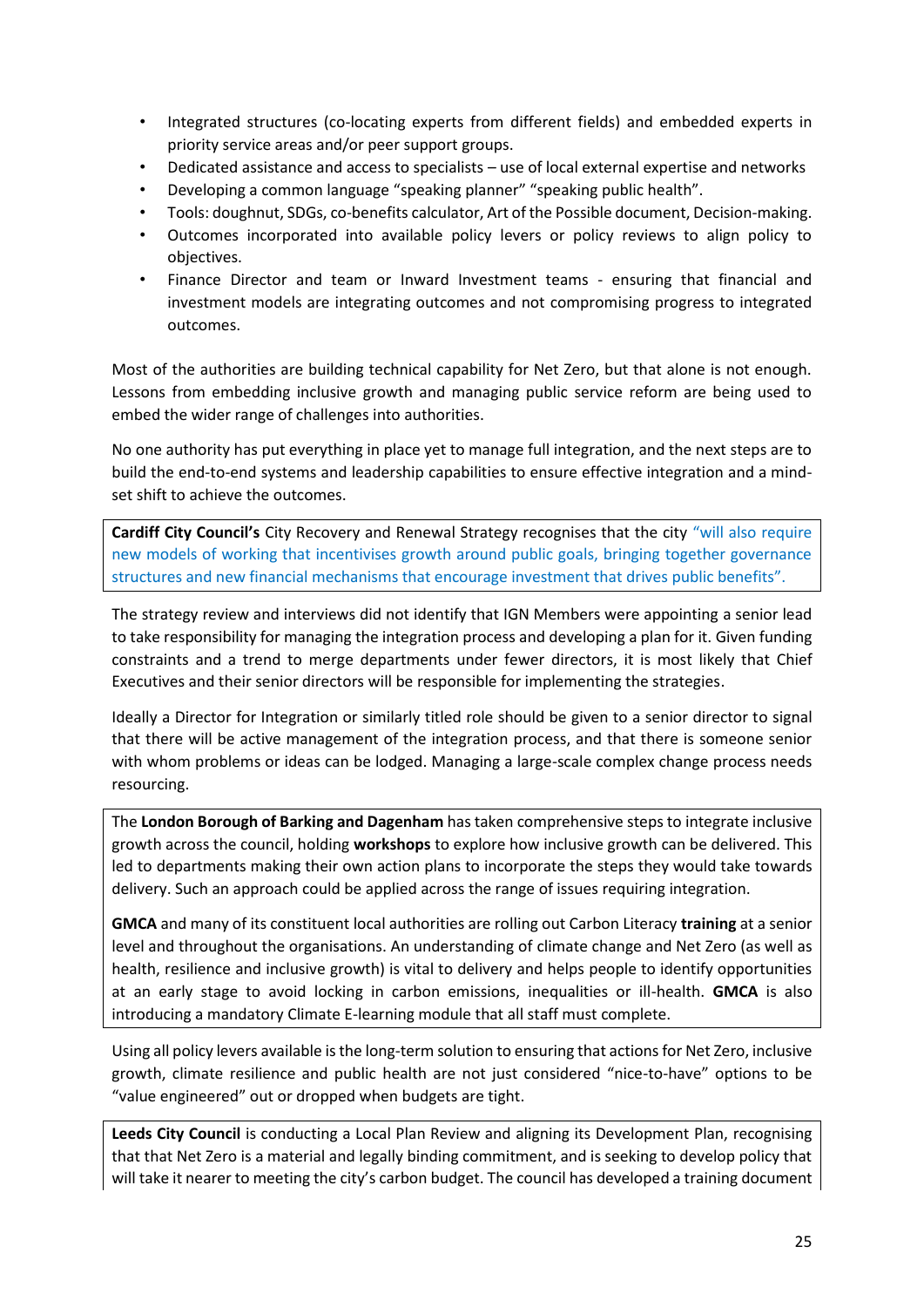and programme, *Placemaking for resilient communities<sup>23</sup>* which covers key elements of placemaking, including site selection, existing character, green infrastructure, density, and transport. It was presented to council officers and members in a climate emergency response meeting, discussed at seminars with planning officers, and shared with design, highways, regeneration and council housing growth officers.

Some IGN members are changing **organisational structures** to integrate experts from different fields into new teams.

**Liverpool City Region CA** staff responsible for inclusive growth, public health, Net Zero and economy sit within a single Policy Coordination Team.

**Glasgow City Council** appointed a Green Economy Manager (Glasgow City Region) based in the Economic Development Team to integrate climate considerations into economic policy and strategy. Two Public Health experts were also integrated into the Glasgow City Region office to improve health and reduce inequalities through economic development.

**GMCA** is including the shared outcomes in its strategy in staff appraisals so that everyone understands how their role fits into delivering the integrated strategy.

Formally inviting more diverse people to input into strategies and policies helps put climate, health and inclusion outcomes on the agenda as a conscious goal at the outset. However, it requires extensive marketing to maintain these topics on the agenda. Bringing in more than one 'extra' expert to more traditional meetings is effective to develop wider peer support. These people need structured support and institutional reinforcement – they cannot do it on their own.

**London Borough of Barking and Dagenham** have put **specialists into other departments** to support them in incorporating inclusive growth. For example, an apprenticeship expert supports council recruiting teams to identify apprenticeship roles. Similarly, a social value expert is embedded into the procurement team, and a 'green expert' will be appointed to work with commissioning teams to tackle emissions from contractors, which form a large proportion of local authority emissions. This approach supports existing teams in learning and critically recognises capacity issues that could delay implementation or generate resistance to change.

**Collaborative networks** are key to breaking down barriers and enabling integration opportunities to thrive. Many IGN Members have very active community engagement, co-production and deliberative democracy schemes to enable this.

**West Midlands Combined Authority** has established an Inclusive Growth Business Network for peer support.

**Bristol City Council** encourages staff to work across teams within the council and with a wide range of stakeholders to foster strong decision-making, framed by the city's One City Approach and crosscutting One City Plan. Informed by a range of perspectives and evidence, Bristol tackles complex issues collaboratively. The Stepping  $Up^{24}$  leadership programme for BAME, disabled people and women to enter leadership, has further supported this aim.

<sup>23</sup> https://indd.adobe.com/view/32ed8bfa-e657-4627-af6b-79152b382ef4

<sup>24</sup> https://www.steppingupbristol.com/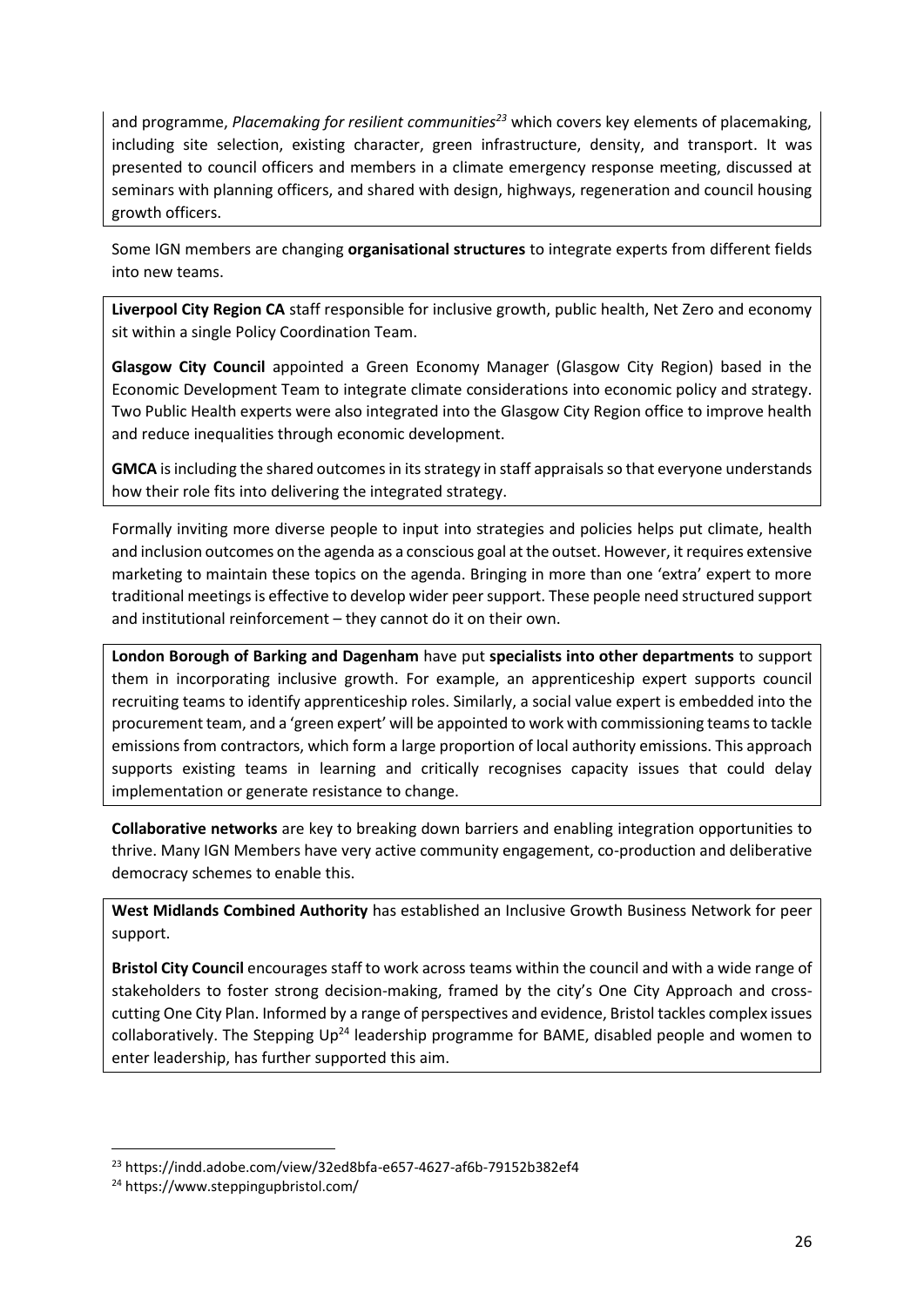The IGN itself provides an important role in providing networks and peer support and learning between its members.

**Shared training** supports specialists from different areas in the integration process. Arranging crossdisciplinary training for members helps break down silos and is a simple measure to take.

**Glasgow City Region specialists** from public health and economic development attended Green Book training together. This helped them to learn each other's terminology – and was later credited as teaching each other to 'speak' 'planner' or 'economist'. It enabled them to see clearly the value that different people could contribute.

**Tools are being developed** in order to deliver more complex outcomes. The visual nature of some tools is helpful in bringing to life the complex interaction between outcomes and enables creative thinking.



improvements."



**GMCA** has developed a high-level support tool for Equalities and Carbon, for decision makers to understand co-benefits or impacts of proposals. The tool has a detailed equalities and carbon assessment that can be used if necessary. The carbon element compares certain actions with best practices, aiming to raise standards. However, this tool is in its infancy, and it is not being used to enforce Net Zero delivery. It seeks "to drive changes in our policy design and delivery that seeks to stop environmental harms and wherever possible drive environmental

**WMCA's** Inclusive Growth Unit has taken a contrasting approach, providing inspiration and tools to encourage proposals towards key strategic outcomes for climate, inclusive growth and health and well-being. Their Inclusive Growth Framework (left) developed from the Raworth Doughnut Model questions alignment with the strategic aims, while an online Decisionmaking Toolkit provides challenges and checklists. Another tool, 'The Art of the Possible' document helps to raise ambition and devise solutions.

Successes include supporting Solihull Metropolitan Borough Council and Solihull Community Housing in master planning the Kingshurst development, delivering 100% affordable housing, increasing energy efficiency standards, and unlocking health centre funding. The WMCA approach provides the support, tools and a network of peers following the process across a range of projects and developments, but it's optional rather than applied to all programmes.



Some councils outside the IGN Network use the doughnut model in approvals processes. These circular tools can be used to inspire new thinking, assess the impact and enforce standards because they handle multiple issues in complex systems more effectively than a spreadsheet or checklist. C40 Cities promote the use of the Inclusive Climate Action (ICA) Wheel<sup>25</sup>.

<sup>&</sup>lt;sup>25</sup> https://www.c40.org/what-we-do/raising-climate-ambition/inclusive-thriving-cities/inclusive-climateaction-forum/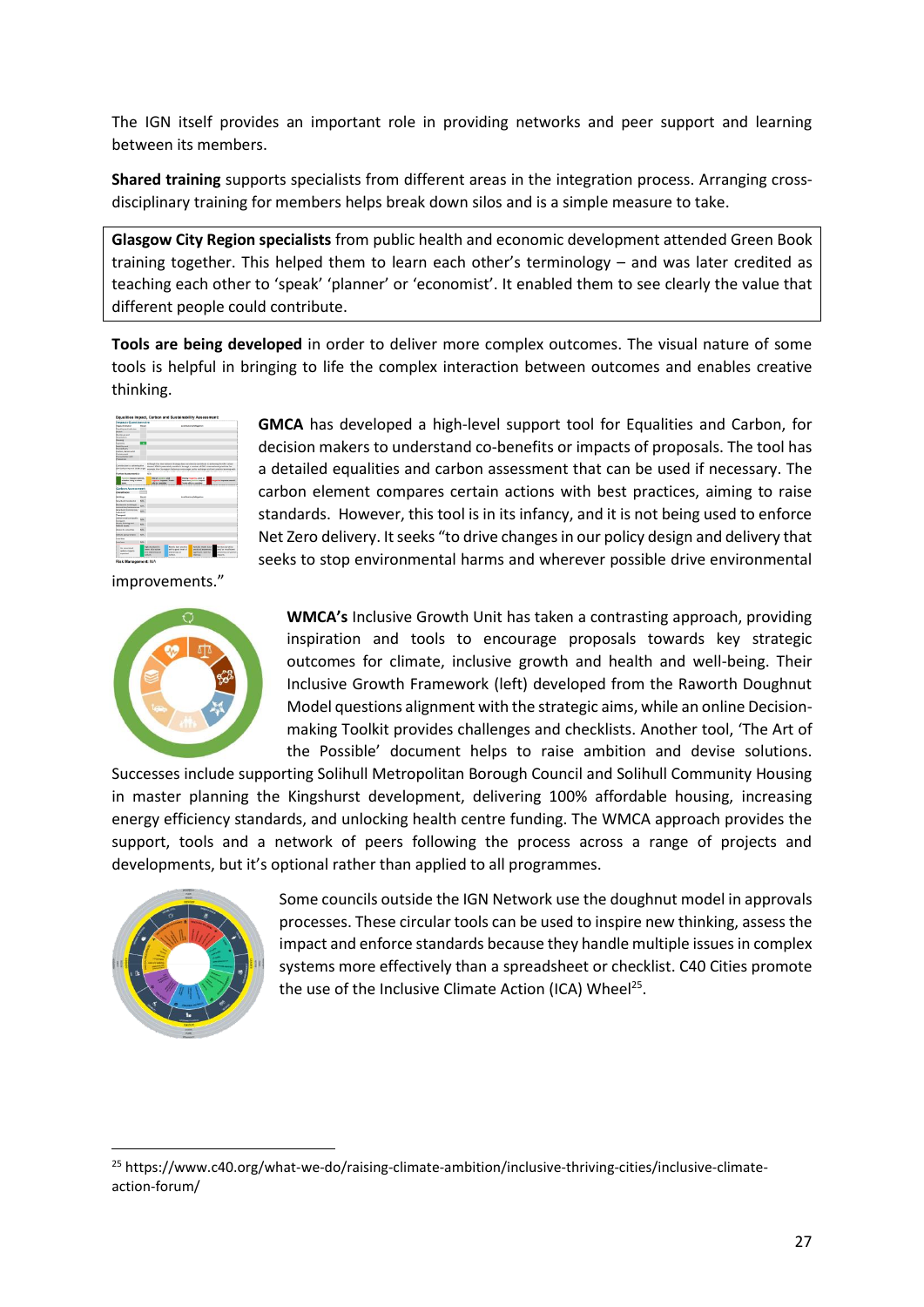## <span id="page-34-0"></span>**3.4 Accountability, enforcement and improvement**

Combined and local authorities have different opportunities to mandate or require Net Zero, inclusive growth, climate resilience and health outcomes across their organisations and in their investments, commissioning and contracts.

Most have outcomes dashboards or performance metrics that are starting to incorporate Net Zero, inclusive growth, climate resilience and public health into cabinet reports and proposals. However, as far as the research found, none have set minimum expectations for carbon emissions impacts or savings or measures for climate adaptation or health outcomes to assist decision-making. Mechanisms for how individual areas of the organisation meet their current or mid-term objectives, while meeting the whole-organisation targets on Net Zero, or health are not apparent. This could be exemplified, for instance, by a local authority illustrating how housing targets are reached while also reducing emissions. Because this is so challenging, feedback loops and resources for learning and improvement across the entire organisation are critical, so that the integration can evolve rather than fail.

Methods for making sure that key challenges are acted on include:

- Mandates and/or action plans (will vary between LA and CA)
- Indicators (quantitative and qualitative)
- Approvals and/or scrutiny systems (internal)
- External accountability such as citizens panels
- Minimum expectations (red lines, what do we say NO to? What do we stop doing or do differently?)
- Screening systems to ensure development that do not meet the ambitions are identified early
- Monitoring, evaluation (and feedback to improve supporting structures and resources)
- Reporting dashboards

**WMCA** has identified **metrics** to assess whether growth is inclusive growth, for example, by monitoring numbers of children living in B&Bs to understand whether new housing developments are actually reducing homelessness across the region.

Authorities are starting to develop metrics that can be combined at a much more local level to understand outcomes delivered within a smaller geography.

**GMCA** plans to disaggregate data by geography or cohort to obtain more granular locally focused data that can be masked by larger-area averages and understand impacts more locally.

**Glasgow** targets its programmes towards vulnerable geographic areas to create jobs and investment to address inequality and vulnerability as part of the Net Zero transition.

**Monitoring Net Zero** with inclusive growth and public health needs to extend beyond traditional carbon emissions indicators, which are generally reported in tonnes of CO2 per capita, local area emissions by sectors, or by Scope 1, 2 and 3 (direct, indirect and indirect emissions in an organisation's supply chain). These are relevant and standardised for GHG reporting, but do not aid the integration process across local authorities and their wider activities and policies. They fail to account for the impact of planning policy, investment decisions and the convening role that local authorities play.

IGN Members will need to develop new methods to assess the influence decisions and schemes have over the longer term on climate change, including ones that intersect with jobs and energy use or fuel poverty in specific geographies. These methods will need to go beyond a sole focus on fuel poverty,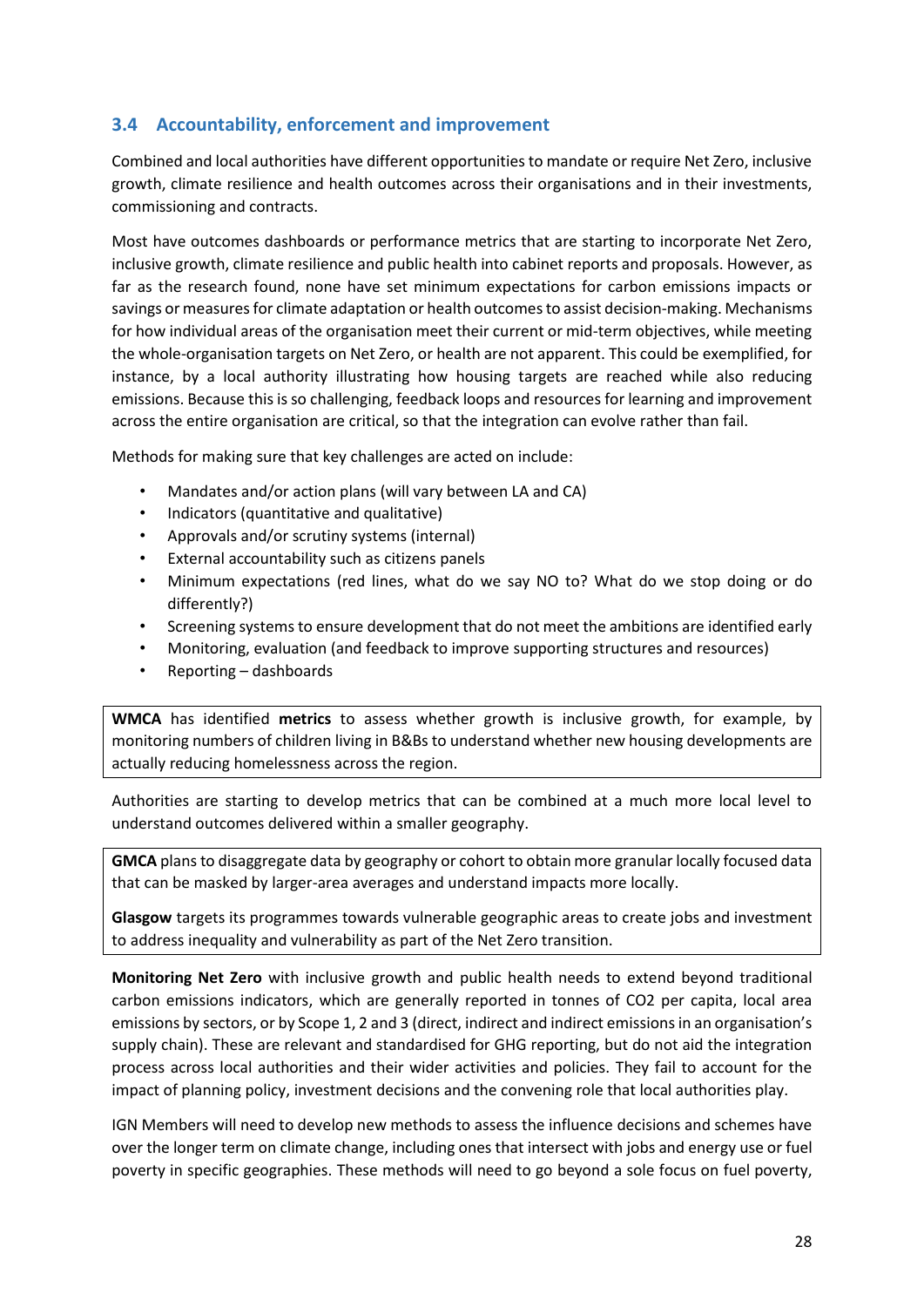to identifying areas where there are high emissions and higher potential for solutions that create new jobs and services, particularly in the home retrofit sector and across businesses. There will be a challenge to measure climate justice or the just transition and monitor at-risk jobs and figures of people re-training for low carbon roles. Embodied carbon emissions in new building developments need to be monitored and reduced, as most strategies include significant new development, using building materials and locking in vehicle use.

**Approvals and scrutiny processes** are being used by IGN Members to encourage integration.

**Cardiff** Cabinet Reports are expected to reference One Planet Cardiff and are sent back if they do not do so.

**London Borough of Barking and Dagenham** has a system of panels approving proposals, with minimum expectations outlined. For example, one such minimum expectation is that all jobs below a certain salary have to be an apprenticeship, or all contracts over £100k have to have a social value plan. Where these minimum expectations are not met, they are sent back, and support is provided to remedy the situation.

In some processes reviewed, a portfolio approach to development is taken and greener projects mask other higher carbon investments, like a 'green fig leaf'. IGN Members will need to put in place the systems and skills to identify and reject or redesign projects that do not align with the climate change targets. Support at the inception stages of projects will therefore become necessary to ensure that full integration of the objectives is considered from the outset, reducing the risk of rejecting or revising proposals.

**The London Borough of Barking and Dagenham's** new draft Local Plan uses local authority planning powers to require all local developers to meet sustainability standards while also setting targets for local employment, training and supply chain targets. This can create a tension between Net Zero and inclusive growth in planning negotiations. Modern methods of construction (pre-manufactured panels enabling units to be quickly constructed on site) are a more effective way of delivering highly energy efficient homes, with lowered carbon emissions, and cleaner, quieter building sites. But as they are manufactured off-site, they also tend to result in fewer local jobs in construction being available. One solution would be a strong policy favouring highly energy efficient building methods accompanied by a scheme to signal to industry that this policy would make it worth investing in a facility to manufacture the panels locally, providing good jobs, reducing transport emissions and meeting Net Zero targets simultaneously. LBBD is in the process of conducting a review to look at this and other opportunities to grow the green economy.

No organisations are yet able to clearly explain **what they will say no to**; with the exception of **Cardiff City Council,** which has seen stronger leadership from the Welsh Government pausing new road building projects and using the power of the Wellbeing of Future Generations Act. There is still a lingering perception that any jobs, even high carbon, polluting and unsustainable jobs are better than nothing. The trick is to devise a better plan. Although not an IGN Member, this is exemplified in the Cumbria Coalmine debate, pending a decision from the Secretary of State for Levelling Up.

**Evaluation and feedback** loops to continually monitor how integrated outcomes are delivered are vital, and IGN Members are beginning to put these in place. Listening to staff and partner feedback as well as reviewing impact and providing support or continual adjustment is fundamental to creating a culture where innovation can thrive, failure can happen, lessons are learned, and systems can be continually improved.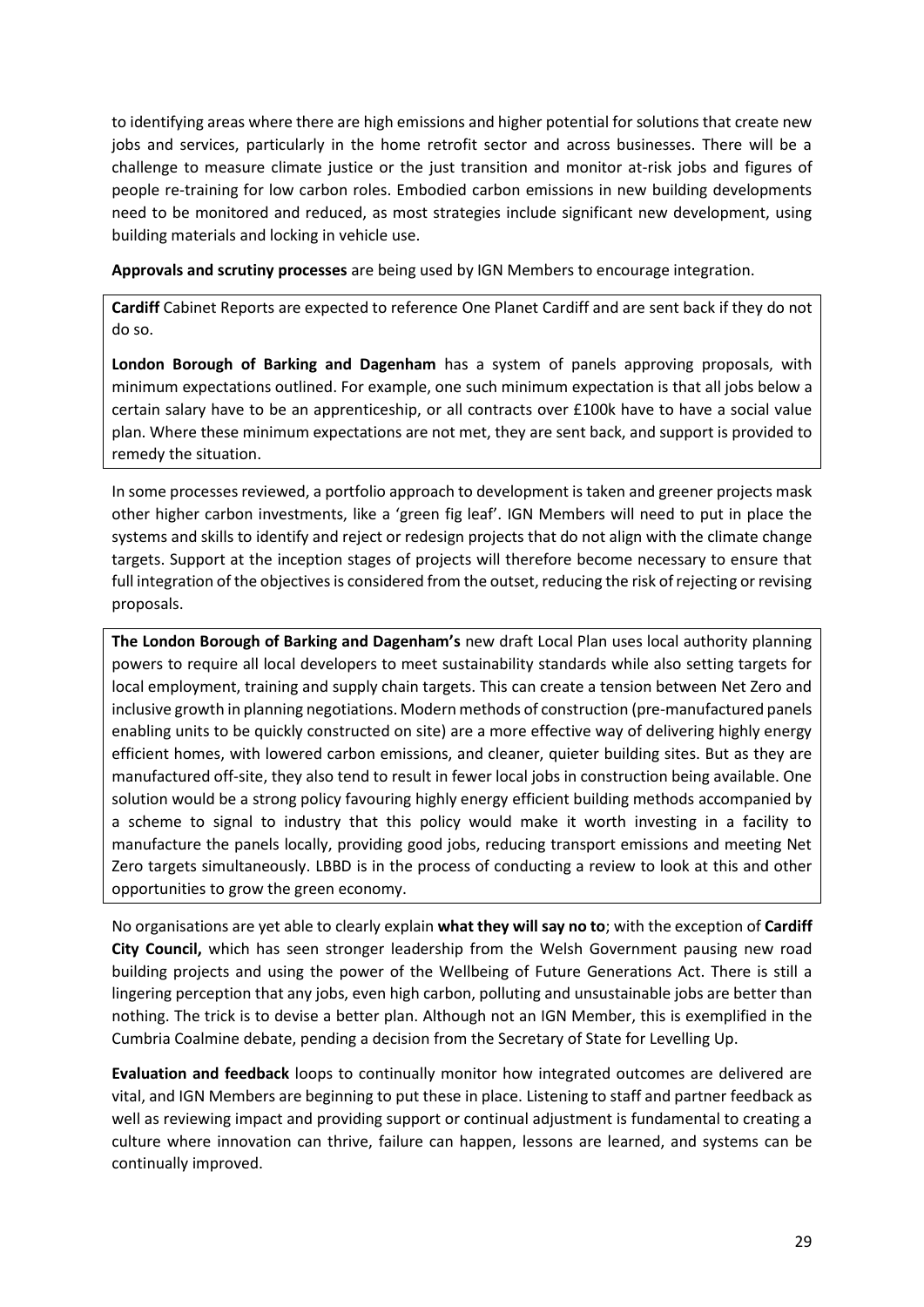Glasgow City Council is committed to learning from what works and what does not work. "In delivering the Strategy, we will monitor, evaluate, and adjust when required. Too often in the past great pilot projects do not get scaled up because of short-term funding arrangements. We will commit to ensuring that any pilot projects are part of a long-term funding package."

**London Borough of Barking and Dagenham's** social value panel provides feedback from those delivering services on how it is working.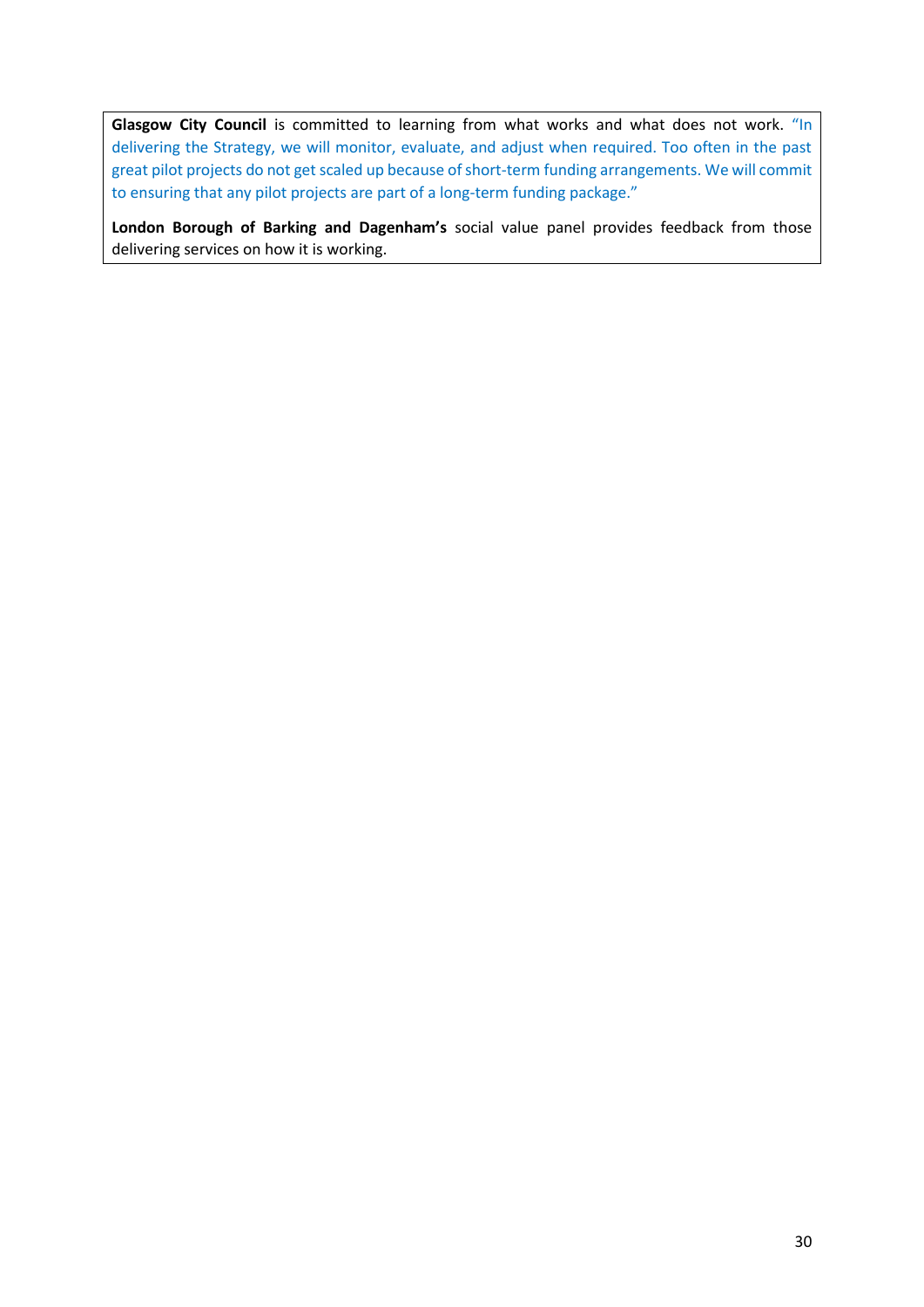# <span id="page-37-0"></span>**4 Summary & Recommendations**

## <span id="page-37-1"></span>**4.1 Summary**

Along with most other UK local and combined authorities, IGN Members have all declared a climate emergency. Many are aiming to achieve Net Zero across their areas by 2030.

Despite over 30 years' evidence of the need to address climate change, even the leading local authorities are only now in the early stages of developing the integrated strategies that might lead to Net Zero, climate resilient economic development becoming business as usual. Given that many are aiming to achieve Net Zero within the next eight years, the need for all development to be Net Zero and climate resilient now is urgent.

The research has found that while some authorities are making strong progress towards having an integrated strategy, they are not on track to deliver their ambitious targets. It is hard to change an organisational culture, and harder still to do it quickly, so even the leading authorities face a challenging time in the next few years if they are to achieve their ambitions. Lack of effective and coherent support from central Government remains a barrier.

The main challenges in developing and delivering an integrated strategy are:

- Political the differing and competing priorities of politicians (social justice, climate change, inclusive growth, jobs) affects what goes into the strategy and how it is communicated. As politicians change, so too does the focus, unless the concept of an integrated strategy becomes fully accepted across all political viewpoints
- Lack of integrated national policy support and funding
- Entrenched perception that economic development trumps all other issues and that different priority themes conflict (jobs vs carbon, fuel poverty vs high emissions households)
- Climate change threatens the status quo so it is easier to continue with "business-as- usual"
- Financial sector still supporting higher carbon investments as the norm and it is difficult to access for everyday Net Zero activities rather than exceptional projects. This is despite increasing fossil fuel costs and the finance sector seeking investable zero carbon projects.
- The National Planning Policy Framework acts as a barrier to meaningful local powers to require Net Zero developments
- Complexity required by integration and a preference for simplicity
- Some issues such as health have a statutory basis, while others like climate change do not
- Siloed departments reinforced by siloed funding streams that don't have a requirement to deliver climate change.
- Different powers and levers being available to combined and local authorities
- Capacity for change and new thinking within already stretched organisations.

#### <span id="page-37-2"></span>**4.2 Recommendations to Local Authorities**

Overcoming these challenges relies on a rapid culture change across the whole of the authority and partner organisations, ideally underpinned by strong national policies, funding and support. The key factors in expediting the development and delivery of a place-based strategy that integrates Net Zero, climate resilience, public health and inclusion are summarised below.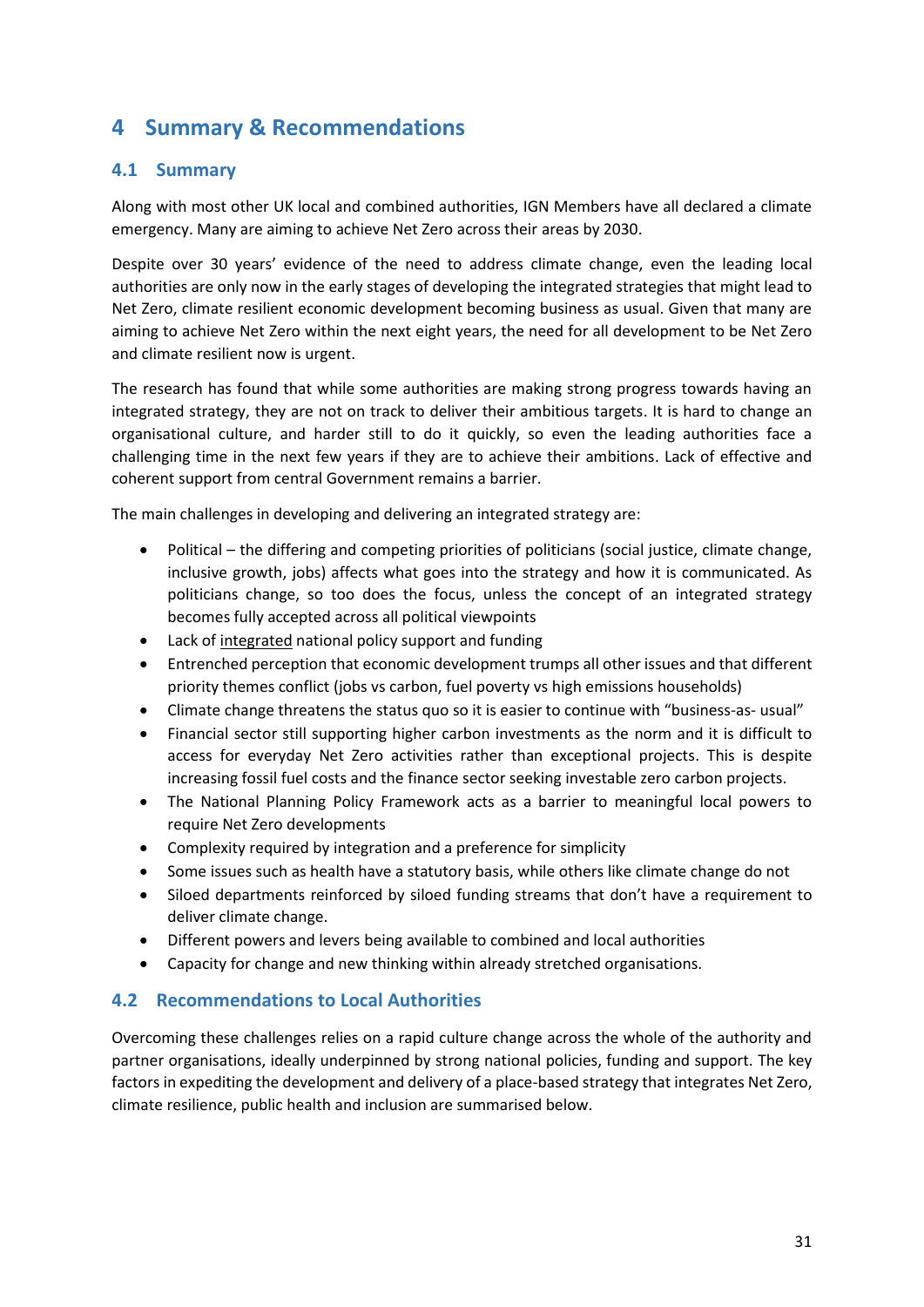#### **Ambition: Treat it like an emergency**

- **Turn the thinking on its head**: use "doing it all" as the starting point and assume that new outcomes are possible. Work backwards from "every home and organization needs to be Net Zero, climate resilient, inclusive and supportive of people health" to plan area-wide programmes, rather than thinking project by project.
- **Use evidence to underpin the strategy**: recognise that much evidence already exists to support integrated climate change, public health and inclusion-oriented strategies, especially around finance and value, and health inequalities, and this evidence collection does not need to be repeated in every local area.
- **Be clear what will not be acceptable and prepare to be challenged**: recognise that others might not understand the system-wide changes an integrated strategy demands and prepare a strong case.

#### **People**

- **Leadership and communications**: strong and visible support from senior political leaders and officers who actively communicate the need and possibility for economic growth to be Net Zero, resilient, healthy and inclusive
- **Senior responsibility**: have a Cabinet member and senior officer responsible for managing the change across the organisation and delivery of the integrated strategy.
- **Get the right people in the room** and talking together: bringing in the local experts on climate change, health, inclusion and economic development, helping them all to understand each other's working languages and giving them permission to develop a strong strategy.
- **Provide training and support** for all staff about what this means for their area of work: and support them to innovate and possibly fail and learn when doing so. Run workshops to share understanding and align operating programmes with integrated aims.

#### **Practicalities**

- **Review and revise financing mechanisms and operating programmes**: resource the people needed to develop and deliver an integrated strategy, and align budgets, operations, procurement, commissioning, borrowing and funding strategies with it. Include carbon reduction targets in financial budgets.
- **Align the Local Plan** with the new integrated strategy as soon as possible and enforce it. In the interim, where there is any public sector involvement in a development, put in place uncompromising requirements on Net Zero and climate adaptation immediately. The brave thing to do would be to collaborate to require Net Zero development now in all major cities.
- **Put in place systems and tools** so that the aims of the strategy are visible at every step of every decision, business case and report: require reporting against these aims at all levels and be clear about what is not acceptable. Check that what's happening on the ground corresponds with the aims of the strategy. Make sure this feeds into the training and support.
- **Share and solve:** look ahead to assess the upcoming conflicts and issues that might arise and how these can be managed, bringing in internal and external help. There is no excuse to plan developments that do not meet climate change targets. There are plenty of support organisations and people who can help, or who have solved the same problem.
- **Build strong partnerships and alliances** with investors, developers, contractors and other public sector organisations so they are clear on what the strategy is, what your expectations are and how they can respond to it and provide solutions.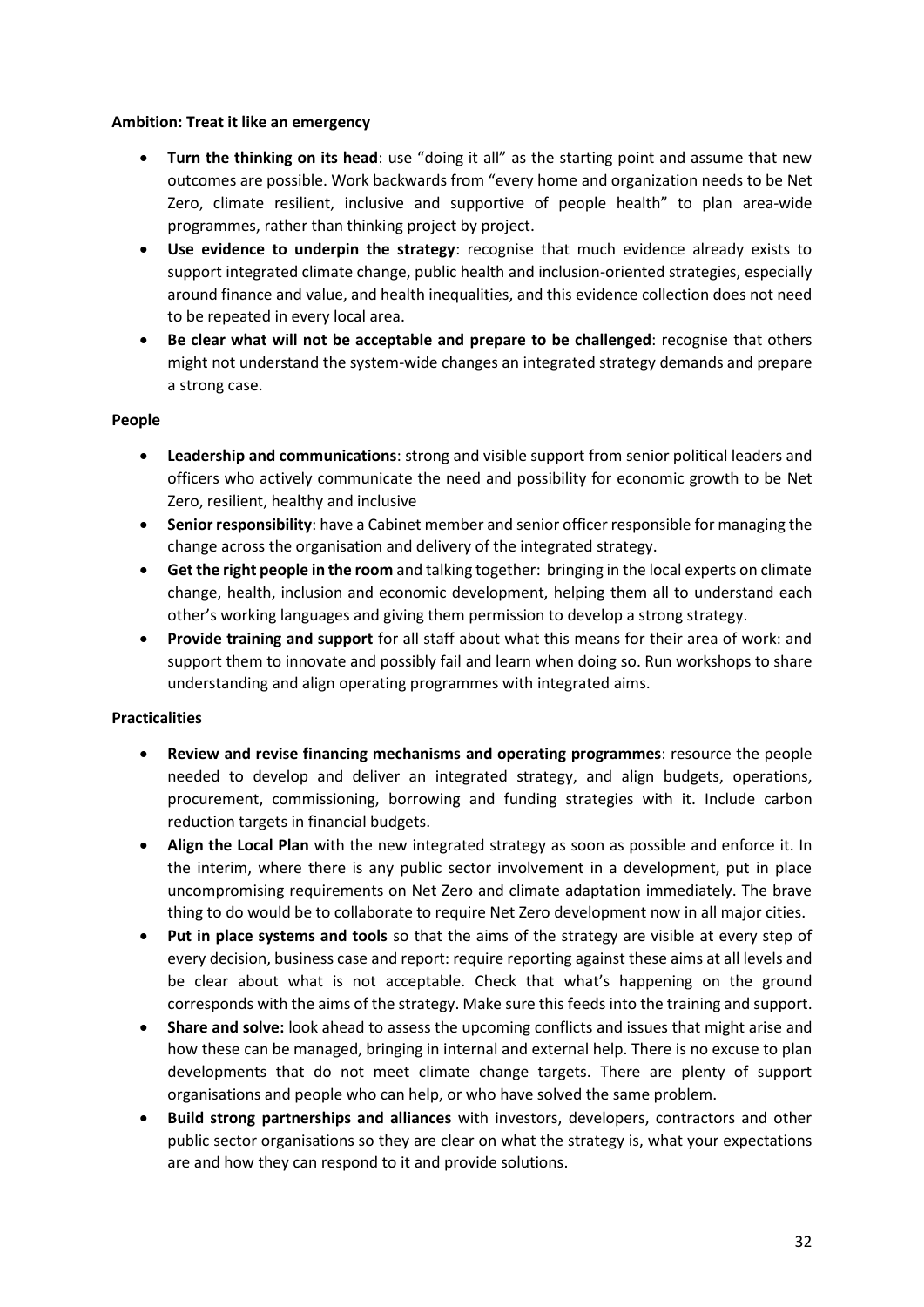## <span id="page-39-0"></span>**4.3 Recommendations to Central Government**

Whilst Local and Combined Authorities have the potential to make significant progress on integrated economic development, changes to central Government policy and practices would enable this to happen faster and more coherently.

- **Put in place a coherent framework** to provide support for local Net Zero delivery with coherent policy, aligned funding for place-based investments and mechanisms to remove barriers. Many organisations have made similar recommendations to Government to set up a Net Zero Forum<sup>26</sup> to help solve climate change related issues identified by local authorities. This framework needs to recognise the critical role of integrated economic development strategies in delivering Net Zero.
- **Integrate government expertise around climate change, public health and inclusion** to provide broader support to local authorities to deliver an integrated strategy, potentially expanding the remit and expertise of the Net Zero Hubs.
- **Treasury should make sure that in all funding to local areas,** the public sector and private sector is required to deliver Net Zero, climate adaptation, public health and inclusion as well as other co-benefits.
- **Design funding schemes that foster integration:** follow CCC advice and work better across government departments to help authorities to develop multi-outcome schemes using funding from across government departments in a flexible and local way, yet with accountability for delivering key outcomes including Net Zero and adaptation.
- **UK Investment Bank needs to foster this integration** beyond Levelling Up jobs, connectivity and climate to include inclusive growth, adaptation and health and to develop solutions to finance and investment challenges.
- **Make local delivery of Net Zero and Climate Adaptation a duty:** with a corresponding duty to cooperate/collaborate across the public sector, wider utilities and DNOs as well as larger contractors to the public sector.

## <span id="page-39-1"></span>**4.4 Recommendations to IGN for Member Support**

The IGN is in a strong position to support Members to develop and improve integrated strategies, and provide assistance with delivery challenges. The following recommendations to the IGN fit with the structure of support already offered to members.

- Provide accessible information to economic development teams in the form of a set of short briefings covering the key issues to consider in developing and delivering an integrated strategy, such as Net Zero Transport for Economic Development, Supporting Small Businesses towards Net Zero and Climate Resilience, Investment Resources for Integrated Growth, Skills for a Fair Transition
- Set up an internal tool for use when advising member authorities a Checklist of issues to consider and questions to ask.

<sup>&</sup>lt;sup>26</sup> The Government's Net Zero Strategy, October 2021, Section 4v.15 establishes "a Local Net Zero Forum to bring together national and local government senior officials on a regular basis to discuss policy and delivery options on net zero" [net-zero-strategy-beis.pdf \(publishing.service.gov.uk\)](https://assets.publishing.service.gov.uk/government/uploads/system/uploads/attachment_data/file/1033990/net-zero-strategy-beis.pdf)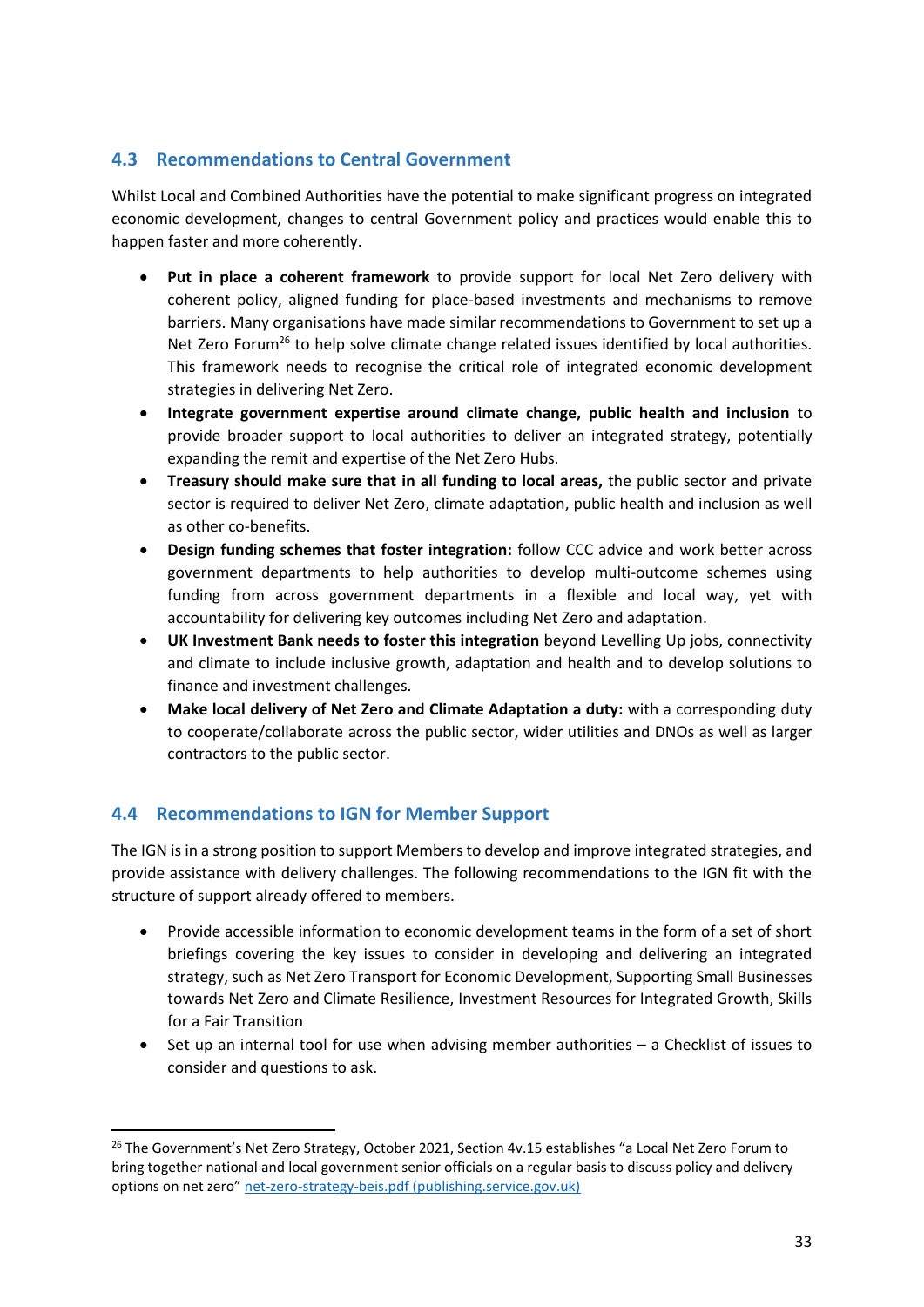- Extend IGN's access to external expertise and develop internal expertise to support members in areas that may be unfamiliar to them, such as climate change and health.
- Use the IGN's convening and facilitating role to co-ordinate cross-department collaboration and challenge members to come up with economic solutions that incorporate climate change, health and inclusion.
- Provide training for people in different specialisms to understand each others' languages, expertise and roles
- Offer workshops or clinics to share expertise and experiences, answer queries and help resolve conflicts or trade-off challenges that might arise.
- Gather and report to Government on blocks to integrated delivery caused by national policy or regulation.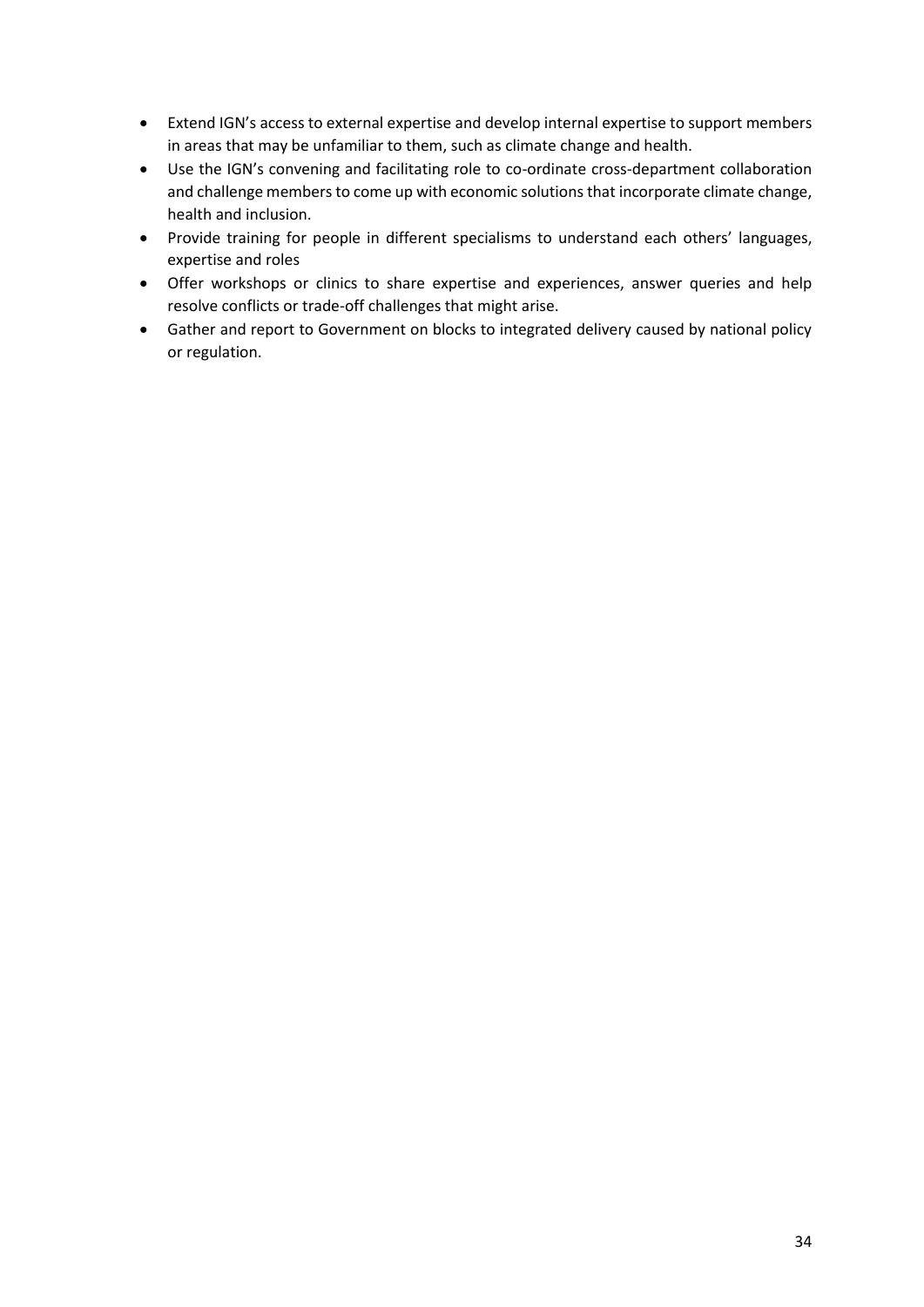# <span id="page-41-0"></span>**A. Appendices**

## **A.1 Strategies reviewed**

#### **Belfast**

- Corporate Plan 2020-24
- The Belfast Agenda 2017-35
- Belfast City Centre Regeneration and Investment Strategy 2015-30
- Belfast Region City Deal
- Belfast Local Development Plan
- Belfast Our Recovery 2020
- A Net Zero Carbon Roadmap for Belfast (2020)
- Resilient Belfast (2020)
- Making Life Better Strategic Framework 2013-23

#### **Bristol City Council**

- A One City: Economic Recovery and Renewal Strategy
- One City Plan 2020
- Inclusive and Sustainable Economic Growth Strategy (pre-Covid?)
- One City Climate Strategy 2020
- One City Ecological Emergency Strategy
- Corporate Strategy 2022-27
- Bristol City Council Mayor's Climate Emergency Action Plan 2019
- Bristol Health and Wellbeing Strategy 2020-2025
- Bristol CC Performance Framework 2021-22

#### **Cardiff Council**

- Cardiff Draft City Recovery and Renewal Strategy 2021
- Corporate Plan 2021-24
- Capital Ambition (2019?)
- Cardiff Well-Being Plan 2018-2023
- Cardiff and Vale local public health plan 2021-24
- One Planet Cardiff: Our vision for a Carbon Neutral City by 2030 (2021)
- One Planet Cardiff: Action Plan Sept 2021
- Cardiff Replacement Local Development Plan 2021-36

#### **Glasgow City Council**

- Glasgow City Region Economic Strategy 2016-23 Refreshed
- Glasgow City Region Economic Strategy 2021
- City Development Plan 2017 (2021 Update)
- Glasgow's Climate Plan 2019 (approved 2021)
- Energy & Carbon Masterplan (2014?)
- Climate Ready Clyde Adaptation Strategy and Action Plan 2021
- Sustainable Glasgow Charter 2021
- Turning the tide through prevention 2018-28, Glasgow & Greater Clyde NHS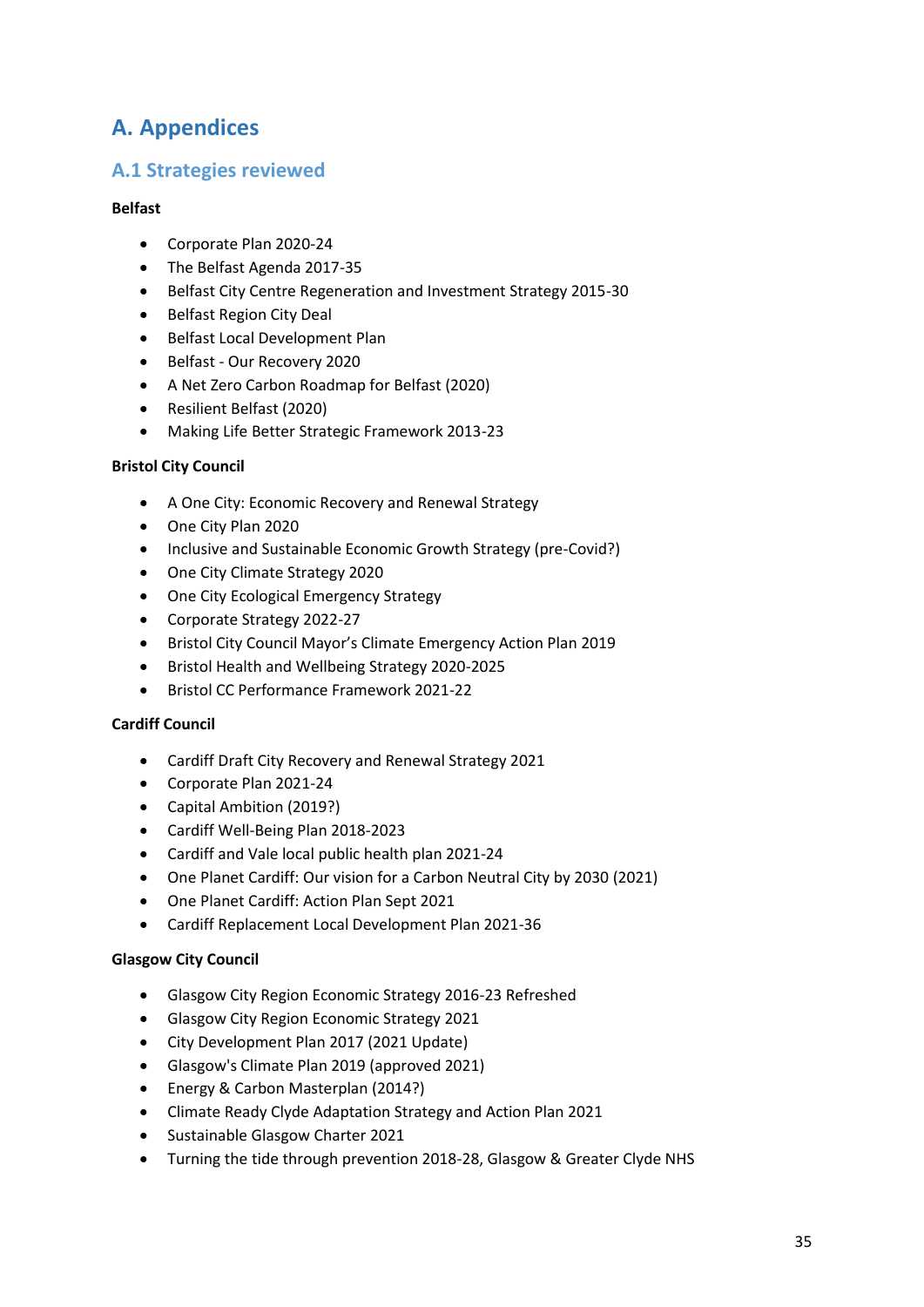- Glasgow City Health and Social Care Partnership Strategic Plan 2019-22 [2023-26 is in development]
- Regional Strategy for Sustainable Procurement and Community Benefits

#### **London Borough of Barking and Dagenham**

- Barking & Dagenham Together the Borough Manifesto 2017-37
- B&D Growing Together (2020-22)
- B&D Shaping Neighbourhoods Together (2020-22)
- B&D Greener Together (2020-22)
- B&D Building Together Plan for Homes (2020-22)
- Corporate Plan 2020-22
- Joint Health & Wellbeing Strategy 2019-23
- Specification Review, analysis and recommendations on developing a long-term strategy for Green Industries in Barking and Dagenham (tender document).

#### **North Ayrshire Council**

- Council Plan 2019-24
- North Ayrshire Economic Recovery and Renewal Approach: 2021
- Economic Development & Regeneration Strategy Refresh North Ayrshire 2016 2025
- Community Wealth Building Strategy 2020-2025
- Environmental Sustainability & Climate Change Strategy 2021-2023

#### **South Yorkshire Mayoral Combined Authority**

- Our Strategic Economic Plan 2021-2041
- Renewal Action Plan 2020
- SCR: Net Zero The Mayor's MCA Climate Emergency Response Framework
- SCR Net Zero Work Programme 2020
- Sheffield City Region Energy Strategy 2020
- SCR Draft Monitoring and Assurance Framework v6

#### **Greater Manchester Combined Authority**

- The Greater Manchester Strategy: Good Lives for All (2022)
- GM Five Year Environment Plan (December 2021)
- Taking Charge of Our Health and Social Care in Greater Manchester
- Building a Greater Manchester, making a Greater Britain (LEP document)
- Our People Our Place (previous GM strategy)

#### **Leeds City Council**

- Best Council Plan 2020 2025
- Best City Ambition
- Leeds Inclusive Growth Strategy
- Annual Report on the Climate Emergency
- Leeds Health & Wellbeing Strategy 2016 21
- Leeds analysis by CPP 17.01.2022 (draft IGN work) Leeds Story for a Just Transition

## **Liverpool City Region Combined Authority**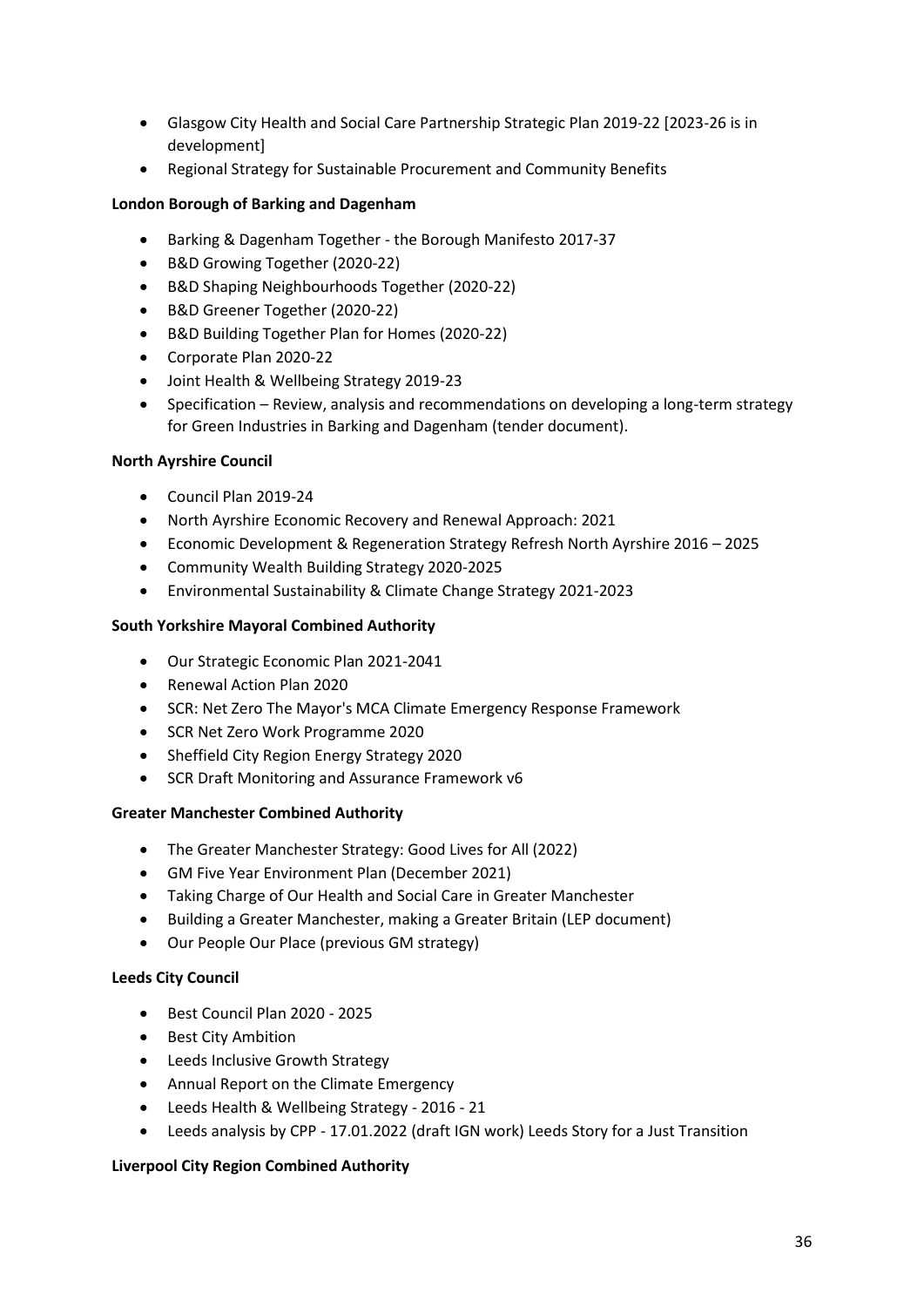- Liverpool City Region Plan for Prosperity (draft)
- Liverpool City Region Pathway to Net Zero (draft)

#### **North of Tyne Combined Authority**

- Jobs, skills and a post-Covid economy 2021 22
- Northumberland Economic Corridor Strategy (May 2021)
- Economic Recovery Deal 2020
- Cabinet Agenda 27 July 2021 (Climate Assemblies Report)
- Cabinet Agenda 22 September 2021 (Low Carbon and Green Jobs Update)

#### **West Midlands Combined Authority**

- WMCA Aims & Objectives
- WM41 Five Year Plan
- Working Together to Create a Fairer, Greener, Healthier West Midlands
- Growing the Social Economy
- Local Industrial Strategy 2019
- West Midlands Strategic Economic Plan Making Our Mark

## **A.2 People Interviewed**

Jonathan Day, Economic Policy Manager, Invest in Cardiff, Cardiff City Council

Kit England, Green Economy Manager, Glasgow City Council

Val McNeice, Programme Manager, Health and Inclusive Economy, NHS Greater Glasgow and Clyde/Glasgow City Council

Jo Winterbottom, Organisational Lead for Regional Economies and Health at Public Health Scotland

John Wrathmell, Director, Strategy, Research & Economy at Greater Manchester Combined Authority

Mark Atherton, Director of Environment, Greater Manchester Combined Authority

Sarah Mellor, Head of Sustainable Consumption & Production, Greater Manchester Combined Authority

Clare Blott, Head of Policy Coordination, Liverpool City Region Combined Authority

Rachel Waggett, Principal Environment Officer, Liverpool City Region Combined Authority

Rob Tabb, Policy Lead: Employment and Skills, Liverpool City Region Combined Authority

Adrian Nolan, Lead Officer, Industrial Strategy, Liverpool City Region Combined Authority

Tess Lanning, Head of Enterprise and Employment Strategy, Inclusive Growth, London Borough of Barking & Dagenham

Neil Pearce, Head of Sustainability and Climate Change, London Borough of Barking & Dagenham

Claire Spencer, Programme Lead, Inclusive Growth Unit, West Midlands Combined Authority

Ed Cox, Director for Inclusive Growth & Public Service Reform, West Midlands Combined Authority